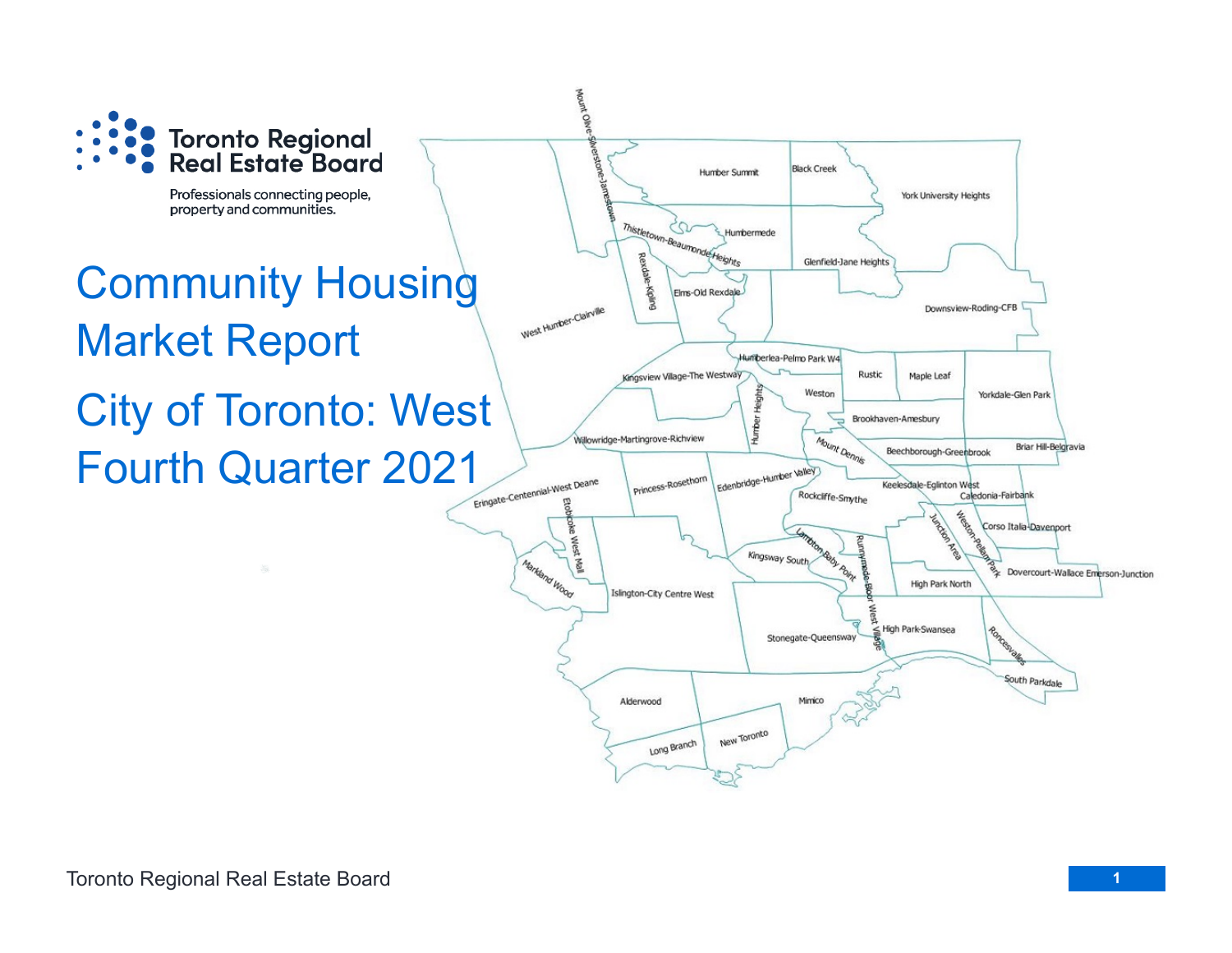### SUMMARY OF EXISTING HOME TRANSACTIONS ALL HOME TYPES, FOURTH QUARTER 2021

# TORONTO W01 COMMUNITY BREAKDOWN

| <b>Community</b>  | <b>Sales</b> | <b>Dollar Volume</b> | <b>Average Price</b> | <b>Median Price</b> | <b>New Listings</b> | <b>Active Listings</b> | Avg. SP/LP | Avg. DOM        |
|-------------------|--------------|----------------------|----------------------|---------------------|---------------------|------------------------|------------|-----------------|
| High Park-Swansea | 63           | \$67,838,402         | \$1,076,800          | \$735,000           | 72                  |                        | 106%       | 15              |
| Roncesvalles      | 39           | \$60,885,746         | \$1.561.173          | \$1,420,000         | 53                  |                        | 111%       |                 |
| South Parkdale    | 14           | \$14,863,000         | \$1,061,643          | \$711,000           | 21                  |                        | 109%       | 15 <sup>1</sup> |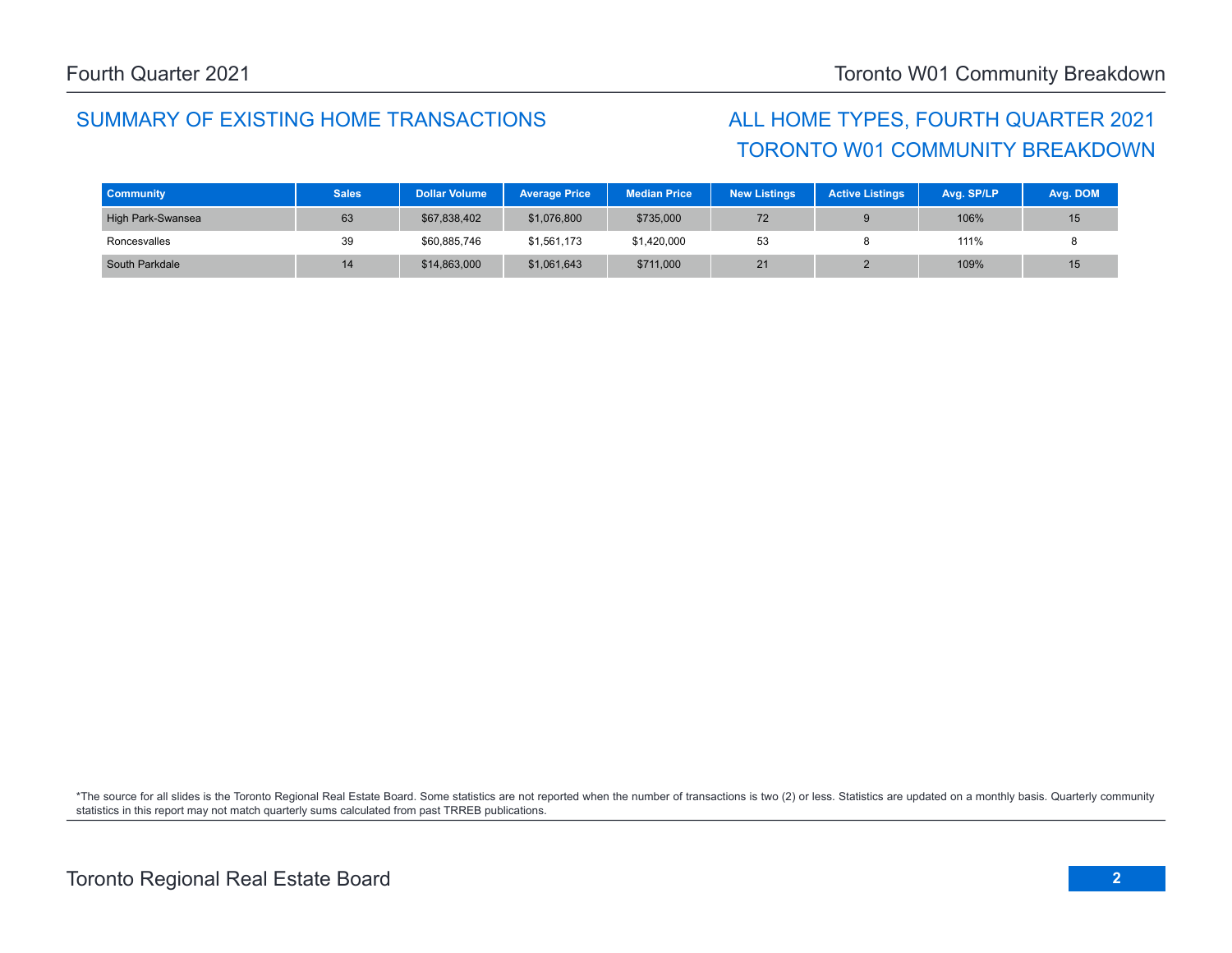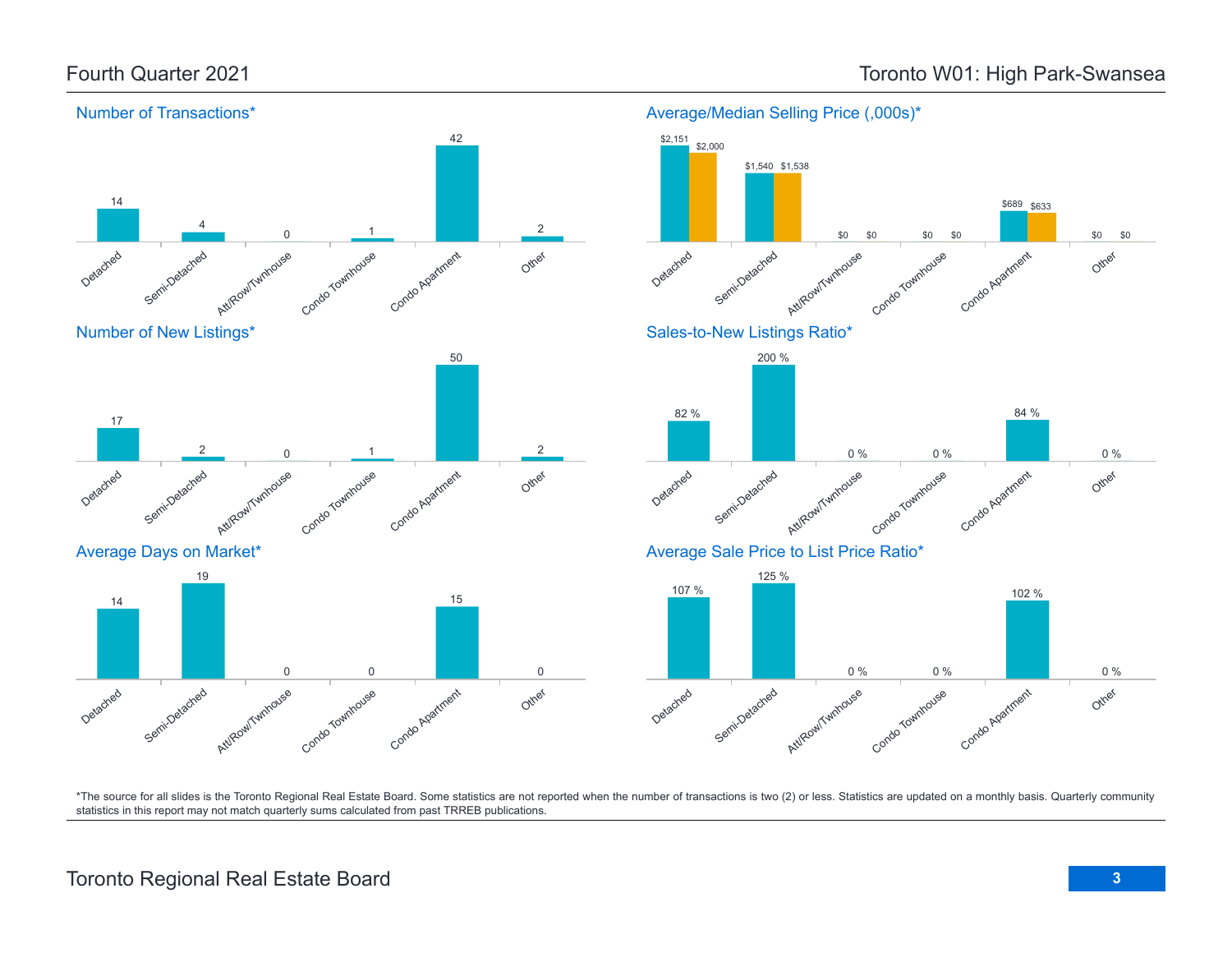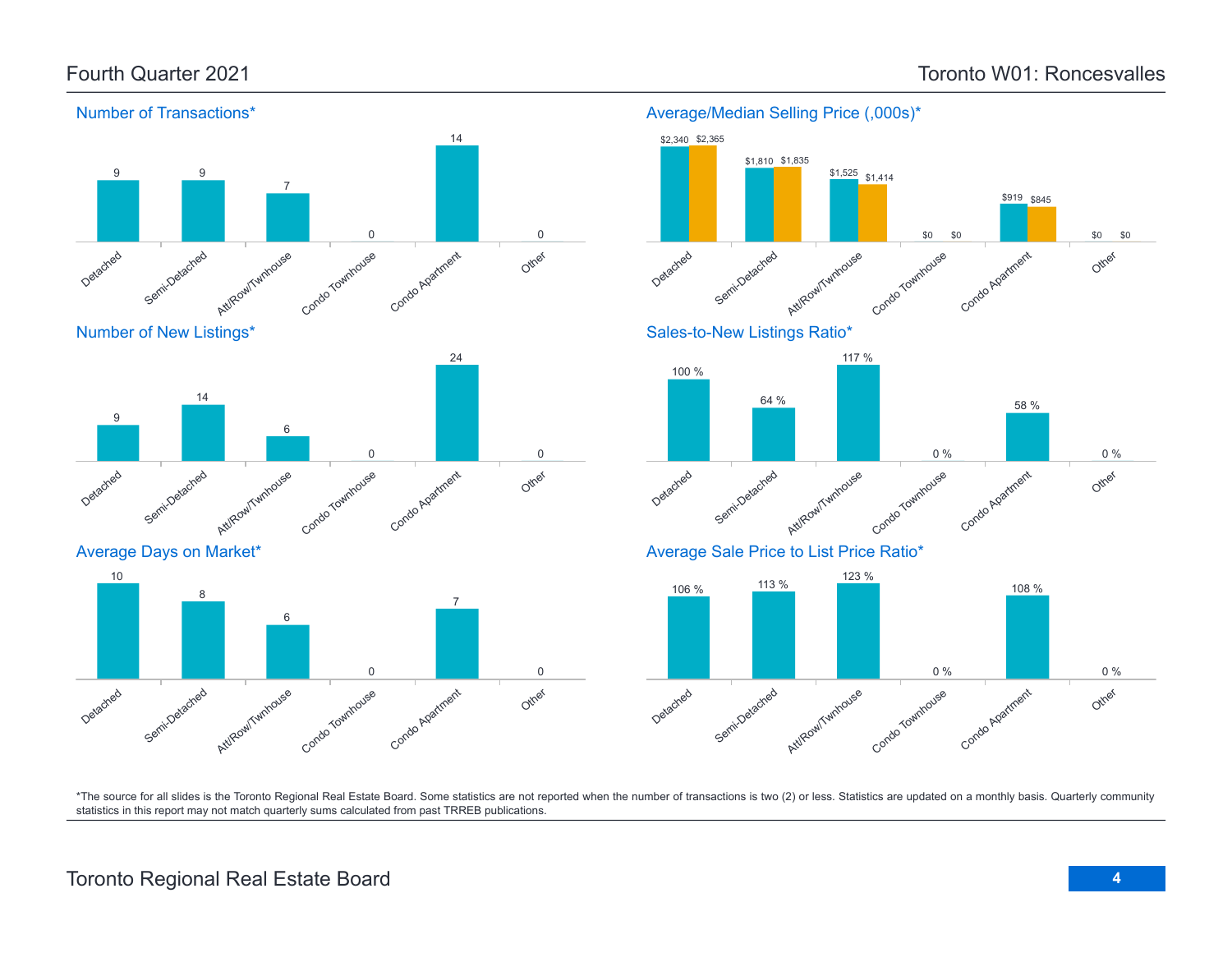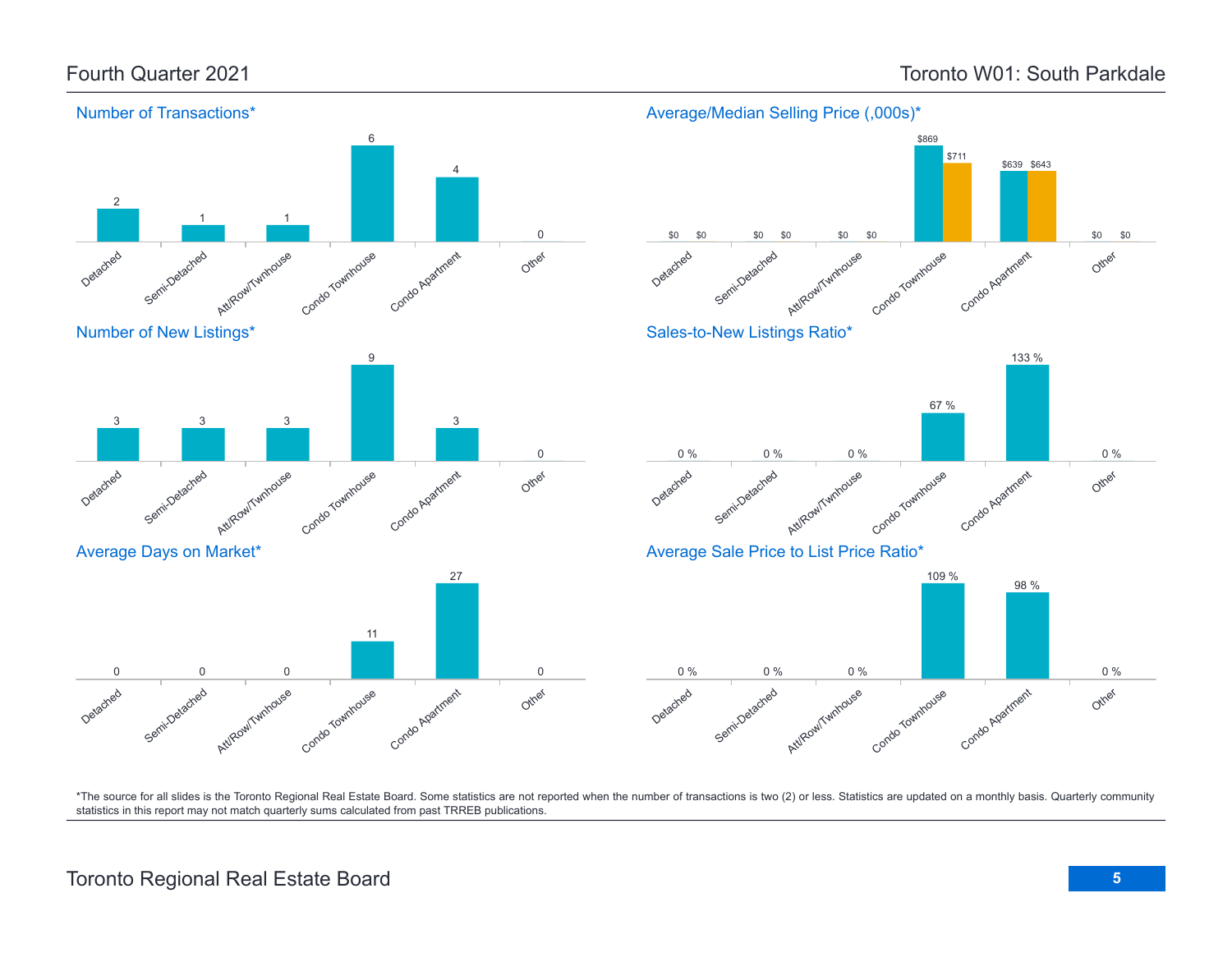## SUMMARY OF EXISTING HOME TRANSACTIONS ALL HOME TYPES, FOURTH QUARTER 2021

# TORONTO W02 COMMUNITY BREAKDOWN

| <b>Community</b>                    | <b>Sales</b> | <b>Dollar Volume</b> | <b>Average Price</b> | <b>Median Price</b> | <b>New Listings</b> | <b>Active Listings</b> | Avg. SP/LP | Avg. DOM |
|-------------------------------------|--------------|----------------------|----------------------|---------------------|---------------------|------------------------|------------|----------|
| Dovercourt-Wallace Emerson-Junction | 96           | \$114,940,038        | \$1,197,292          | \$1,240,000         | 128                 | 12                     | 112%       | 12       |
| High Park North                     | 37           | \$49,477,600         | \$1,337,232          | \$1,300,000         | 39                  |                        | 110%       | 12       |
| Junction Area                       | 38           | \$50,109,710         | \$1,318,677          | \$1,307,080         | 53                  |                        | 112%       | 12       |
| Lambton Baby Point                  |              | \$20,277,000         | \$1,843,364          | \$1,833,000         | 10                  | $\Omega$               | 112%       | 12       |
| Runnymede-Bloor West Village        | 28           | \$44,793,650         | \$1,599,773          | \$1,527,000         | 32                  |                        | 114%       | 10       |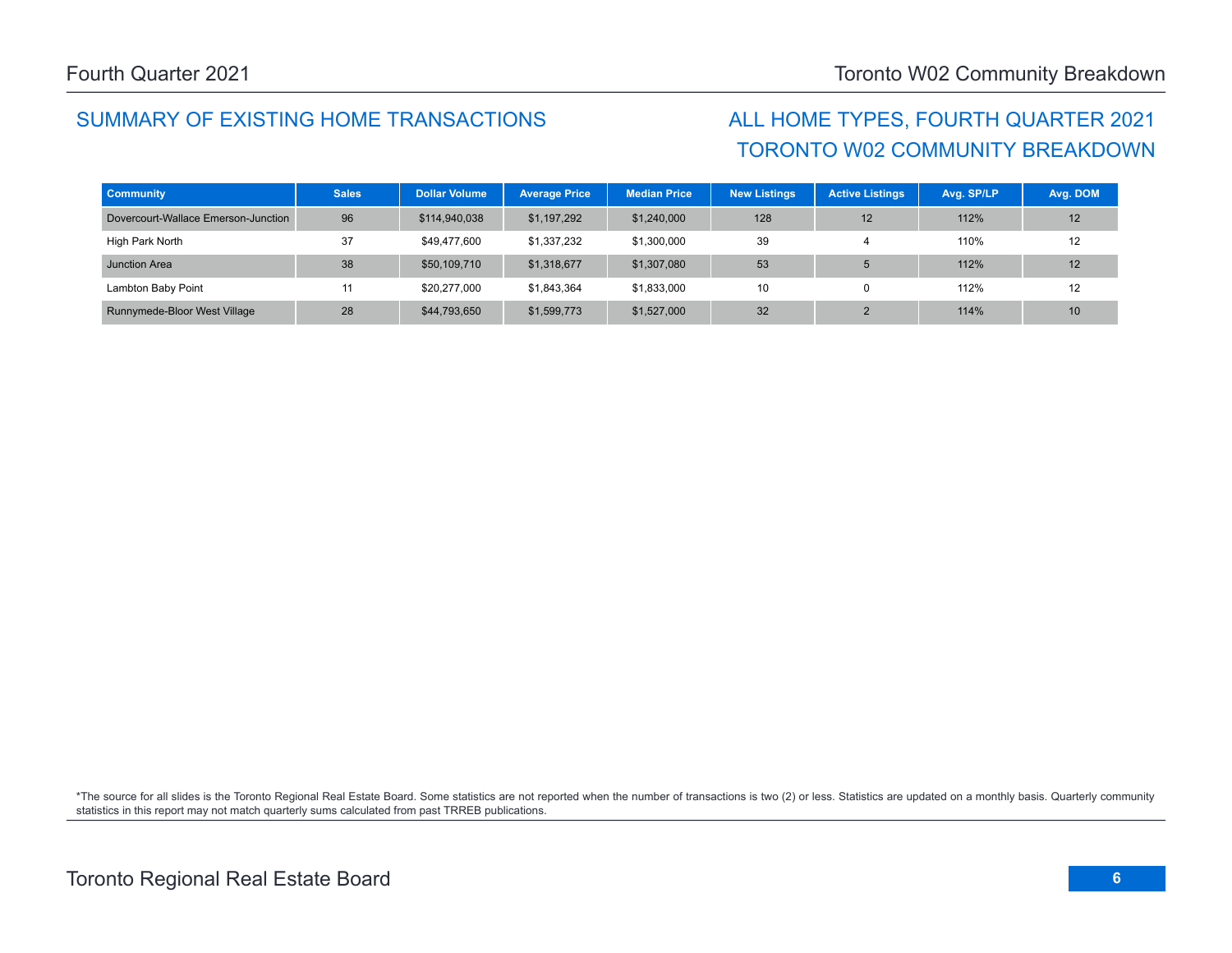

### Fourth Quarter 2021 Toronto W02: Dovercourt-Wallace Emerson-Junction

Average/Median Selling Price (,000s)\*

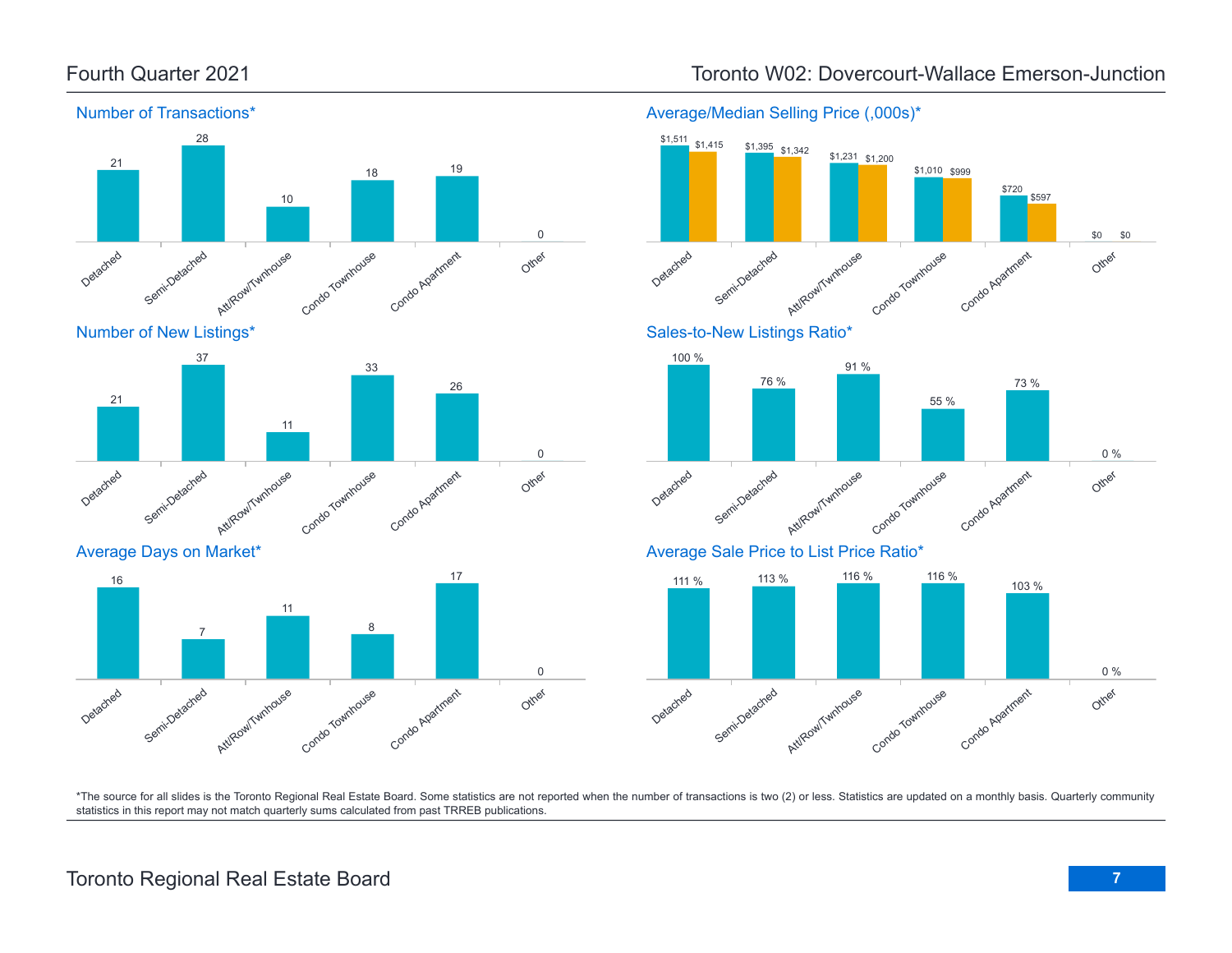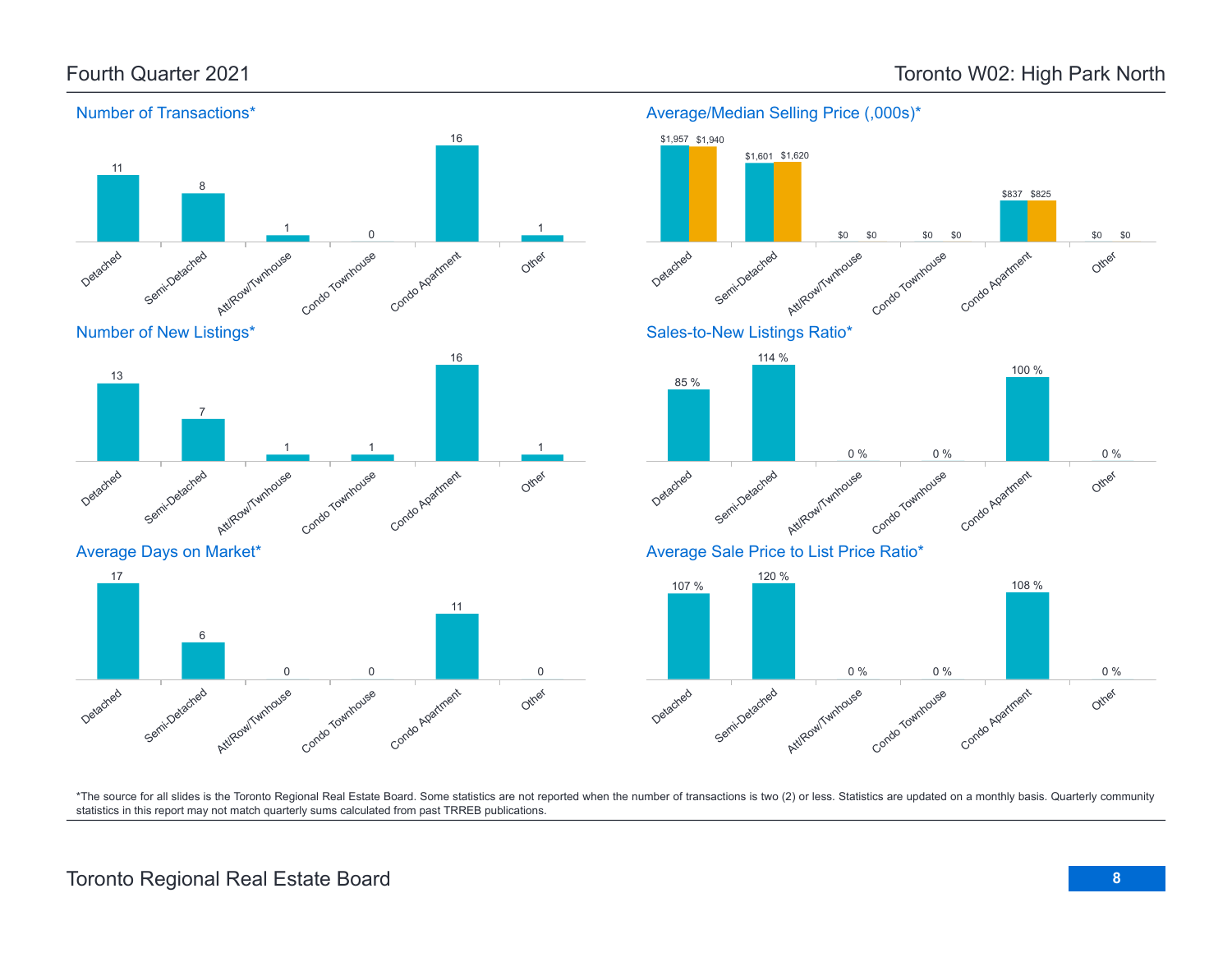



Average Days on Market\*





Average/Median Selling Price (,000s)\*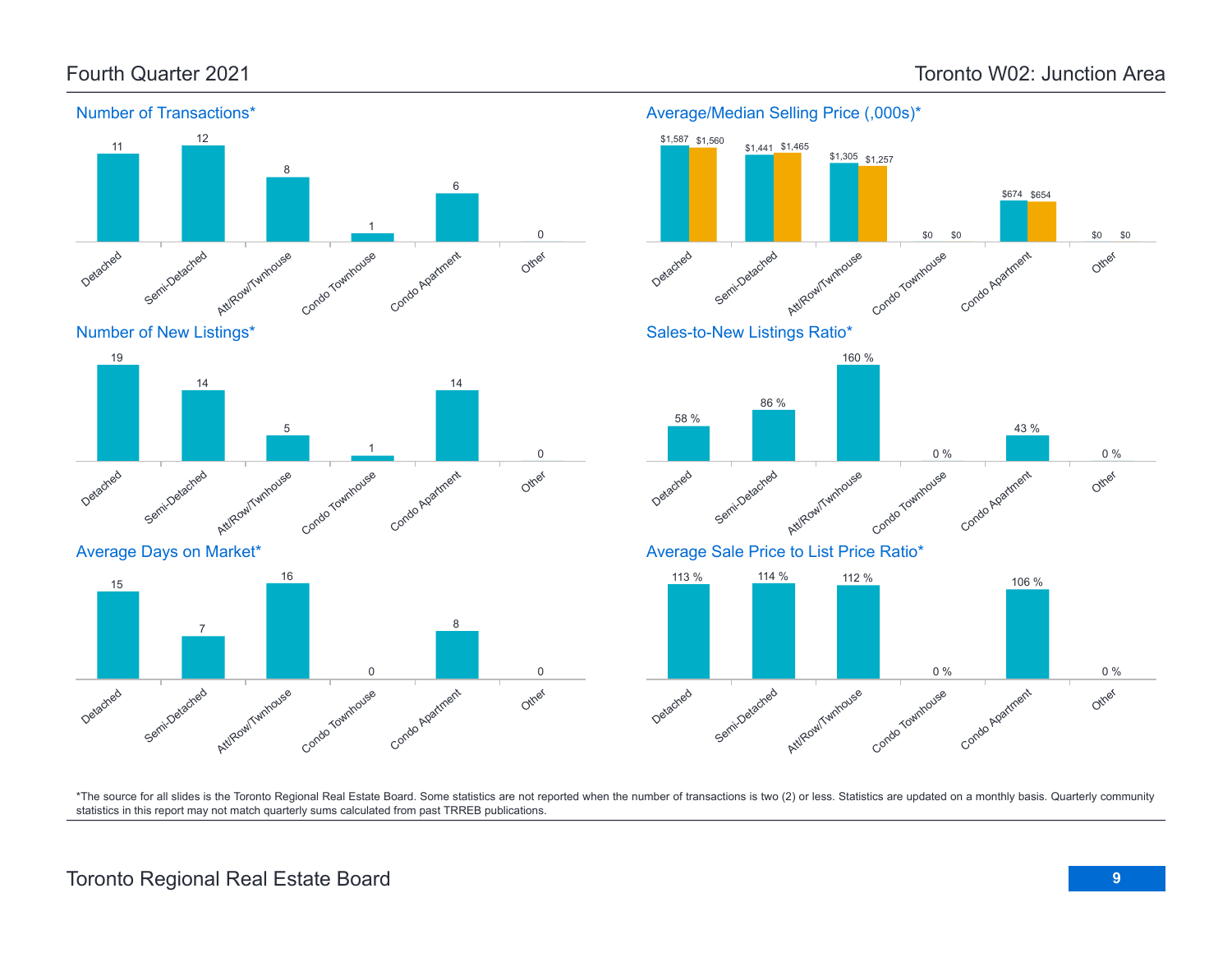

## Fourth Quarter 2021 **Toronto W02: Lambton Baby Point**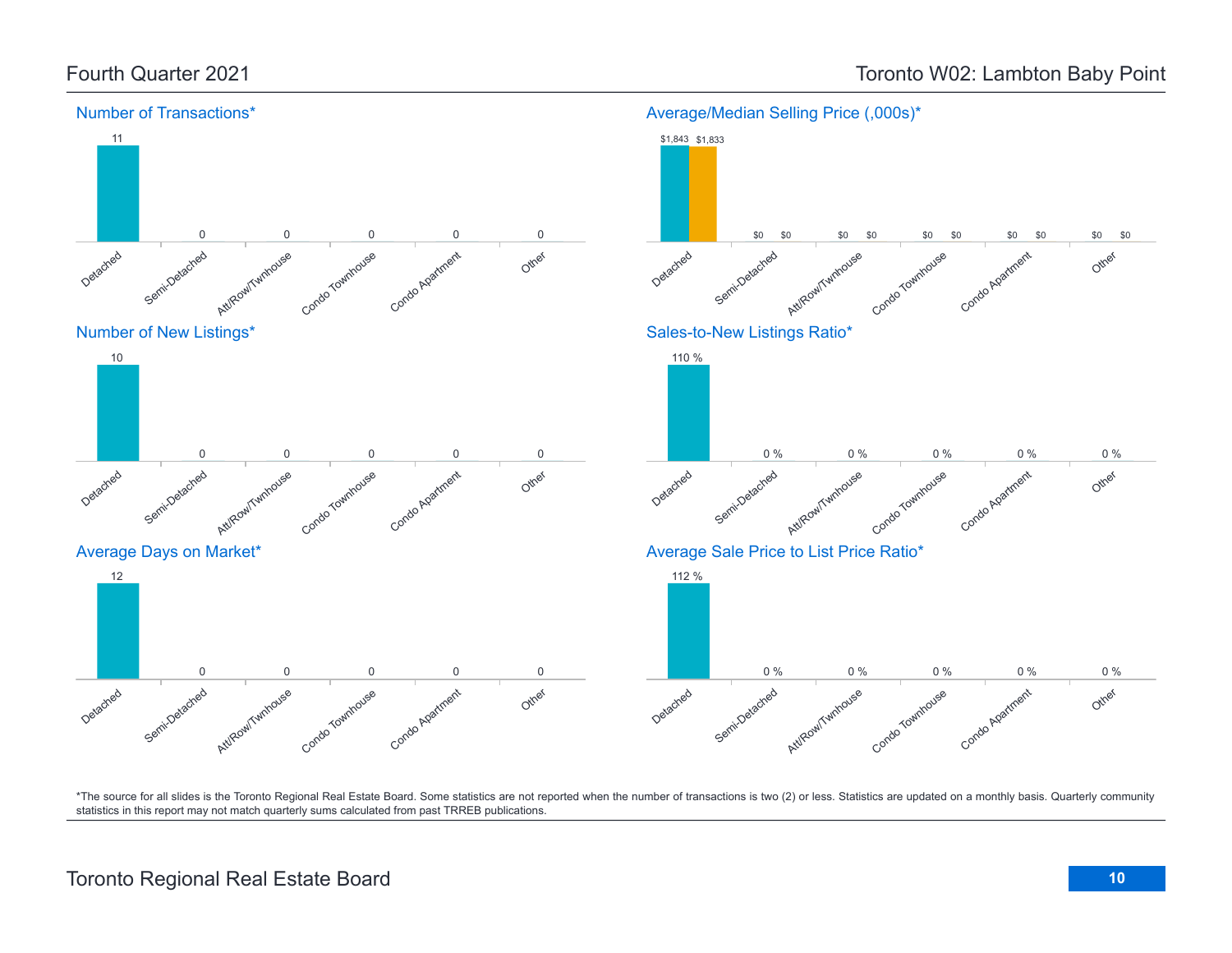

# Fourth Quarter 2021 **Toronto W02: Runnymede-Bloor West Village**

\*The source for all slides is the Toronto Regional Real Estate Board. Some statistics are not reported when the number of transactions is two (2) or less. Statistics are updated on a monthly basis. Quarterly community statistics in this report may not match quarterly sums calculated from past TRREB publications.

Other

Other

Other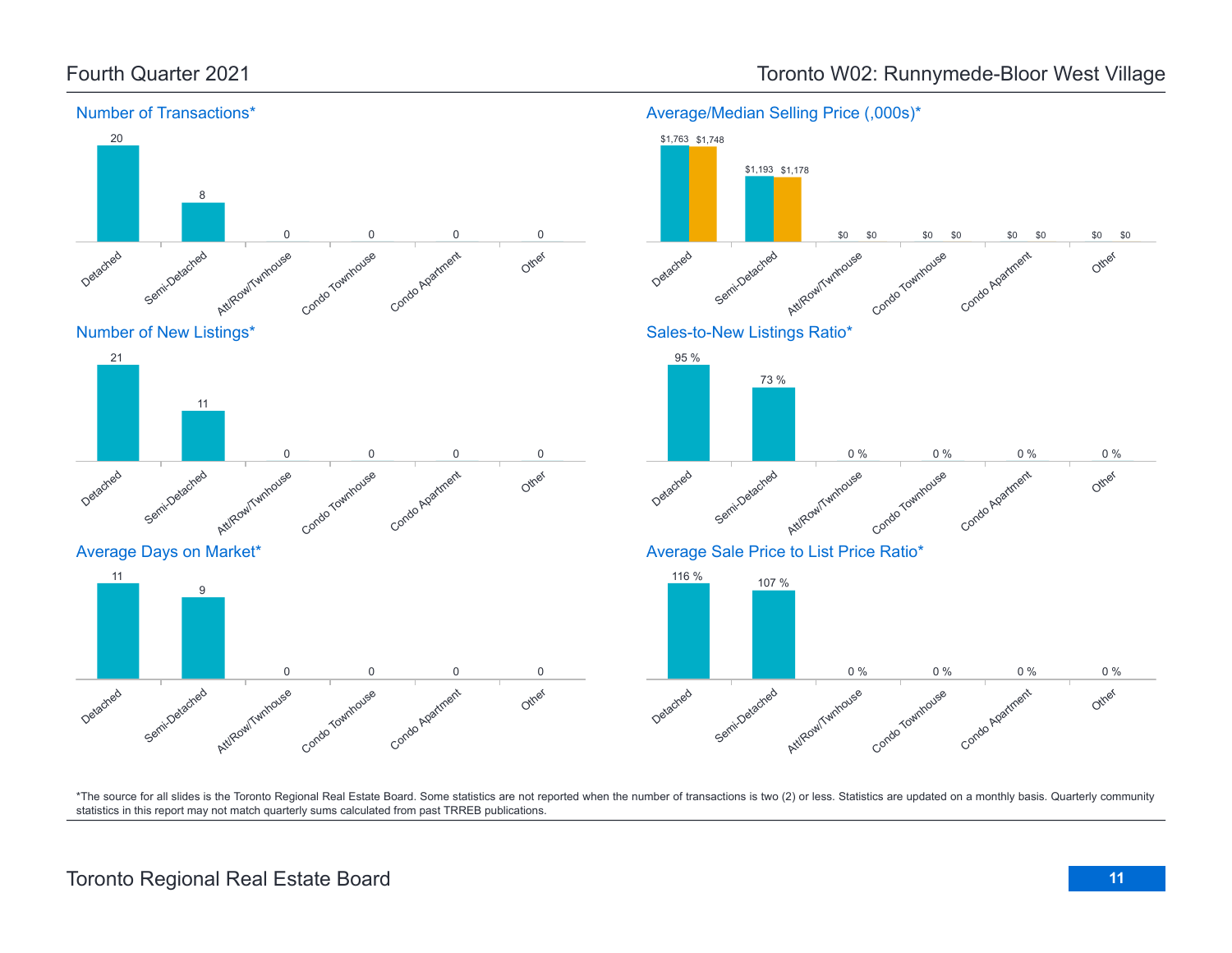## SUMMARY OF EXISTING HOME TRANSACTIONS ALL HOME TYPES, FOURTH QUARTER 2021

# TORONTO W03 COMMUNITY BREAKDOWN

| <b>Community</b>         | <b>Sales</b> | <b>Dollar Volume</b> | <b>Average Price</b> | <b>Median Price</b> | <b>New Listings</b> | <b>Active Listings</b> | Avg. SP/LP | Avg. DOM |
|--------------------------|--------------|----------------------|----------------------|---------------------|---------------------|------------------------|------------|----------|
| Caledonia-Fairbank       | 21           | \$21,910,100         | \$1,043,338          | \$910,000           | 21                  |                        | 108%       | 30       |
| Corso Italia-Davenport   | 39           | \$46,197,116         | \$1,184,541          | \$1,165,000         | 41                  | Æ                      | 111%       | 12       |
| Keelesdale-Eglinton West | 26           | \$24,815,000         | \$954,423            | \$938,500           | 31                  |                        | 110%       | 13       |
| Rockcliffe-Smythe        | 55           | \$49,000,849         | \$890,925            | \$810,000           | 58                  |                        | 109%       | 20       |
| Weston-Pellam Park       | 32           | \$31,559,611         | \$986,238            | \$965,000           | 30                  |                        | 110%       | 14       |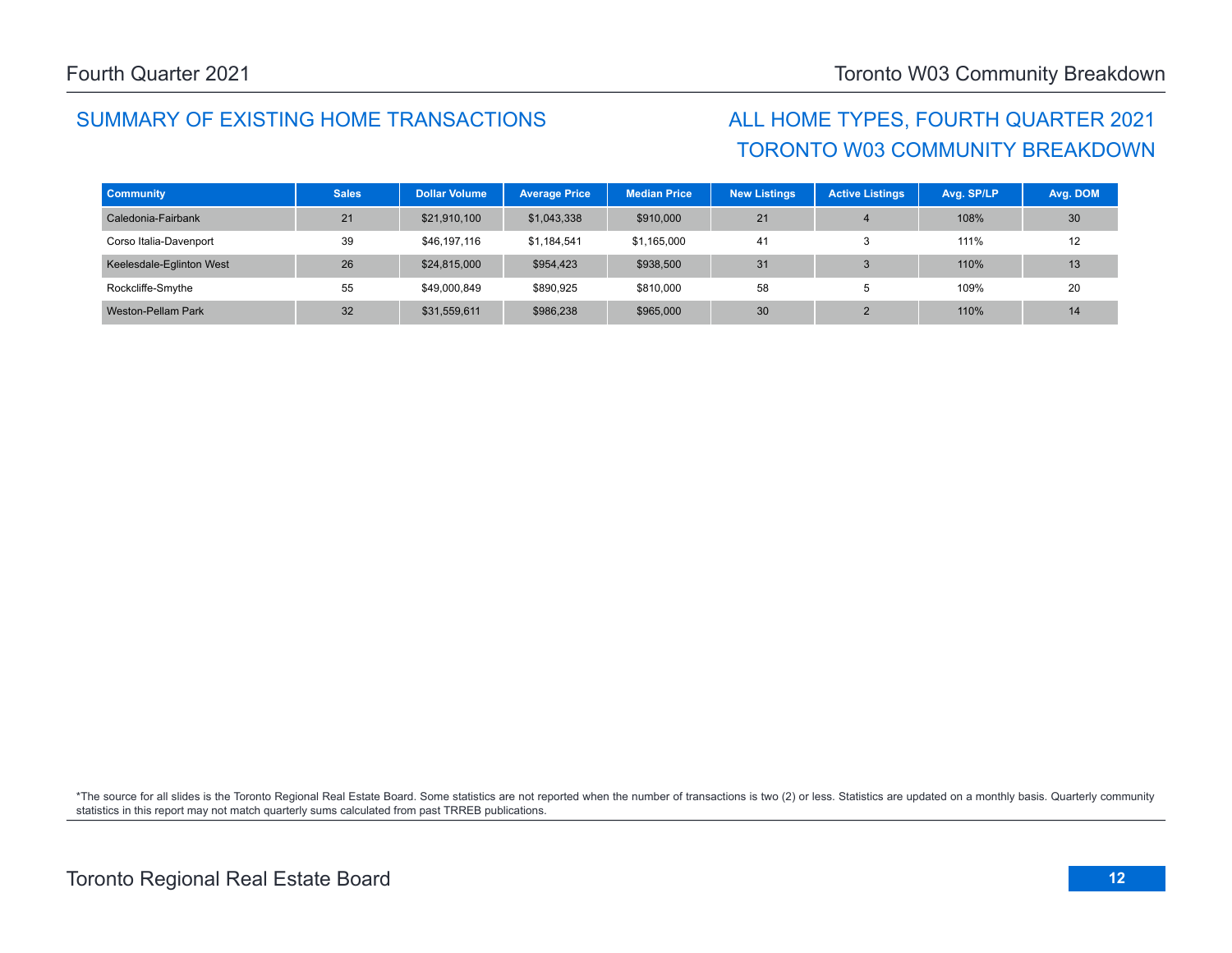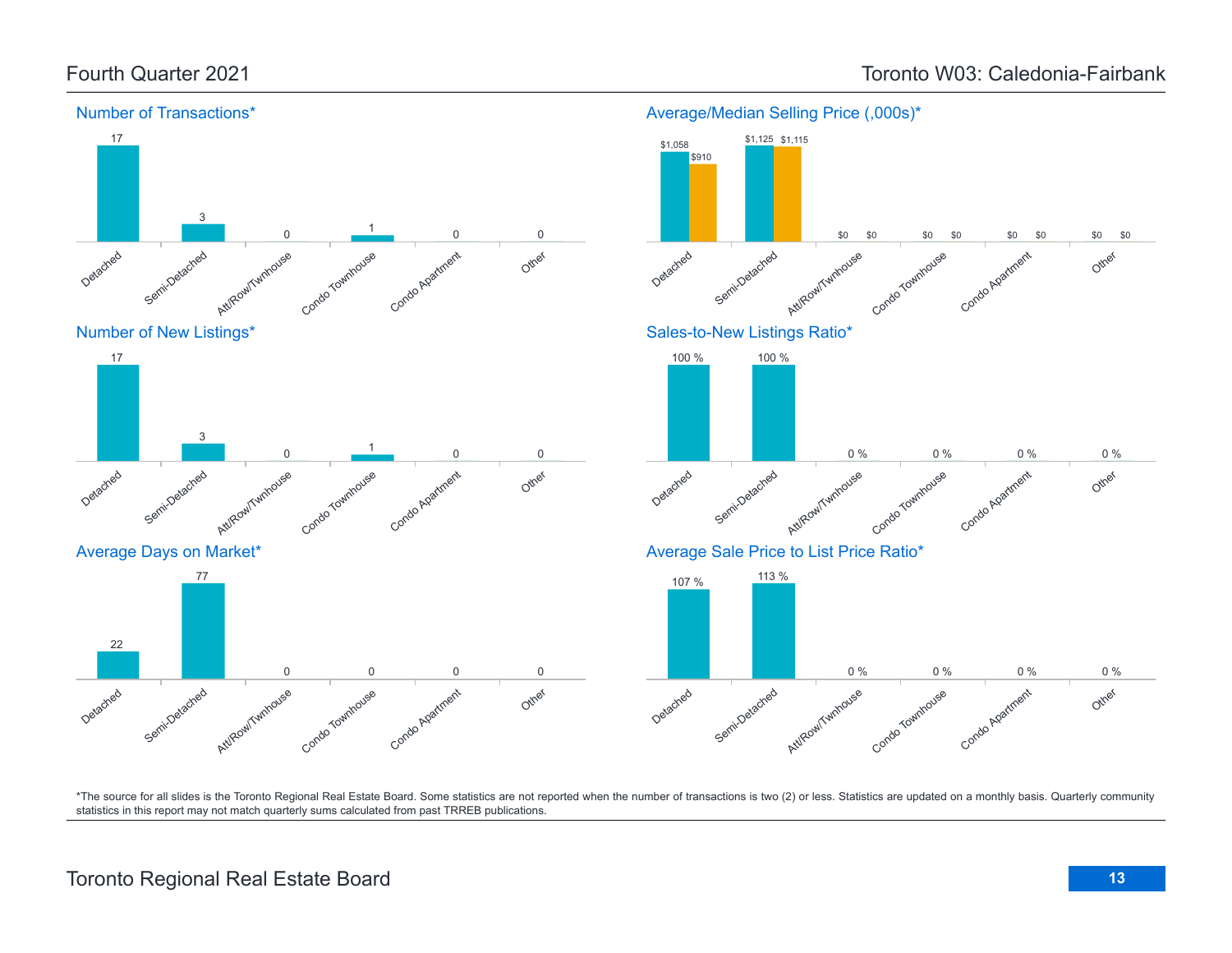

Other

Other

Other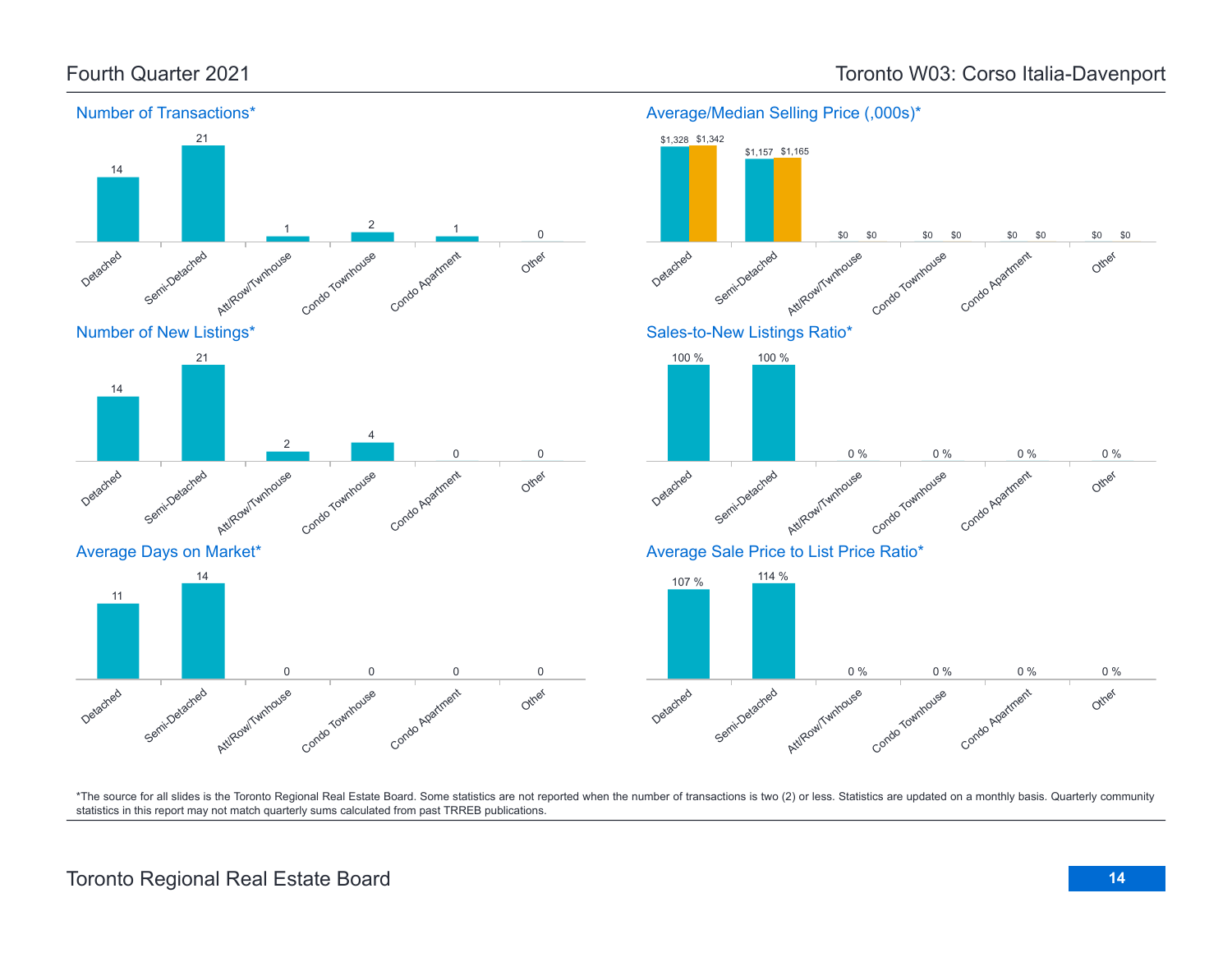

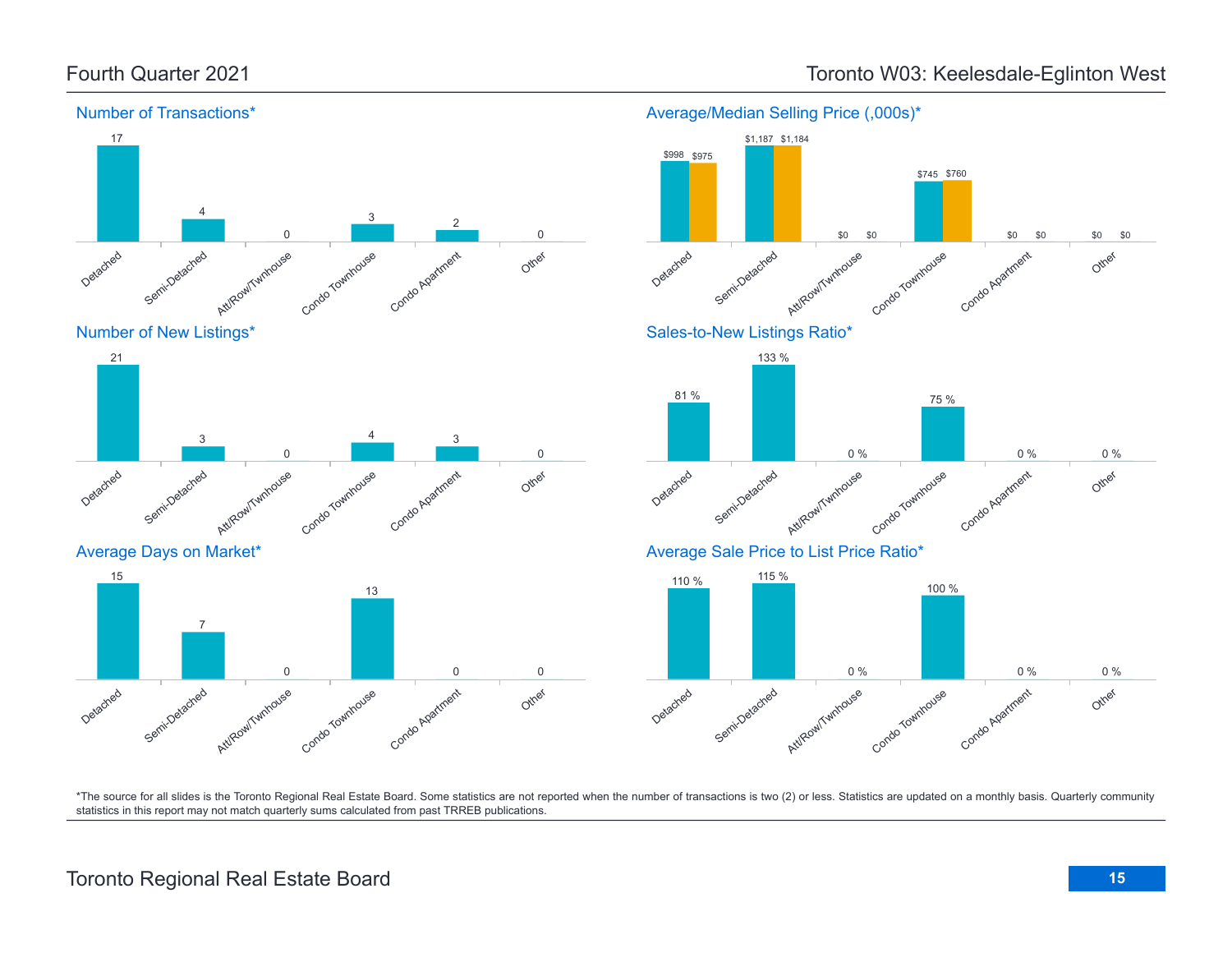

### Number of Transactions\*





Average Days on Market\*





Average/Median Selling Price (,000s)\*

\$989 \$1,015 \$1,000

\$988 \$989

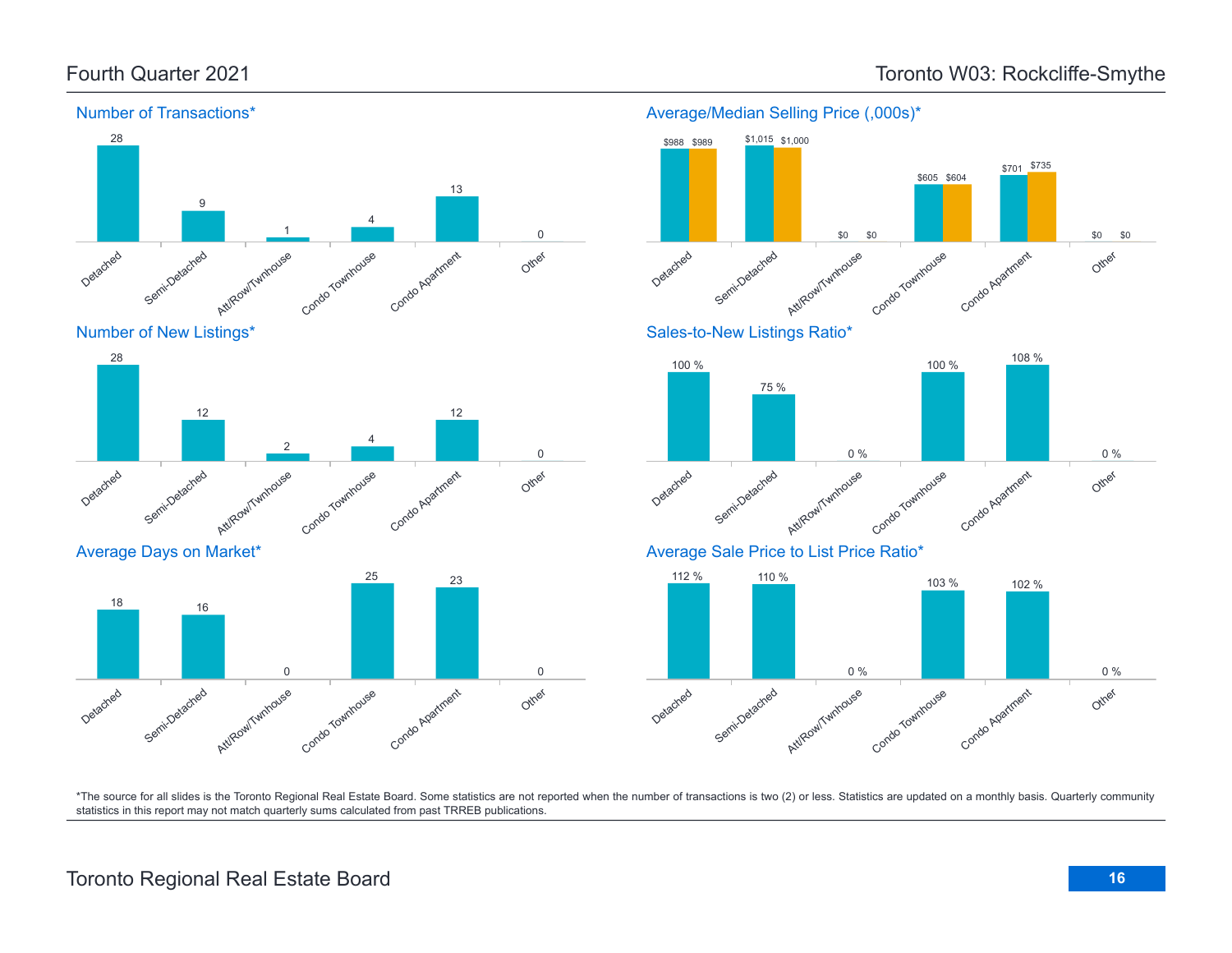Average Days on Market\*

13

Semi-Detached

Detached

11



### Average/Median Selling Price (,000s)\*



\*The source for all slides is the Toronto Regional Real Estate Board. Some statistics are not reported when the number of transactions is two (2) or less. Statistics are updated on a monthly basis. Quarterly community statistics in this report may not match quarterly sums calculated from past TRREB publications.

Other

0

Att/Row/Twnhouse

7

Condo Townhouse

0

Condo Apartment

20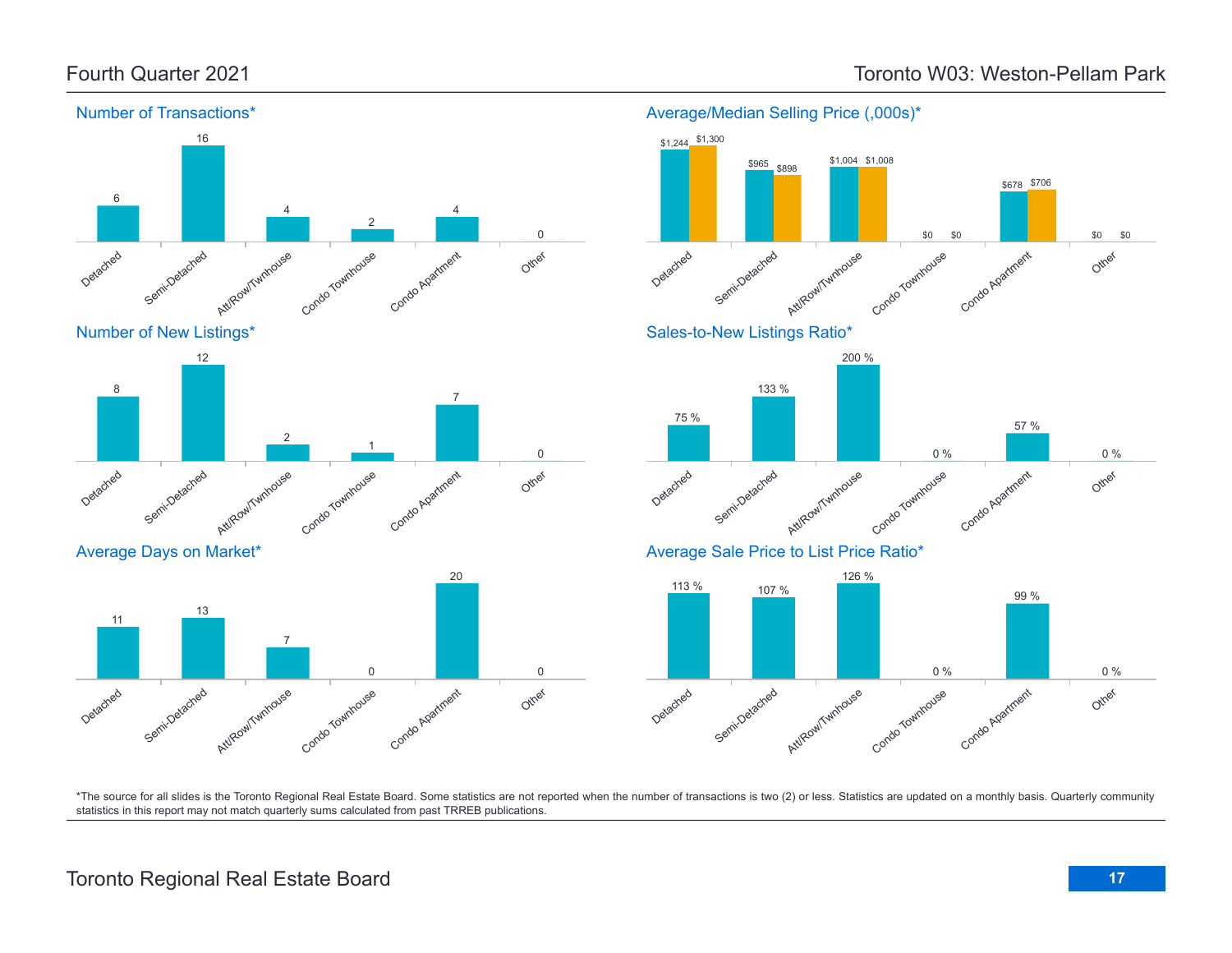## SUMMARY OF EXISTING HOME TRANSACTIONS ALL HOME TYPES, FOURTH QUARTER 2021

# TORONTO W04 COMMUNITY BREAKDOWN

| <b>Community</b>        | <b>Sales</b> | <b>Dollar Volume</b> | <b>Average Price</b> | <b>Median Price</b> | <b>New Listings</b> | <b>Active Listings</b> | Avg. SP/LP | Avg. DOM |
|-------------------------|--------------|----------------------|----------------------|---------------------|---------------------|------------------------|------------|----------|
| Beechborough-Greenbrook | 12           | \$14,452,333         | \$1,204,361          | \$1,155,000         | 16                  | 3                      | 106%       | 25       |
| Briar Hill-Belgravia    | 30           | \$29,960,186         | \$998,673            | \$917,500           | 36                  | 3                      | 112%       | 10       |
| Brookhaven-Amesbury     | 29           | \$26,966,500         | \$929,879            | \$960,000           | 42                  | 8                      | 103%       | 22       |
| Humberlea-Pelmo Park W4 | 11           | \$11,895,000         | \$1,081,364          | \$1,100,000         | 10                  | $\overline{2}$         | 109%       | 11       |
| Maple Leaf              | 32           | \$34,545,100         | \$1,079,534          | \$1,217,500         | 35                  |                        | 109%       | 15       |
| <b>Mount Dennis</b>     | 24           | \$18,605,000         | \$775,208            | \$705,000           | 27                  | 3                      | 107%       | 13       |
| Rustic                  | 12           | \$15,910,000         | \$1,325,833          | \$1,292,500         | 15                  | 5                      | 119%       |          |
| Weston                  | 42           | \$32,925,489         | \$783,940            | \$752,795           | 45                  | 5                      | 105%       | 19       |
| Yorkdale-Glen Park      | 76           | \$57,691,742         | \$759,102            | \$615,250           | 77                  | 19                     | 101%       | 27       |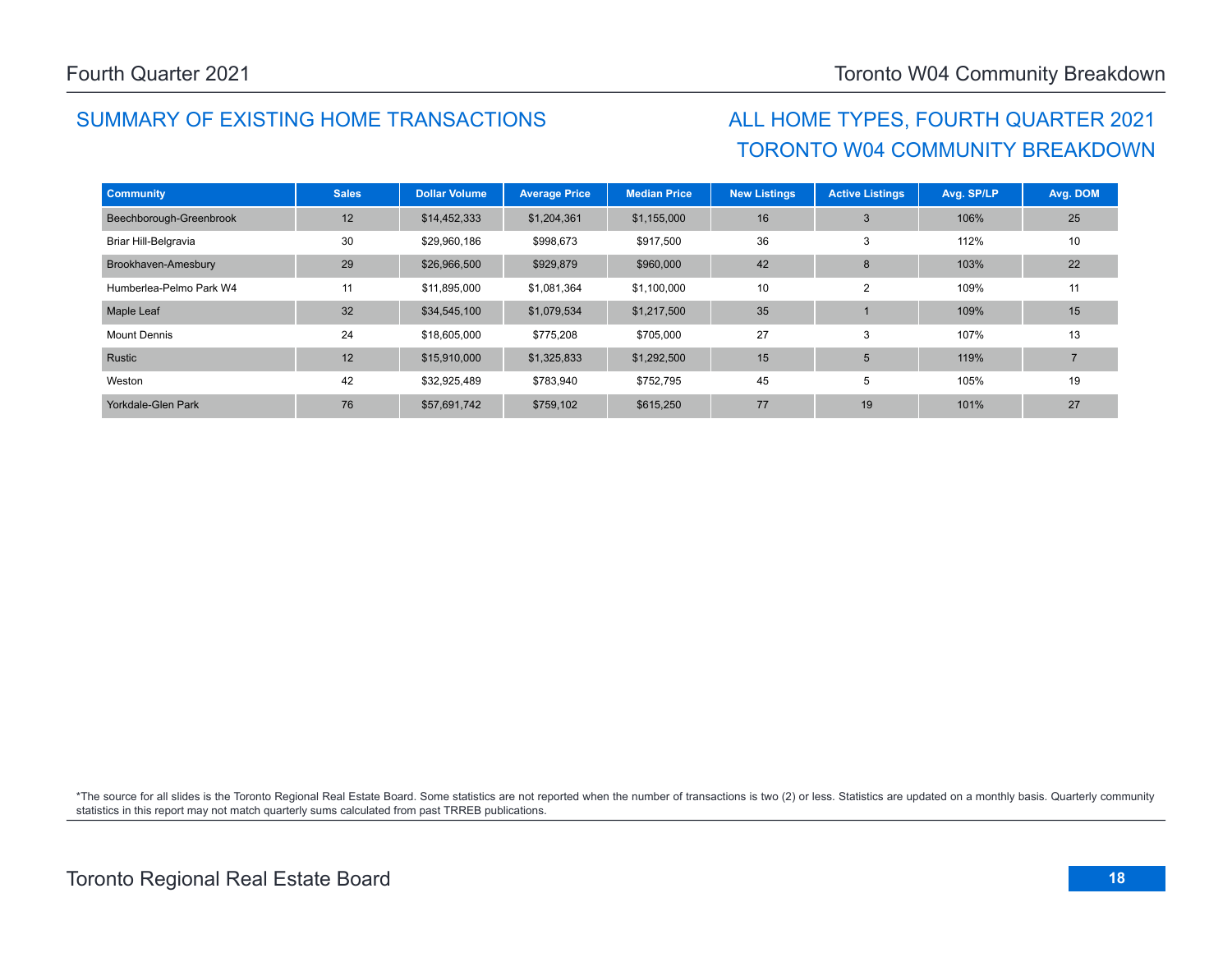

Other

Other

Other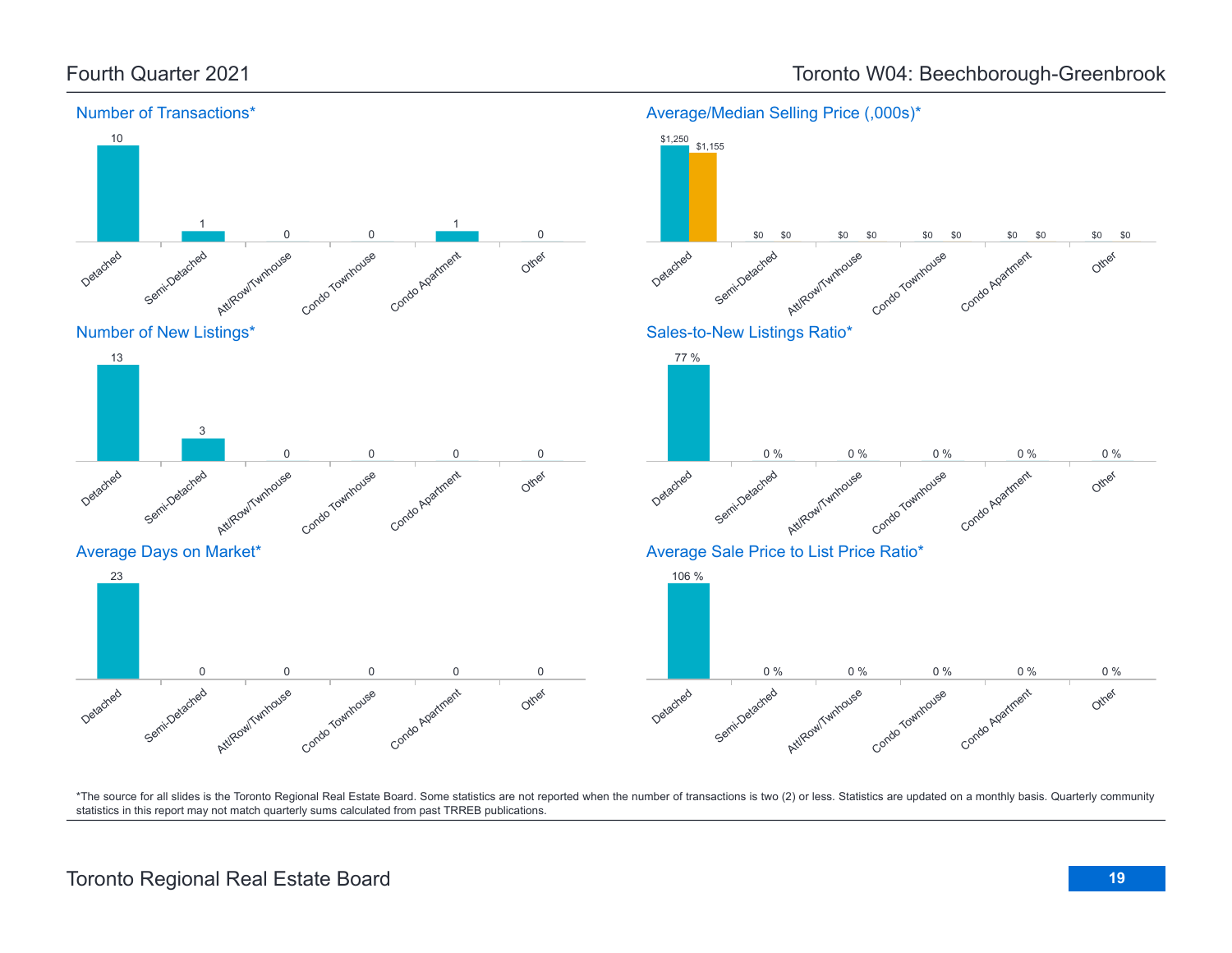\$645

Condo Apartment

75 %

Condo Apatricent

99 % 104 %

Condo Apartment

 $$732 \frac{$870}{$720}$  \$720

\$816

100 %

Other

Other

Other

0 %

0 %

\$0

\$0



### Number of Transactions\*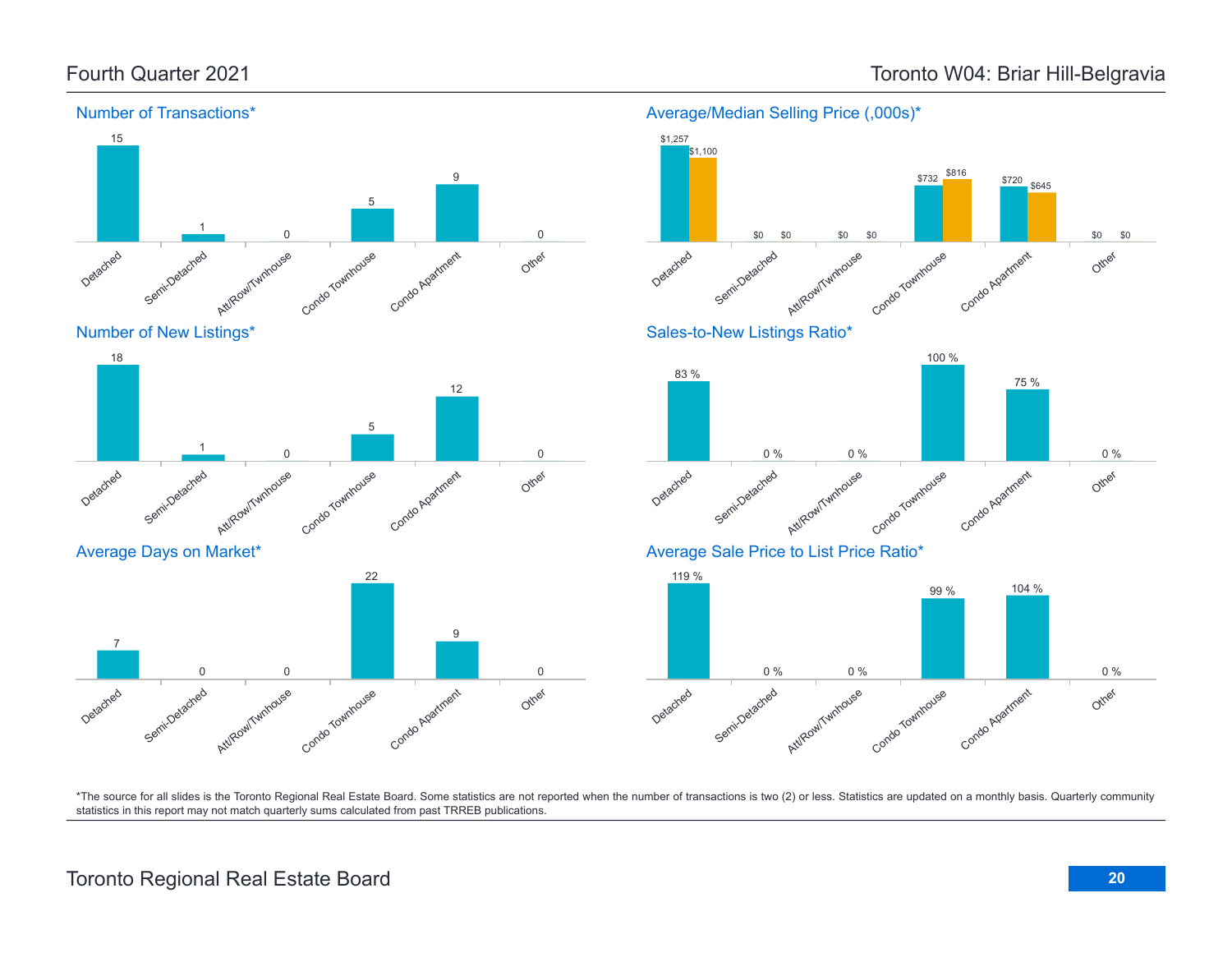

\$0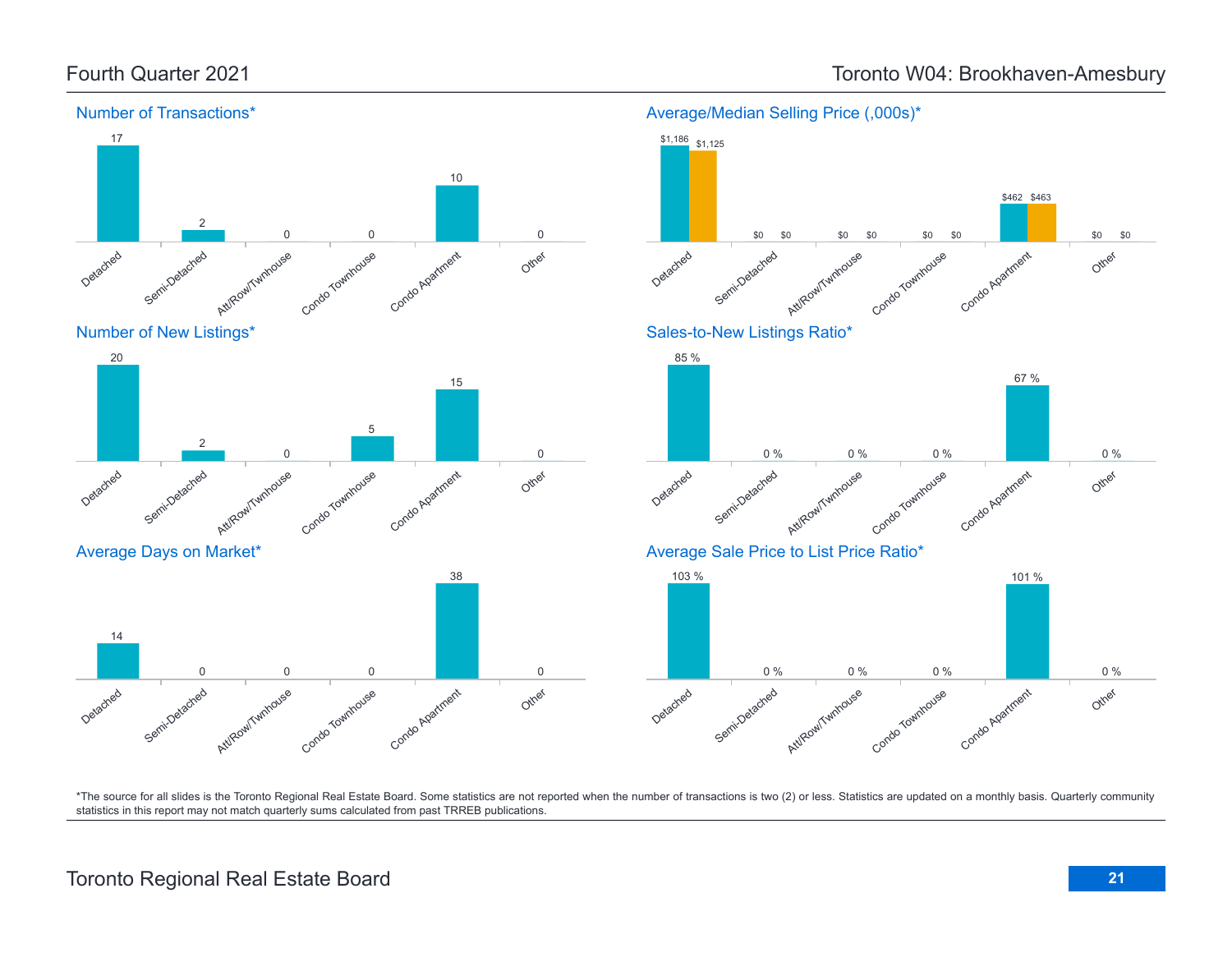### Fourth Quarter 2021 Toronto W04: Humberlea-Pelmo Park W4

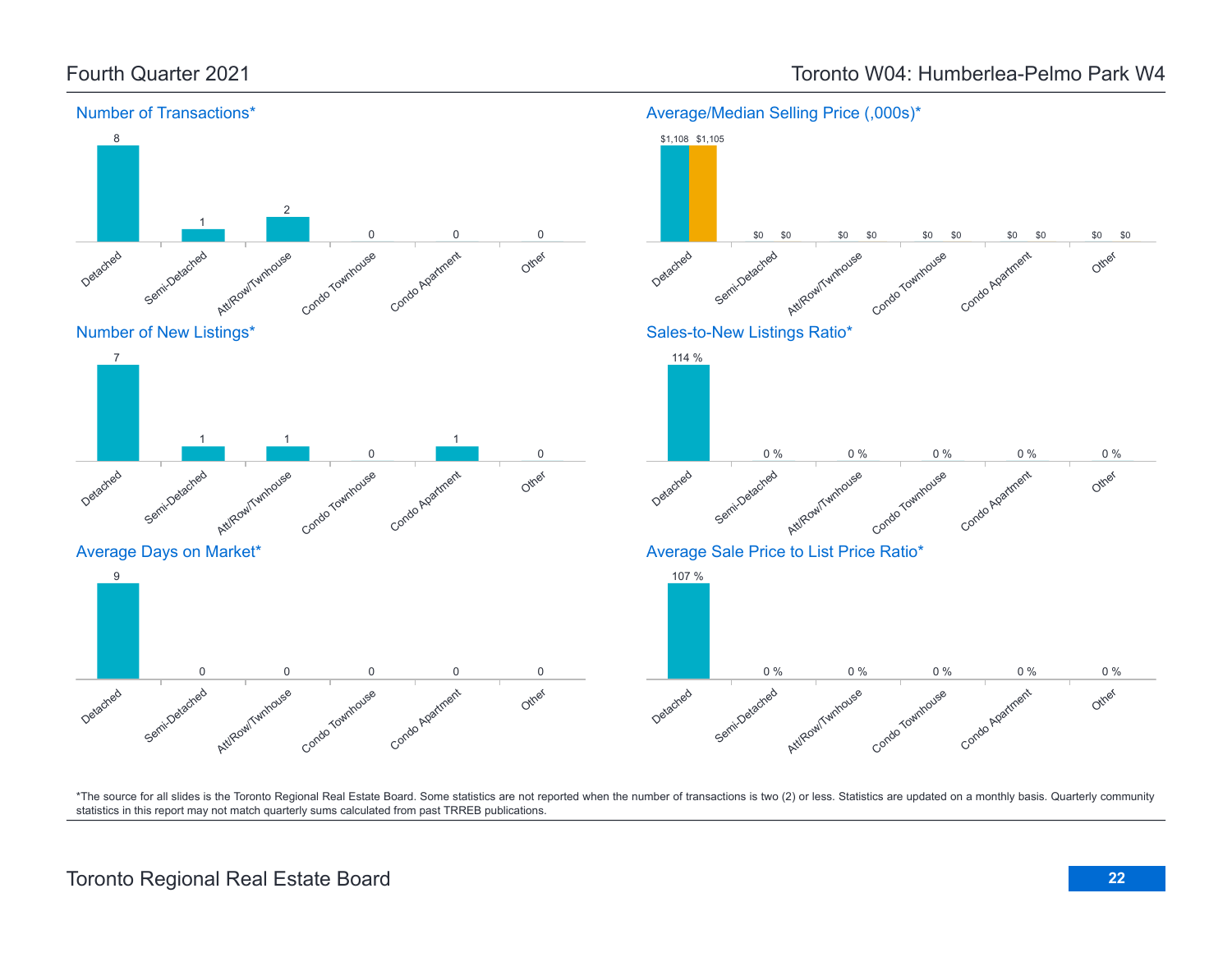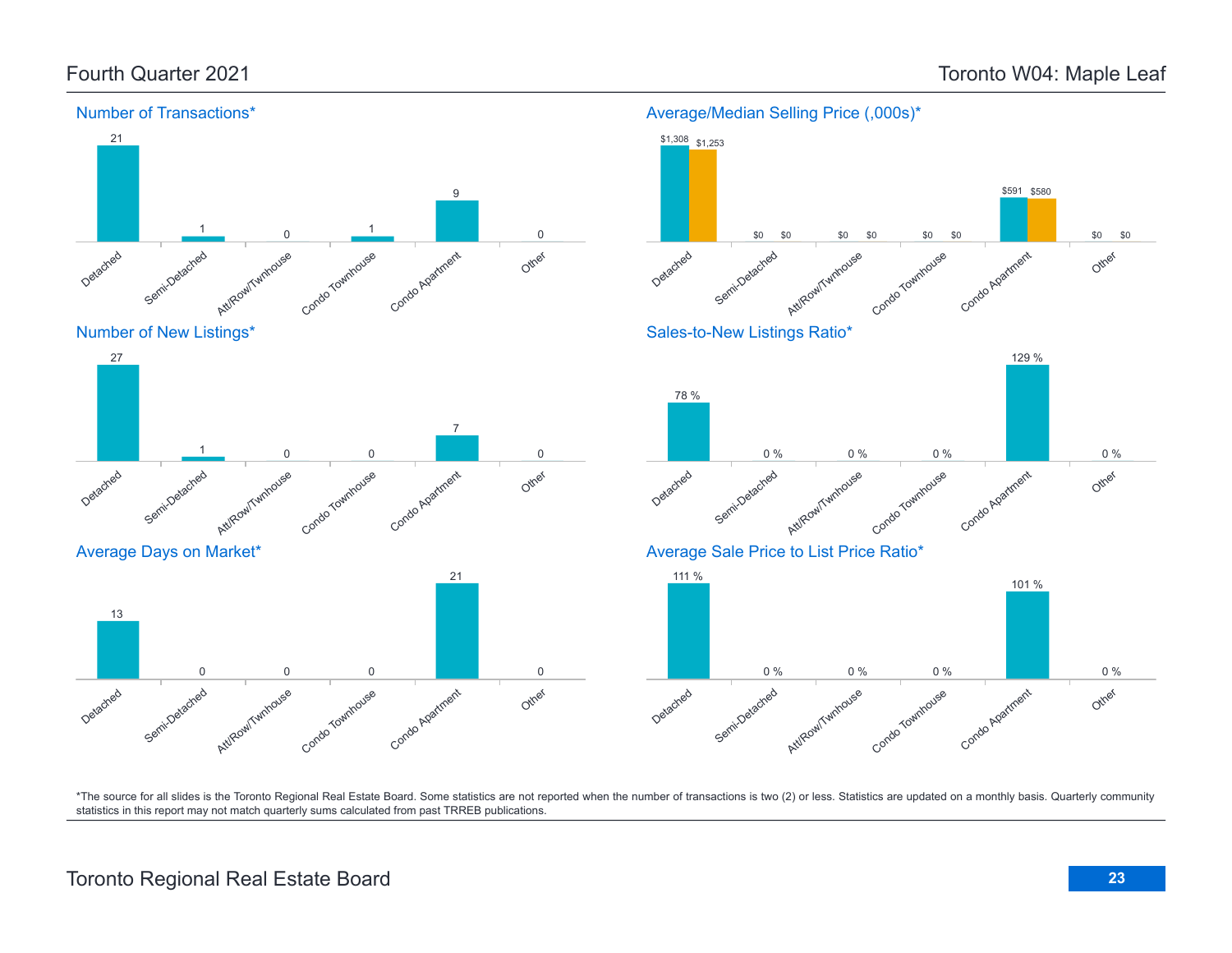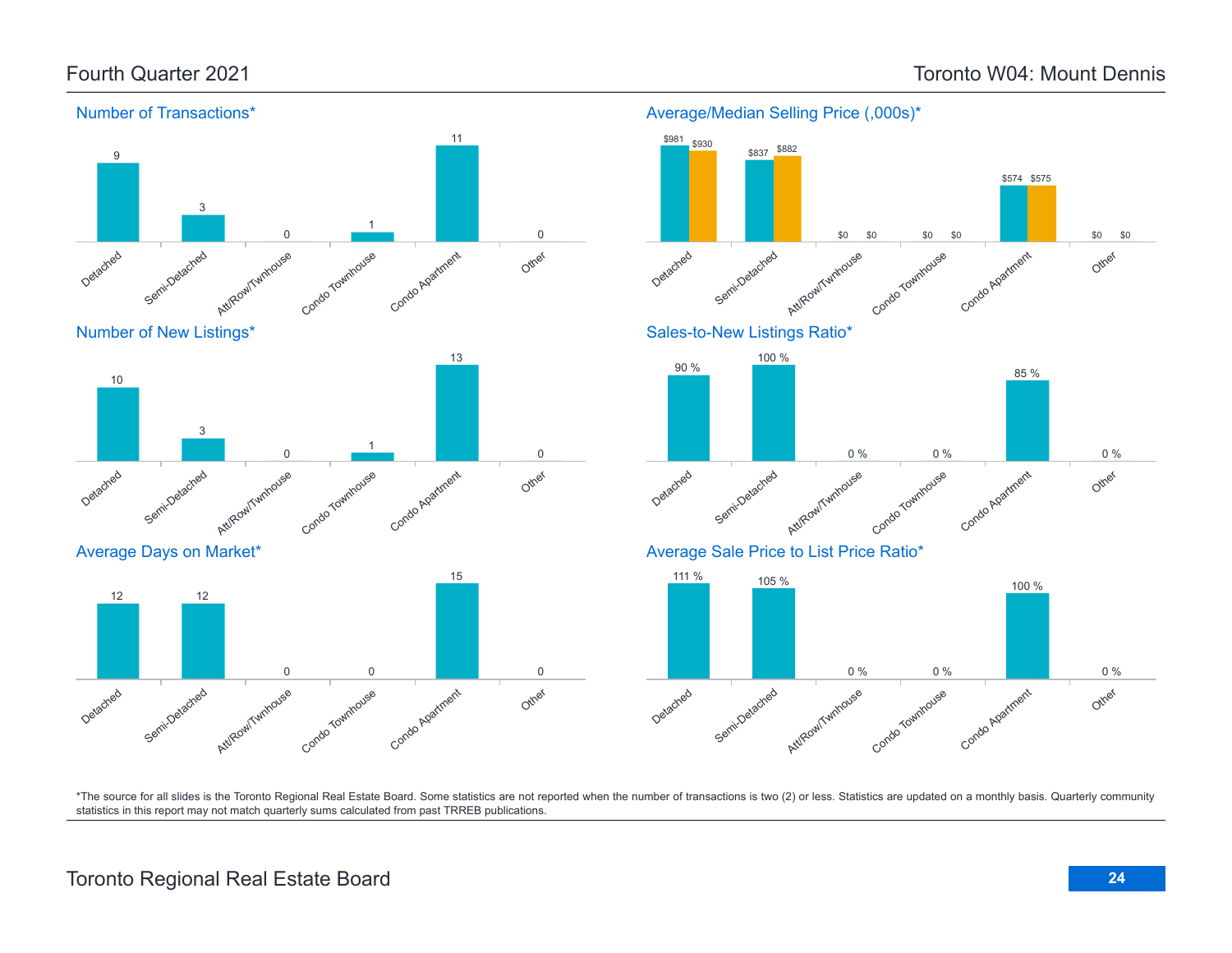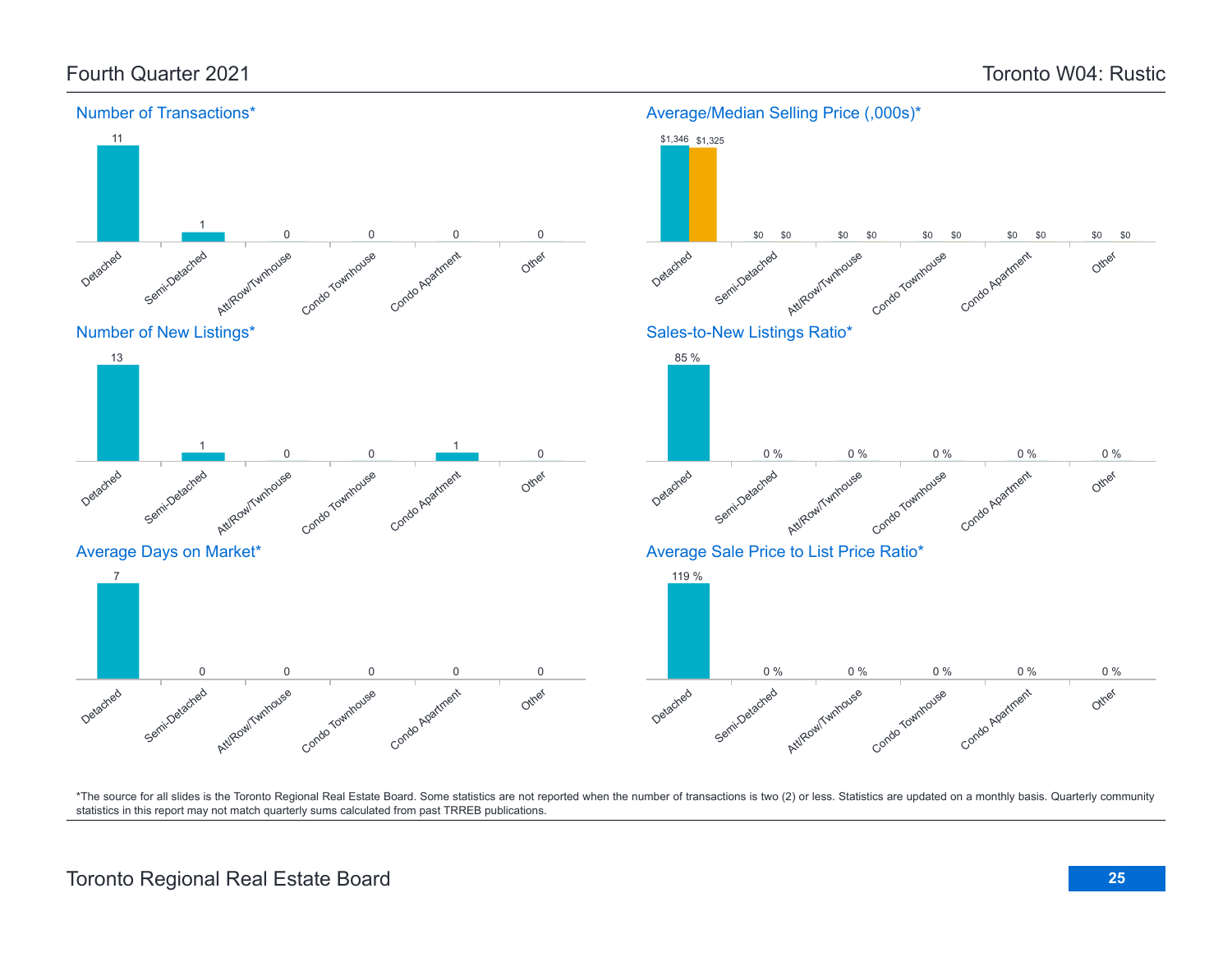Other

Other

Other

0 %

0 %

\$0

\$0



\*The source for all slides is the Toronto Regional Real Estate Board. Some statistics are not reported when the number of transactions is two (2) or less. Statistics are updated on a monthly basis. Quarterly community statistics in this report may not match quarterly sums calculated from past TRREB publications.

## Toronto Regional Real Estate Board **26**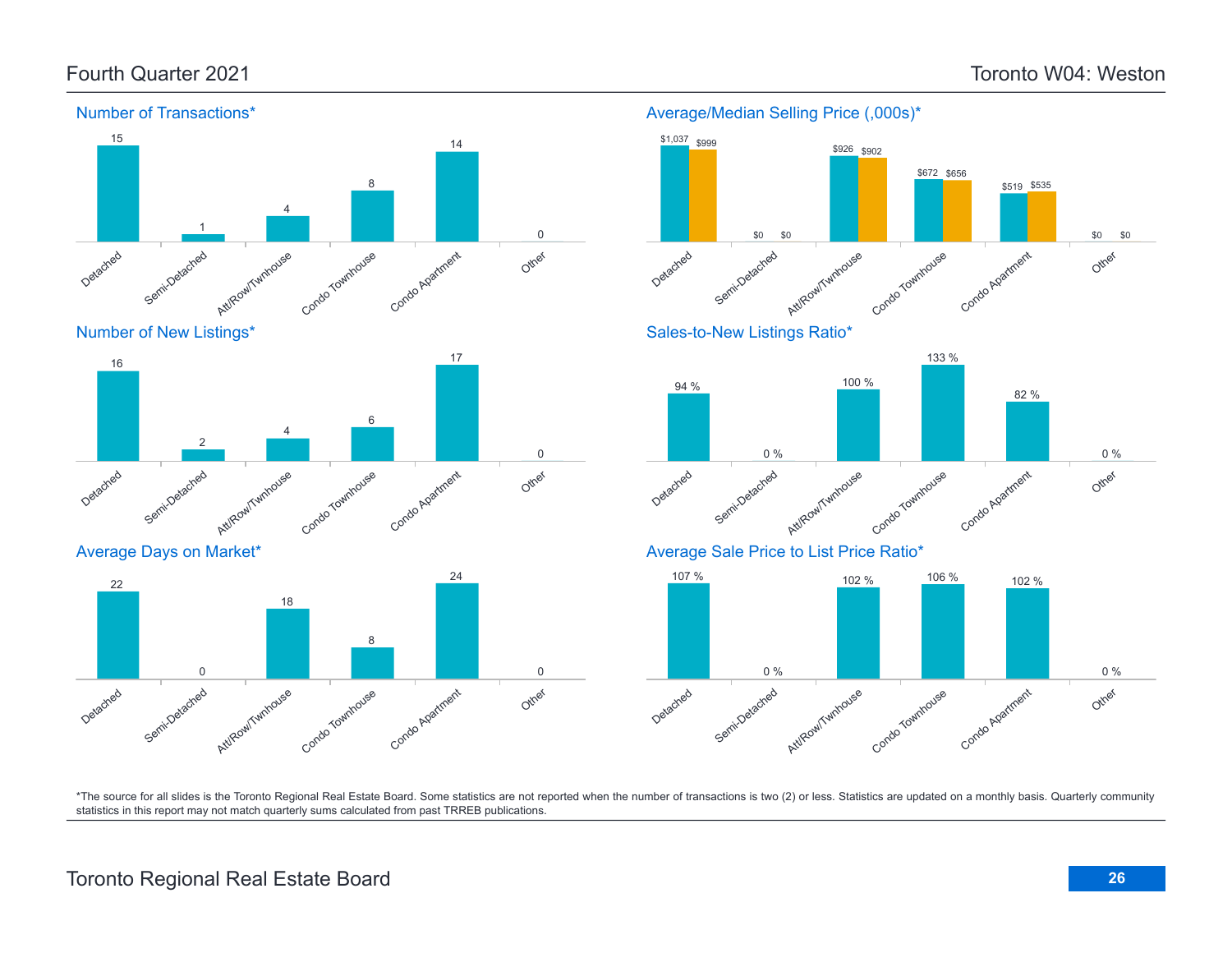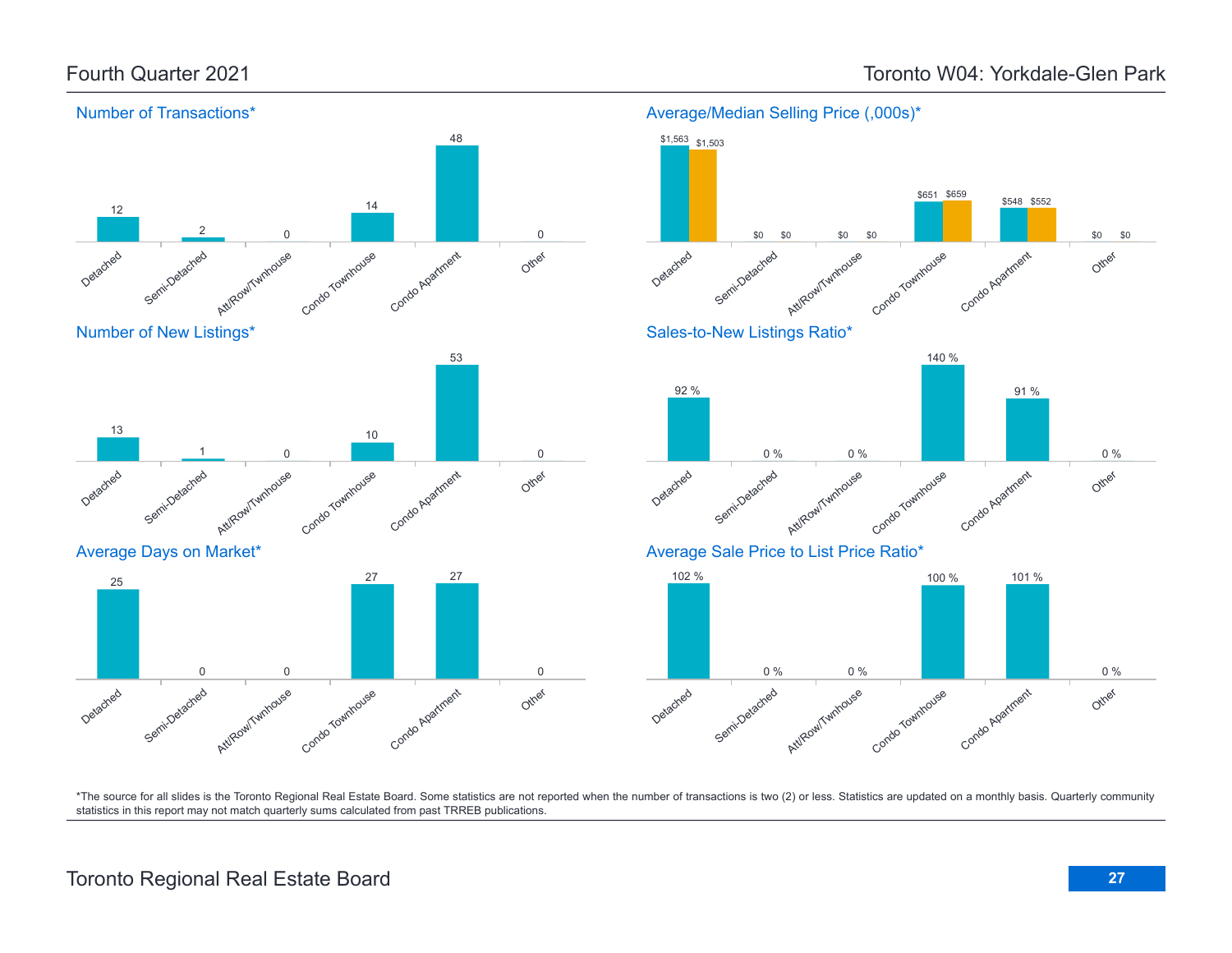## SUMMARY OF EXISTING HOME TRANSACTIONS ALL HOME TYPES, FOURTH QUARTER 2021

# TORONTO W05 COMMUNITY BREAKDOWN

| <b>Community</b>               | <b>Sales</b> | <b>Dollar Volume</b> | <b>Average Price</b> | <b>Median Price</b> | <b>New Listings</b> | <b>Active Listings</b> | Avg. SP/LP | Avg. DOM |
|--------------------------------|--------------|----------------------|----------------------|---------------------|---------------------|------------------------|------------|----------|
| <b>Black Creek</b>             | 29           | \$18,108,500         | \$624,431            | \$600,000           | 37                  | 13                     | 103%       | 22       |
| Downsview-Roding-CFB           | 112          | \$110,357,397        | \$985,334            | \$985,000           | 124                 | 23                     | 108%       | 18       |
| Glenfield-Jane Heights         | 58           | \$50,194,888         | \$865,429            | \$966,500           | 60                  | $\overline{4}$         | 108%       | 18       |
| Humber Summit                  | 30           | \$31,044,890         | \$1,034,830          | \$1.025.000         | 29                  | 3                      | 105%       | 11       |
| Humberlea-Pelmo Park W5        | 13           | \$11,496,689         | \$884,361            | \$969,000           | 17                  | 3                      | 112%       | 12       |
| Humbermede                     | 22           | \$17,502,005         | \$795,546            | \$806,500           | 20                  |                        | 105%       | 15       |
| <b>York University Heights</b> | 75           | \$59,782,301         | \$797,097            | \$714,000           | 73                  |                        | 106%       | 16       |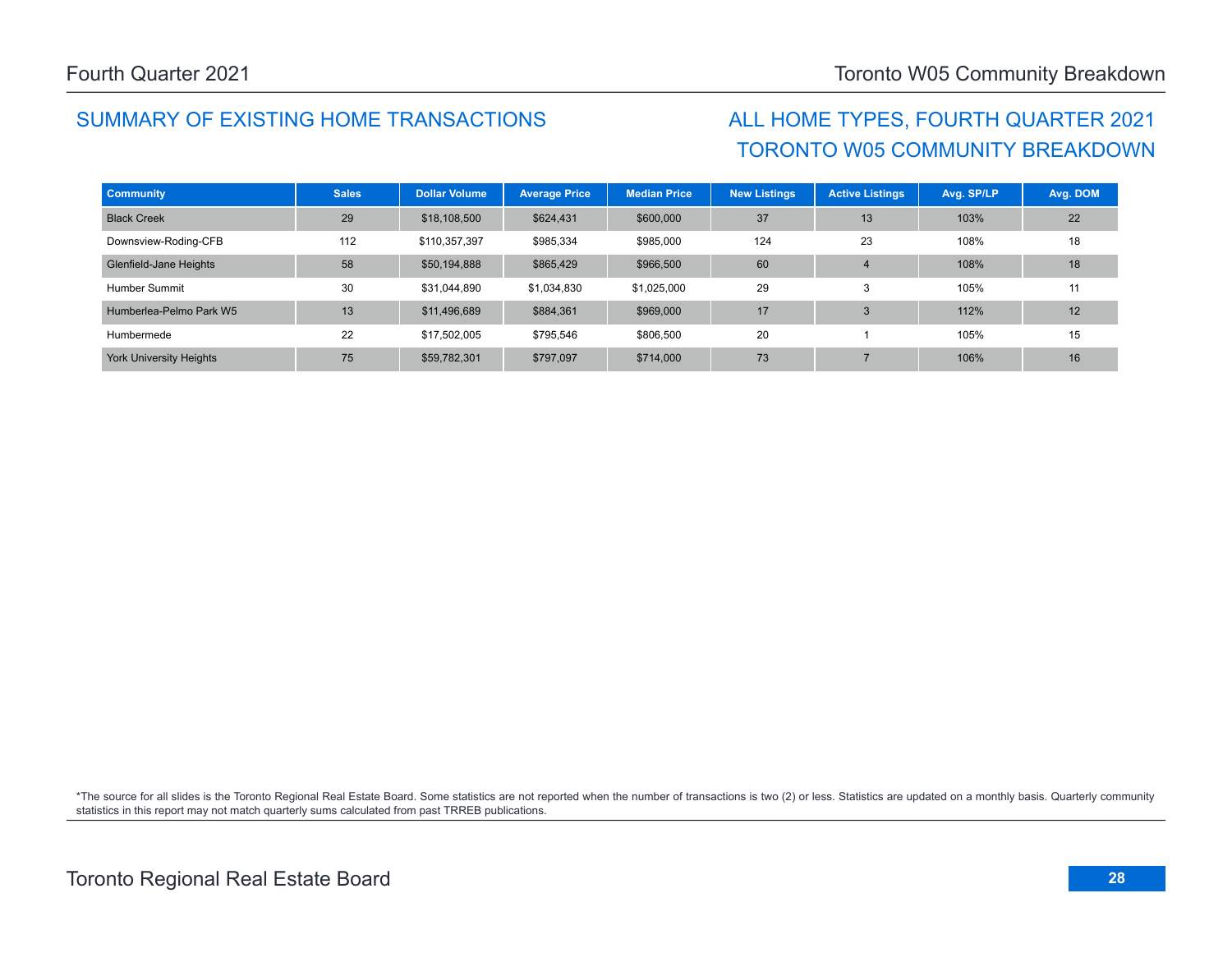### Fourth Quarter 2021 Toronto W05: Black Creek



\*The source for all slides is the Toronto Regional Real Estate Board. Some statistics are not reported when the number of transactions is two (2) or less. Statistics are updated on a monthly basis. Quarterly community statistics in this report may not match quarterly sums calculated from past TRREB publications.

### Toronto Regional Real Estate Board **29**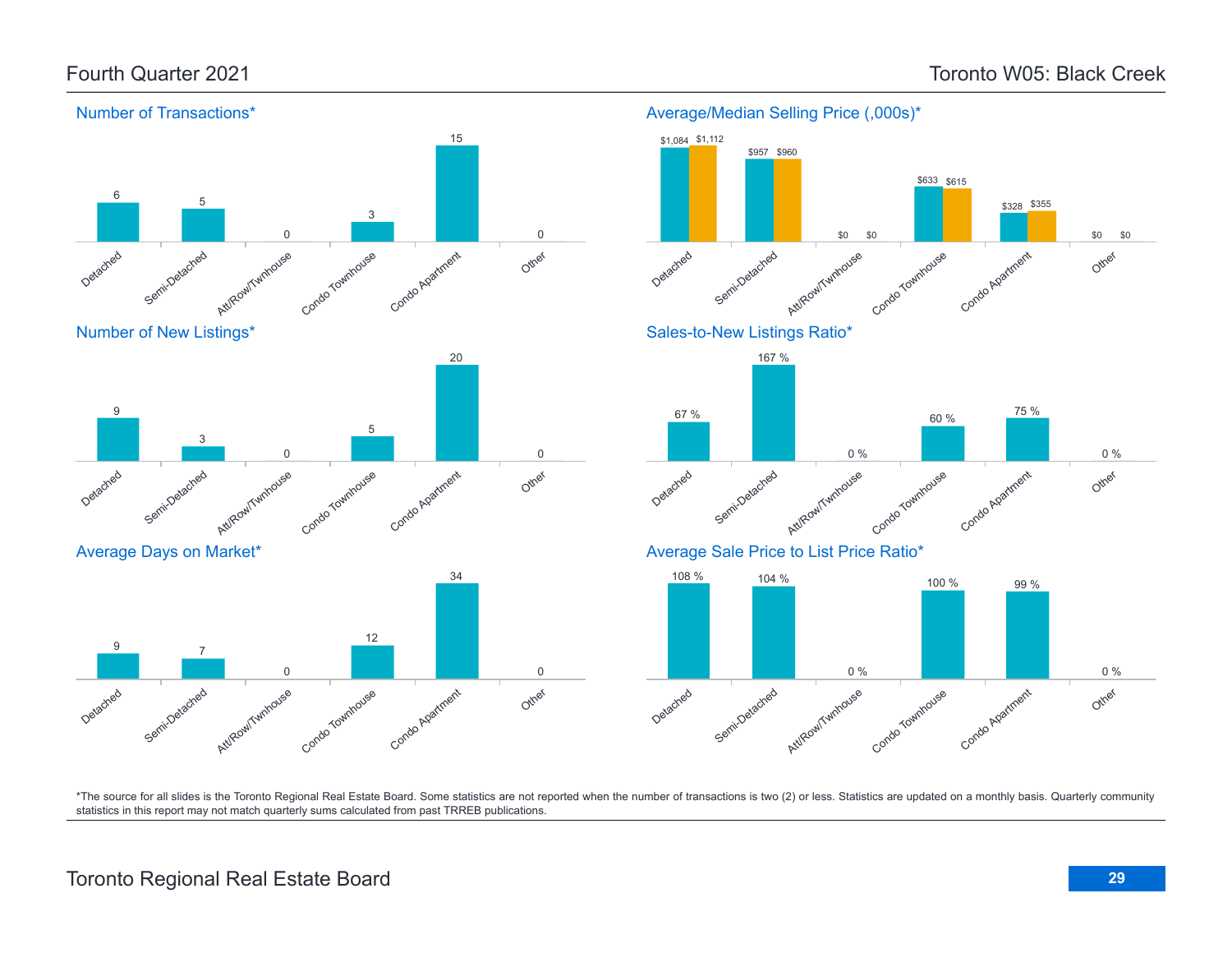



Average Days on Market\*





 $$1,021$  \$975

\*The source for all slides is the Toronto Regional Real Estate Board. Some statistics are not reported when the number of transactions is two (2) or less. Statistics are updated on a monthly basis. Quarterly community

statistics in this report may not match quarterly sums calculated from past TRREB publications.

\$1,312 \$1,220

Average/Median Selling Price (,000s)\*

\$996 \$993

Fourth Quarter 2021 Toronto W05: Downsview-Roding-CFB

Other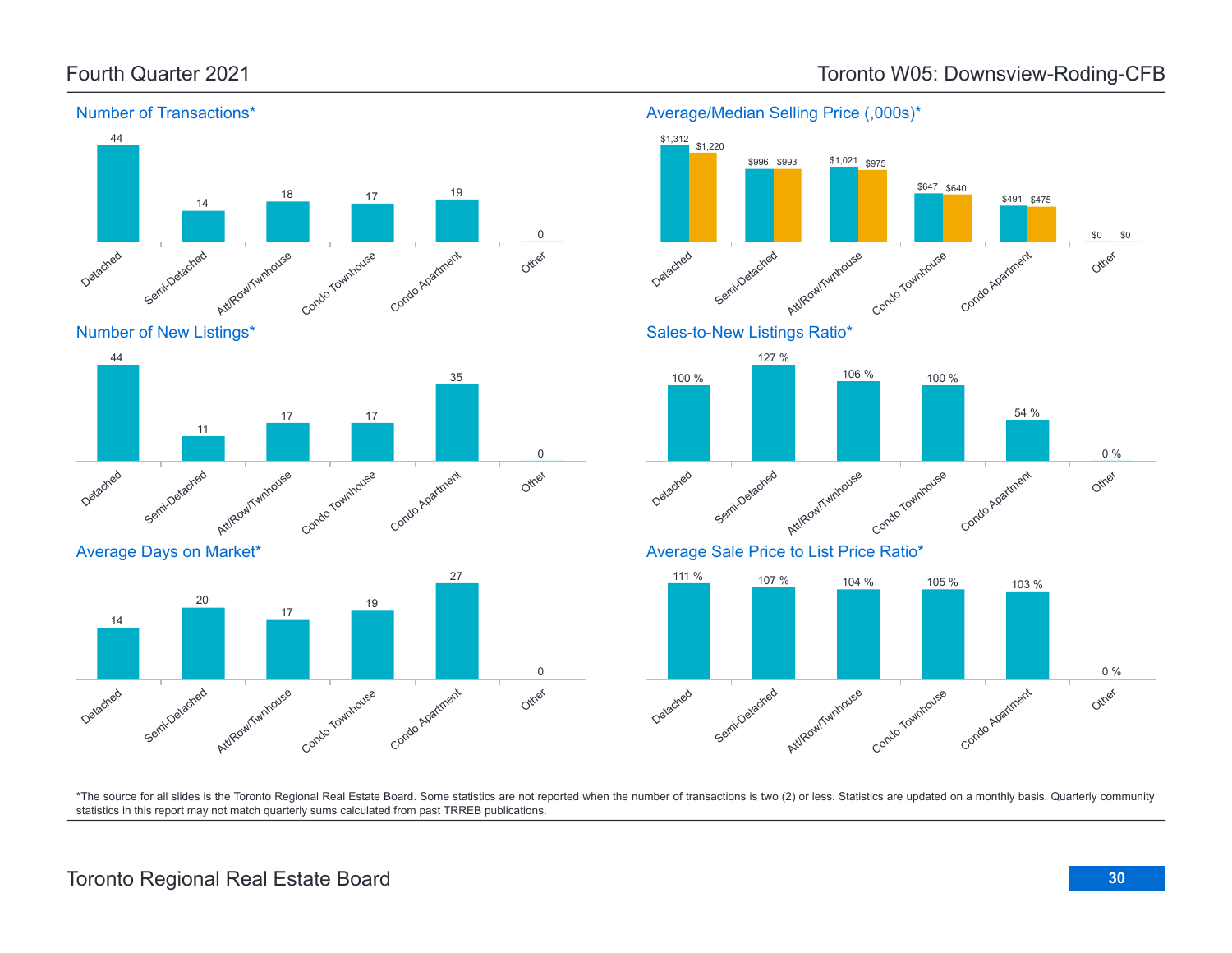

### Fourth Quarter 2021 Toronto W05: Glenfield-Jane Heights

Average/Median Selling Price (,000s)\*

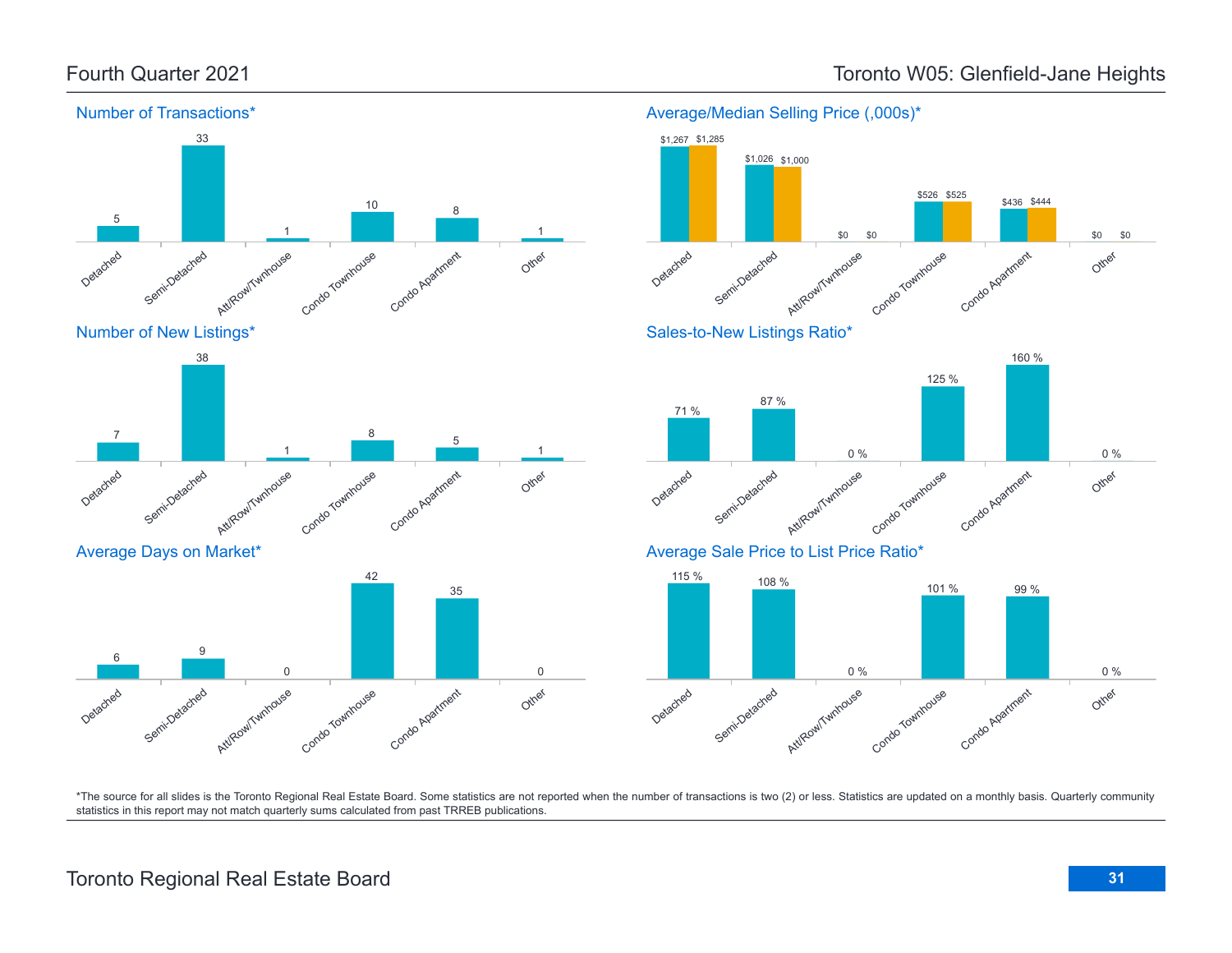\$0

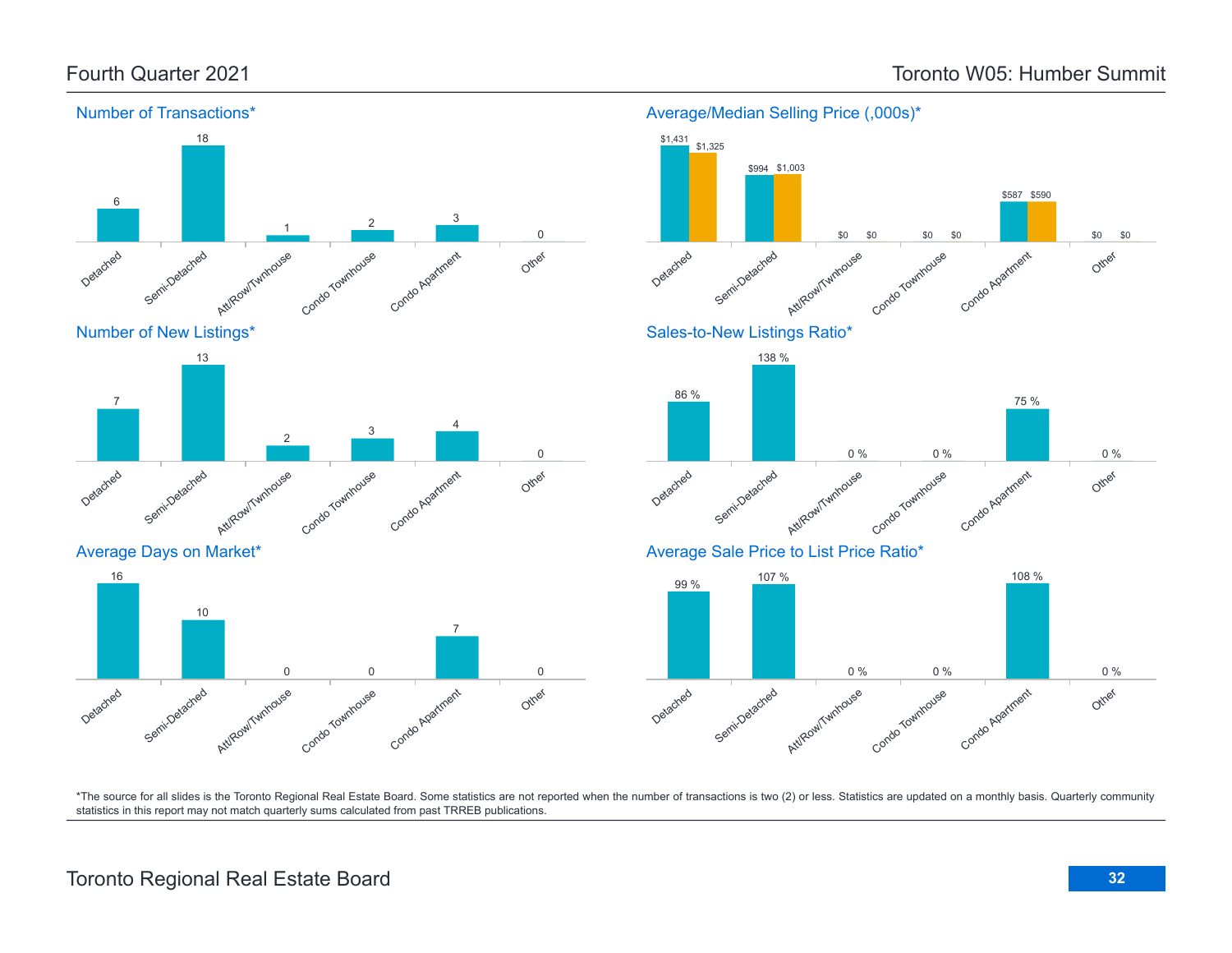

### Fourth Quarter 2021 Toronto W05: Humberlea-Pelmo Park W5



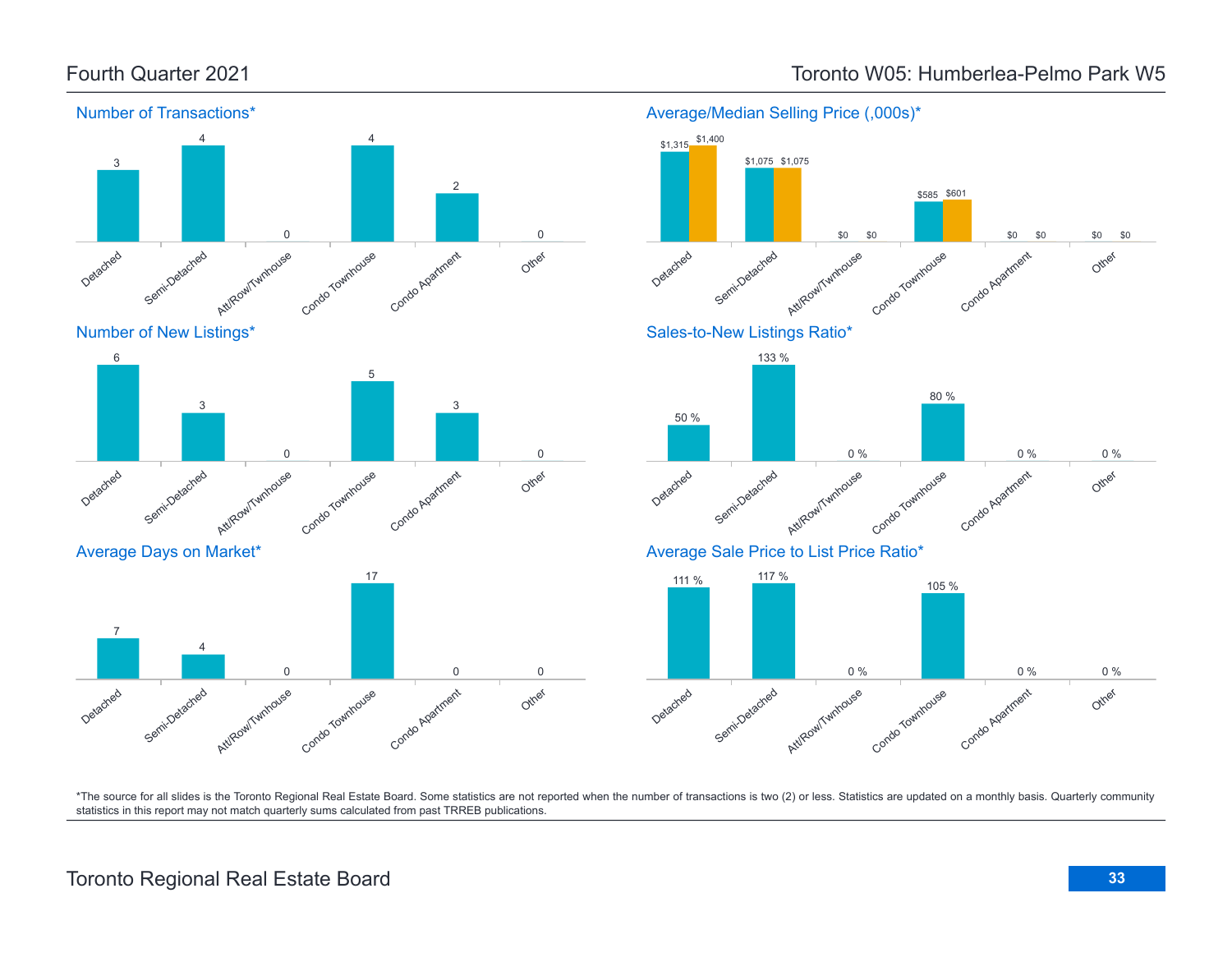

### Average/Median Selling Price (,000s)\*

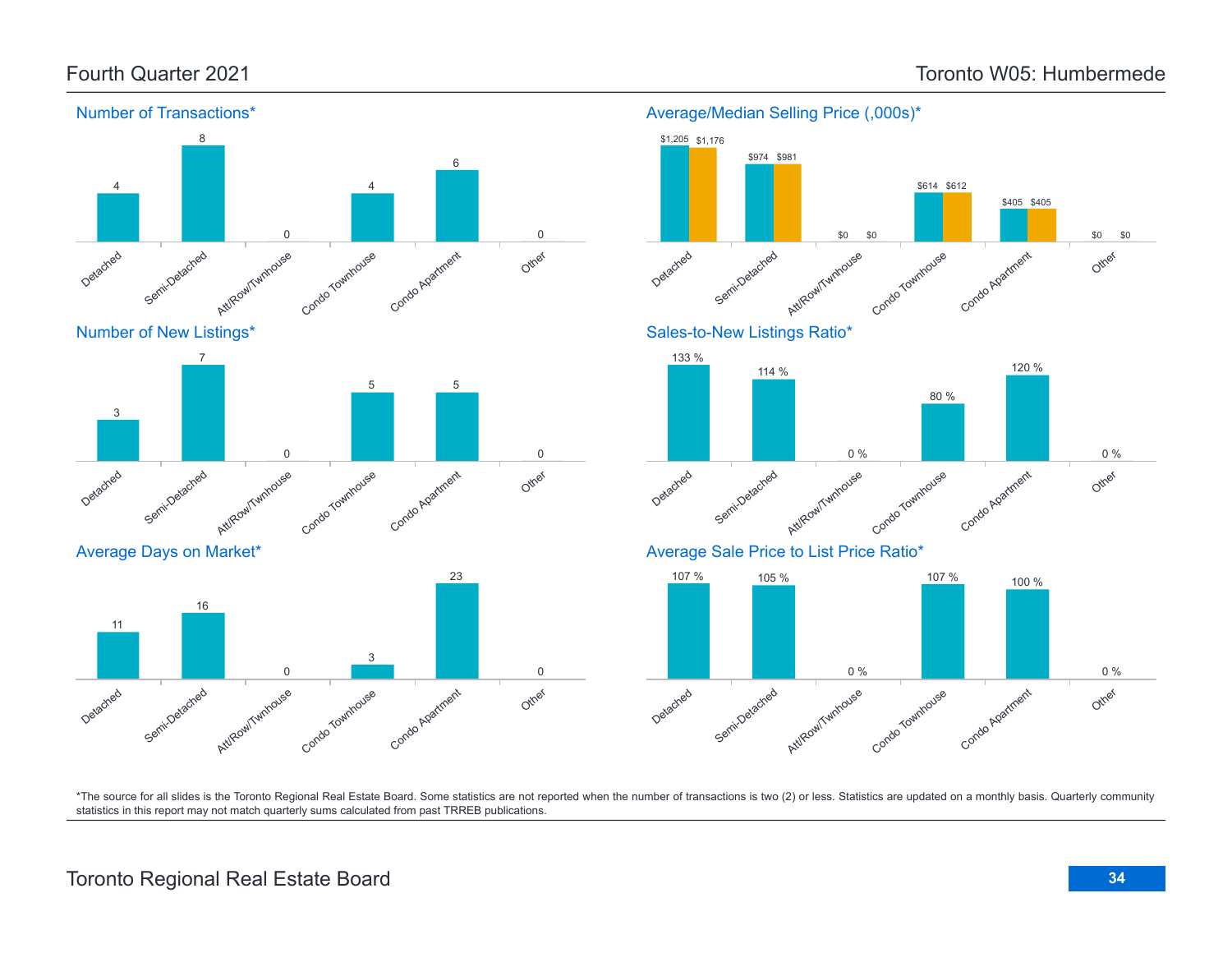

### Average/Median Selling Price (,000s)\*

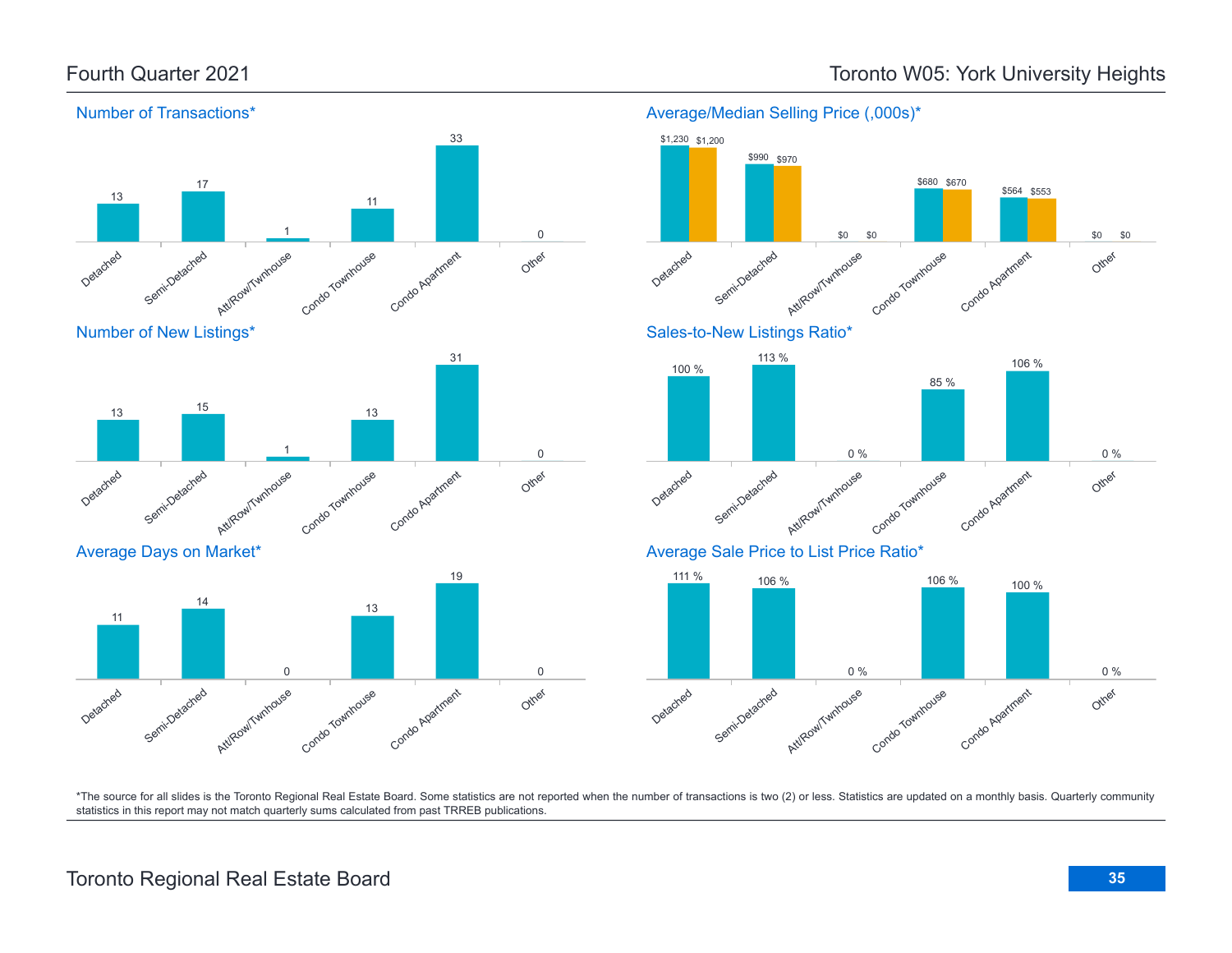## SUMMARY OF EXISTING HOME TRANSACTIONS ALL HOME TYPES, FOURTH QUARTER 2021

# TORONTO W06 COMMUNITY BREAKDOWN

| <b>Community</b> | <b>Sales</b> | <b>Dollar Volume</b> | <b>Average Price</b> | <b>Median Price</b> | <b>New Listings</b> | <b>Active Listings</b> | Avg. SP/LP | Avg. DOM |
|------------------|--------------|----------------------|----------------------|---------------------|---------------------|------------------------|------------|----------|
| Alderwood        | 34           | \$44,014,349         | \$1,294,540          | \$1,207,500         | 46                  |                        | 108%       | 17       |
| Long Branch      | 60           | \$59,477,288         | \$991,288            | \$955,500           | 68                  |                        | 103%       | 12       |
| Mimico           | 284          | \$236,667,178        | \$833,335            | \$709,250           | 346                 | 86                     | 103%       | 21       |
| New Toronto      | 29           | \$37,946,315         | \$1,308,494          | \$1,225,725         | 32                  |                        | 109%       |          |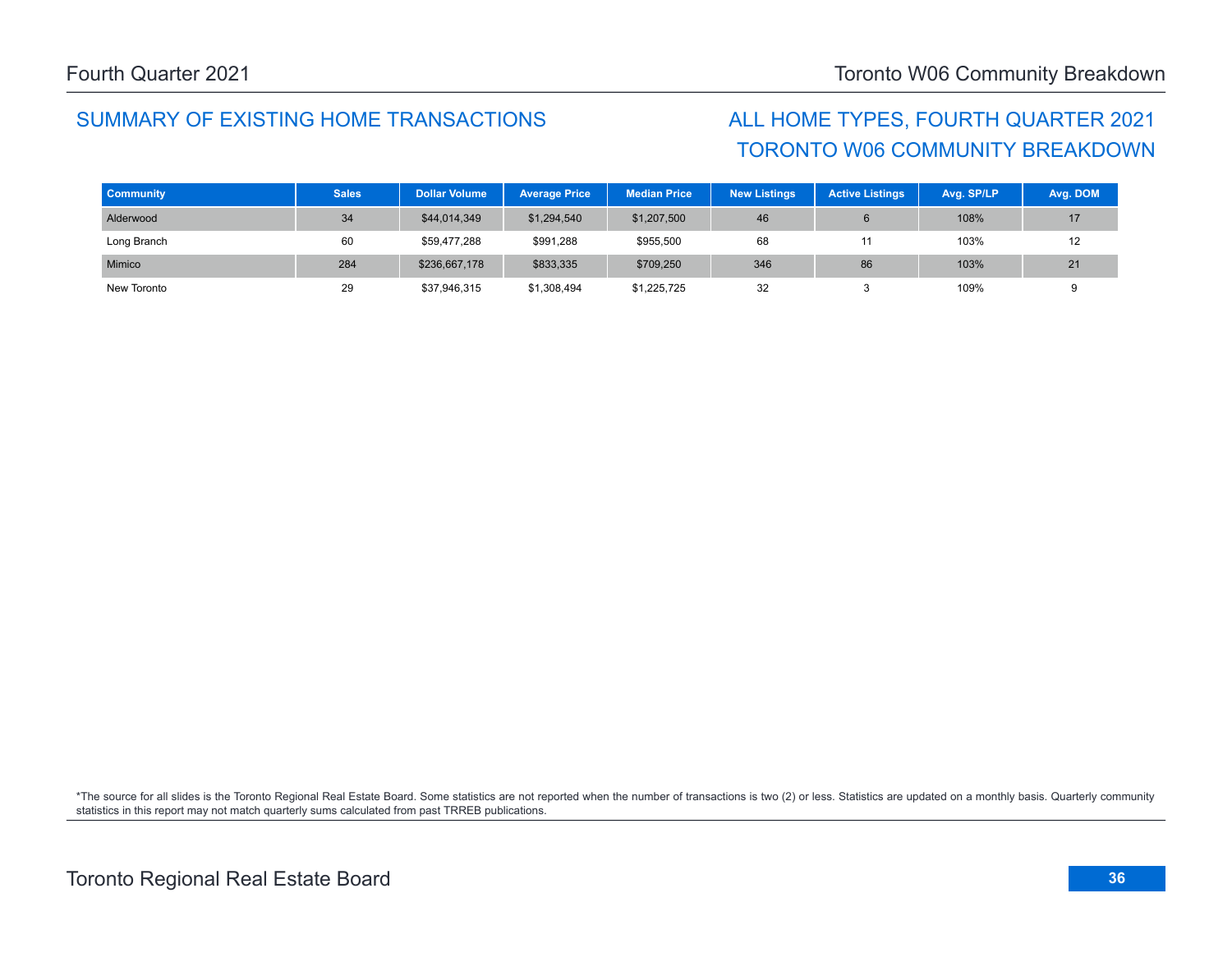

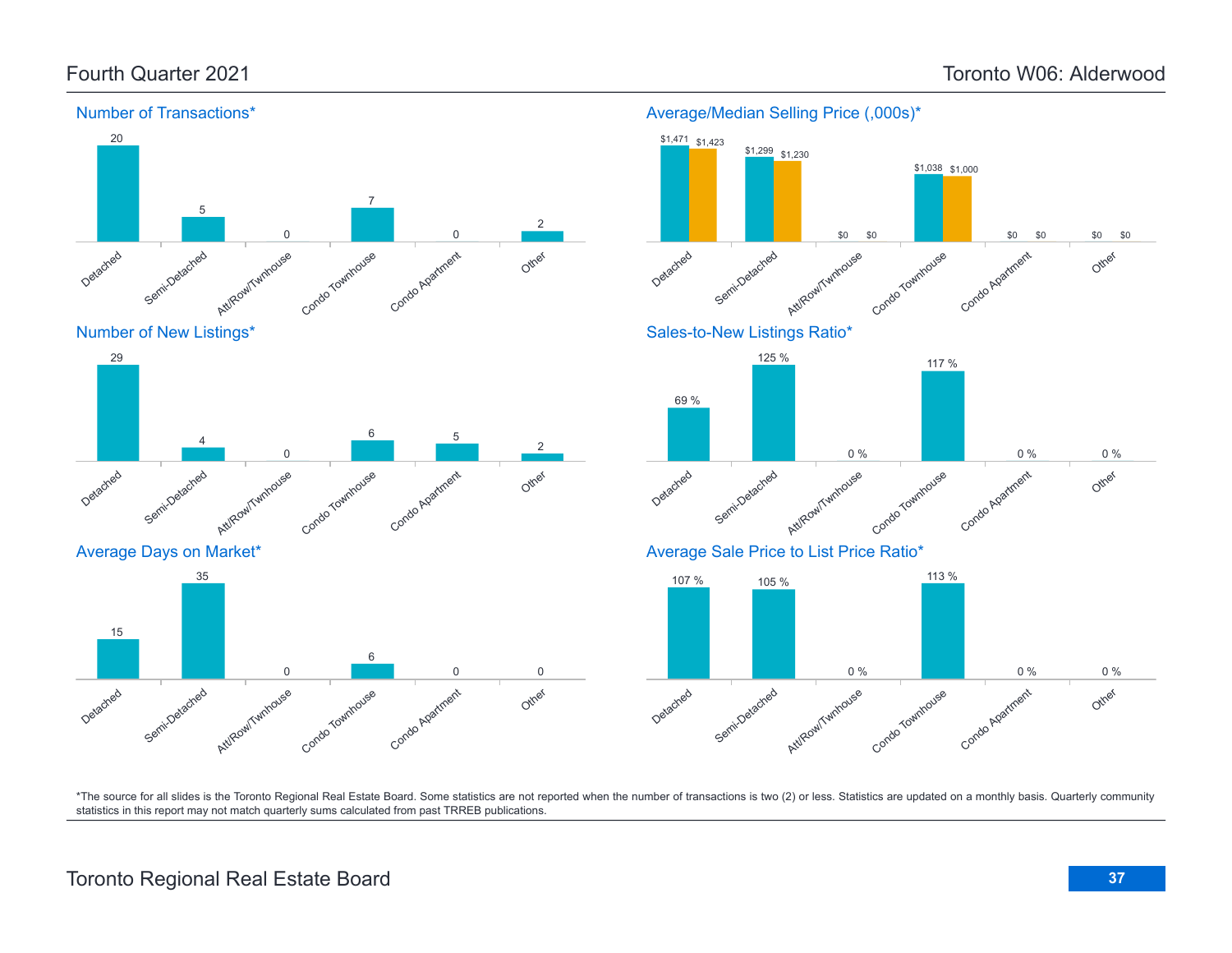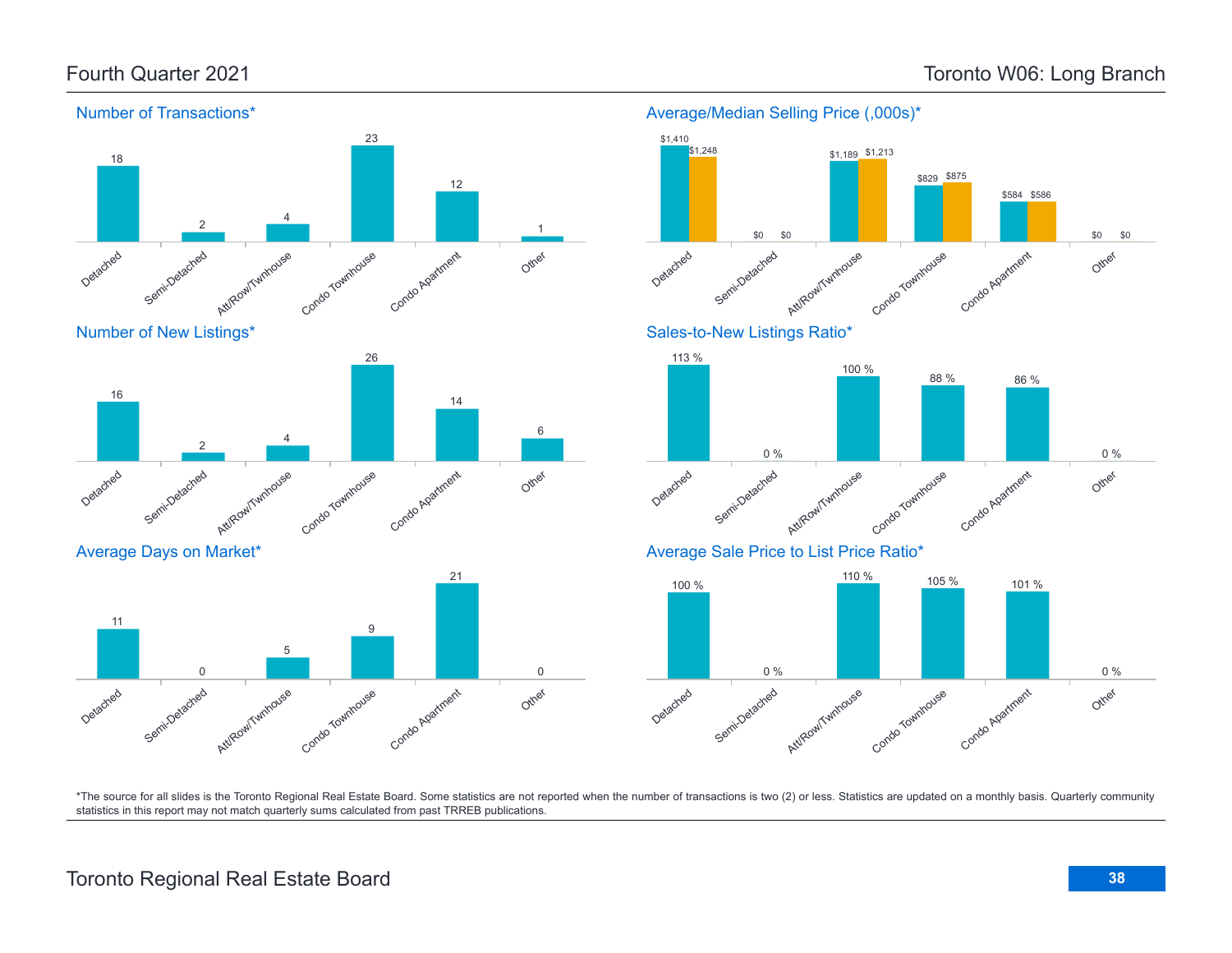### Fourth Quarter 2021 Toronto W06: Mimico

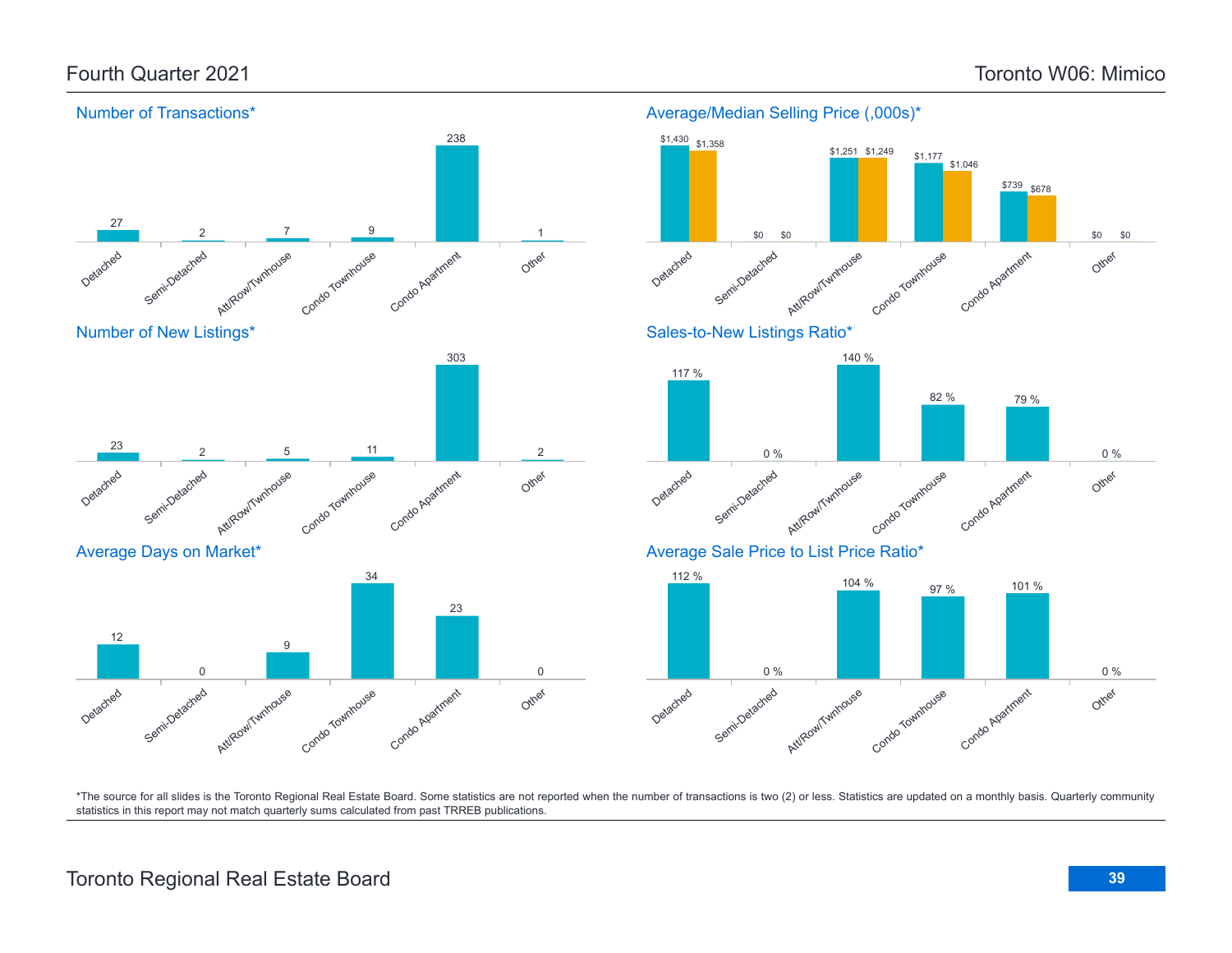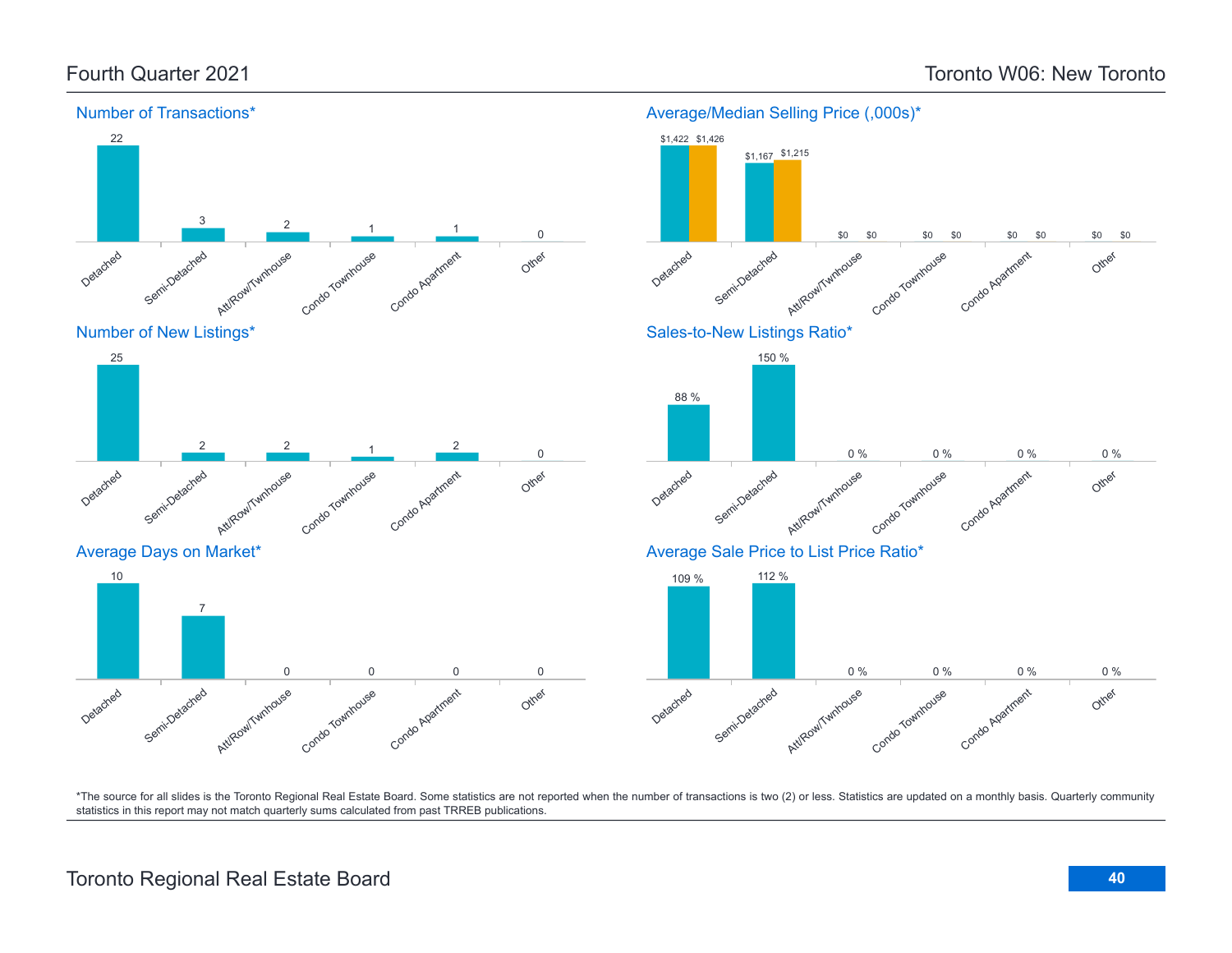### SUMMARY OF EXISTING HOME TRANSACTIONS ALL HOME TYPES, FOURTH QUARTER 2021

# TORONTO W07 COMMUNITY BREAKDOWN

| <b>Community</b>    | <b>Sales</b> | Dollar Volume | <b>Average Price</b> | <b>Median Price</b> | <b>New Listings</b> | <b>Active Listings</b> | Avg. SP/LP | Avg. DOM <sup>1</sup> |
|---------------------|--------------|---------------|----------------------|---------------------|---------------------|------------------------|------------|-----------------------|
| Stonegate-Queensway | 70           | \$113,566,663 | \$1.622.381          | \$1,475,000         | 82                  |                        | 107%       | 14                    |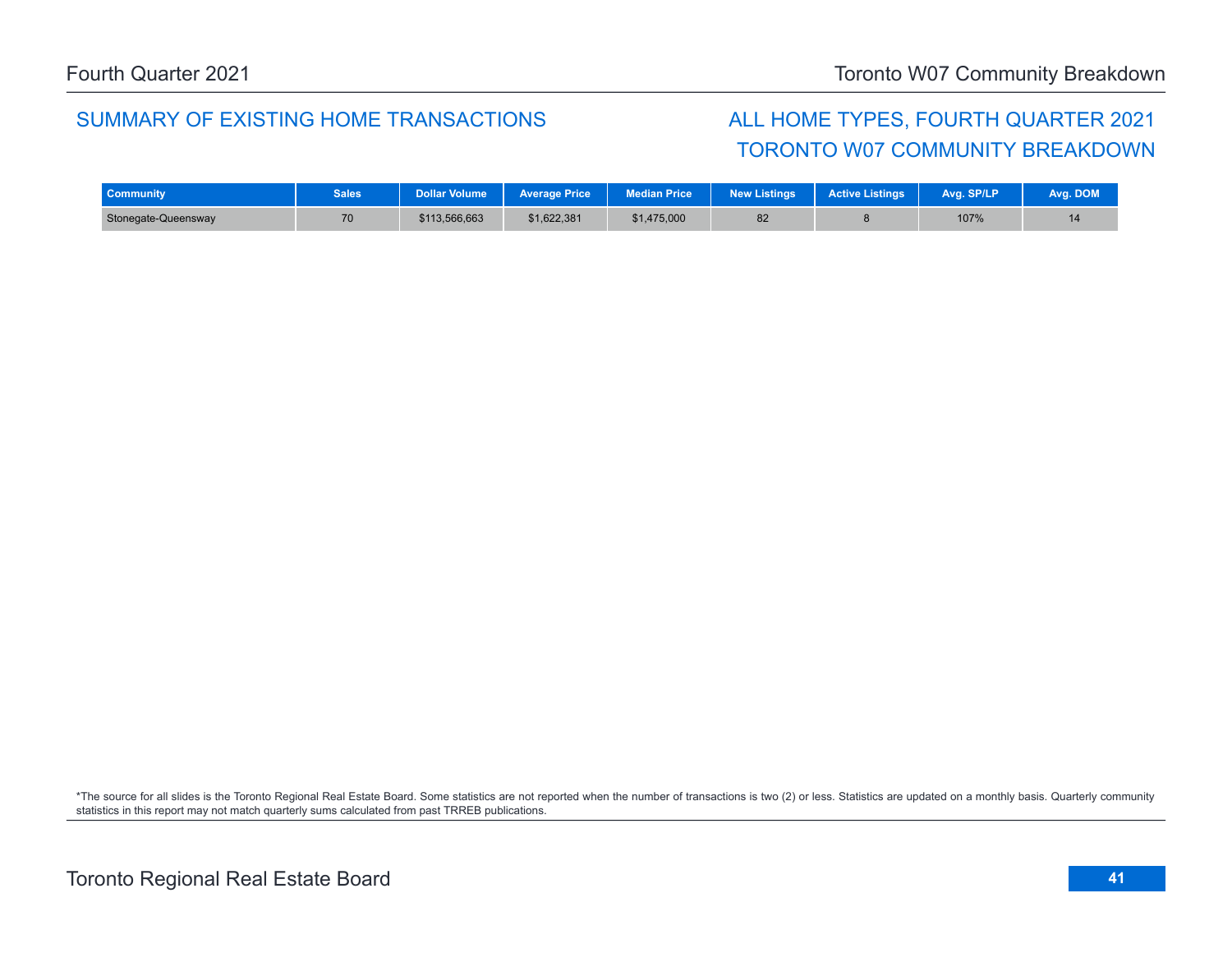Number of Transactions\*



### Fourth Quarter 2021 **Toronto W07: Stonegate-Queensway**

Average/Median Selling Price (,000s)\*

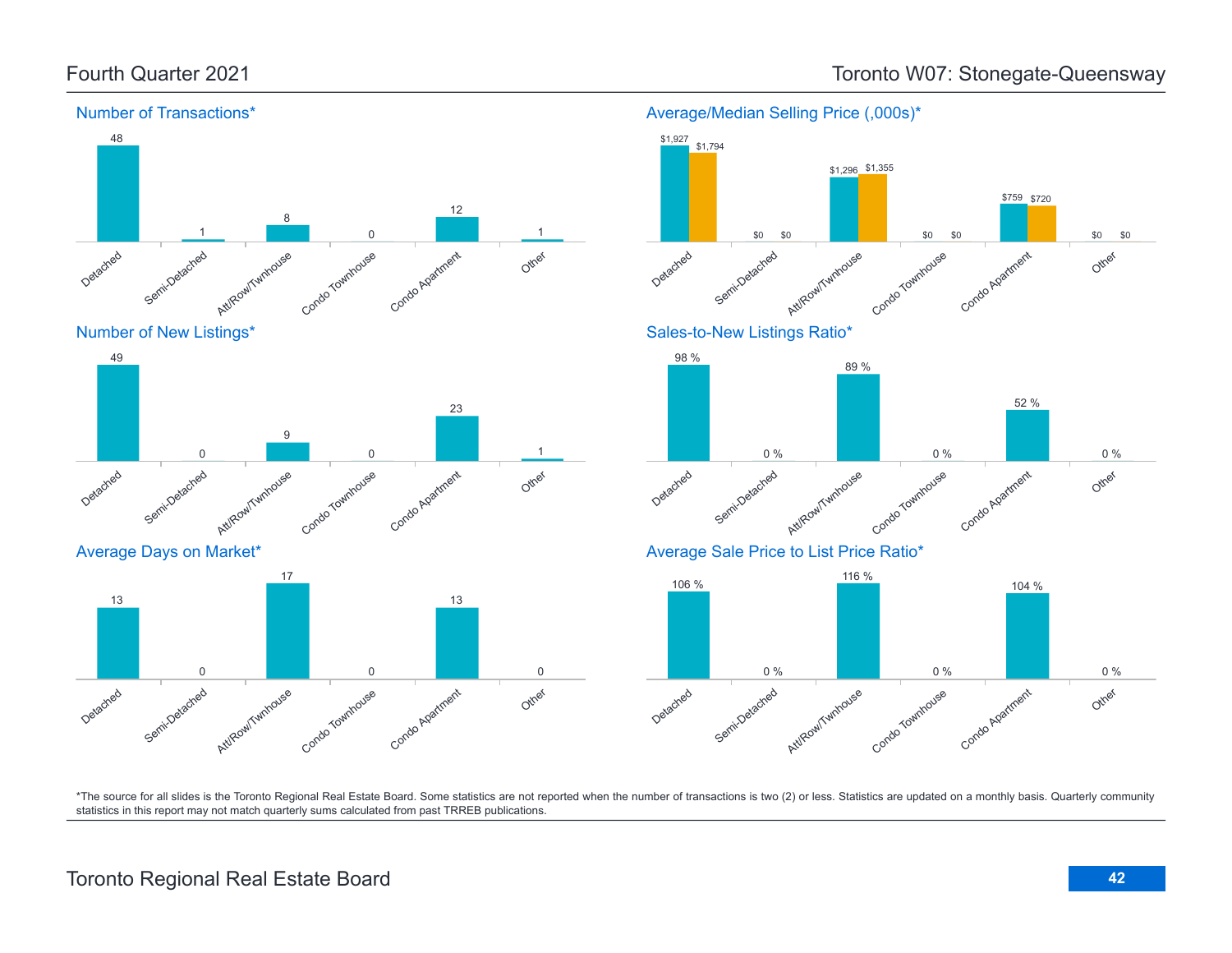## SUMMARY OF EXISTING HOME TRANSACTIONS ALL HOME TYPES, FOURTH QUARTER 2021

# TORONTO W08 COMMUNITY BREAKDOWN

| <b>Community</b>               | <b>Sales</b> | <b>Dollar Volume</b> | <b>Average Price</b> | <b>Median Price</b> | <b>New Listings</b> | <b>Active Listings</b> | Avg. SP/LP | Avg. DOM |
|--------------------------------|--------------|----------------------|----------------------|---------------------|---------------------|------------------------|------------|----------|
| Edenbridge-Humber Valley       | 35           | \$62,647,369         | \$1,789,925          | \$890,000           | 48                  | 19                     | 99%        | 27       |
| Eringate-Centennial-West Deane | 60           | \$58,564,825         | \$976,080            | \$1,020,500         | 54                  | 2                      | 112%       | 15       |
| Etobicoke West Mall            | 38           | \$26,219,588         | \$689,989            | \$607,500           | 28                  | $\overline{2}$         | 103%       | 26       |
| Islington-City Centre West     | 236          | \$216,373,535        | \$916,837            | \$660,224           | 245                 | 25                     | 104%       | 17       |
| <b>Kingsway South</b>          | 37           | \$71,423,587         | \$1,930,367          | \$1,550,000         | 36                  | 3                      | 104%       | 10       |
| Markland Wood                  | 40           | \$46.455.399         | \$1,161,385          | \$836,500           | 45                  | $\overline{2}$         | 110%       | 11       |
| Princess-Rosethorn             | 14           | \$27,157,806         | \$1,939,843          | \$1,694,403         | 15                  |                        | 107%       | 10       |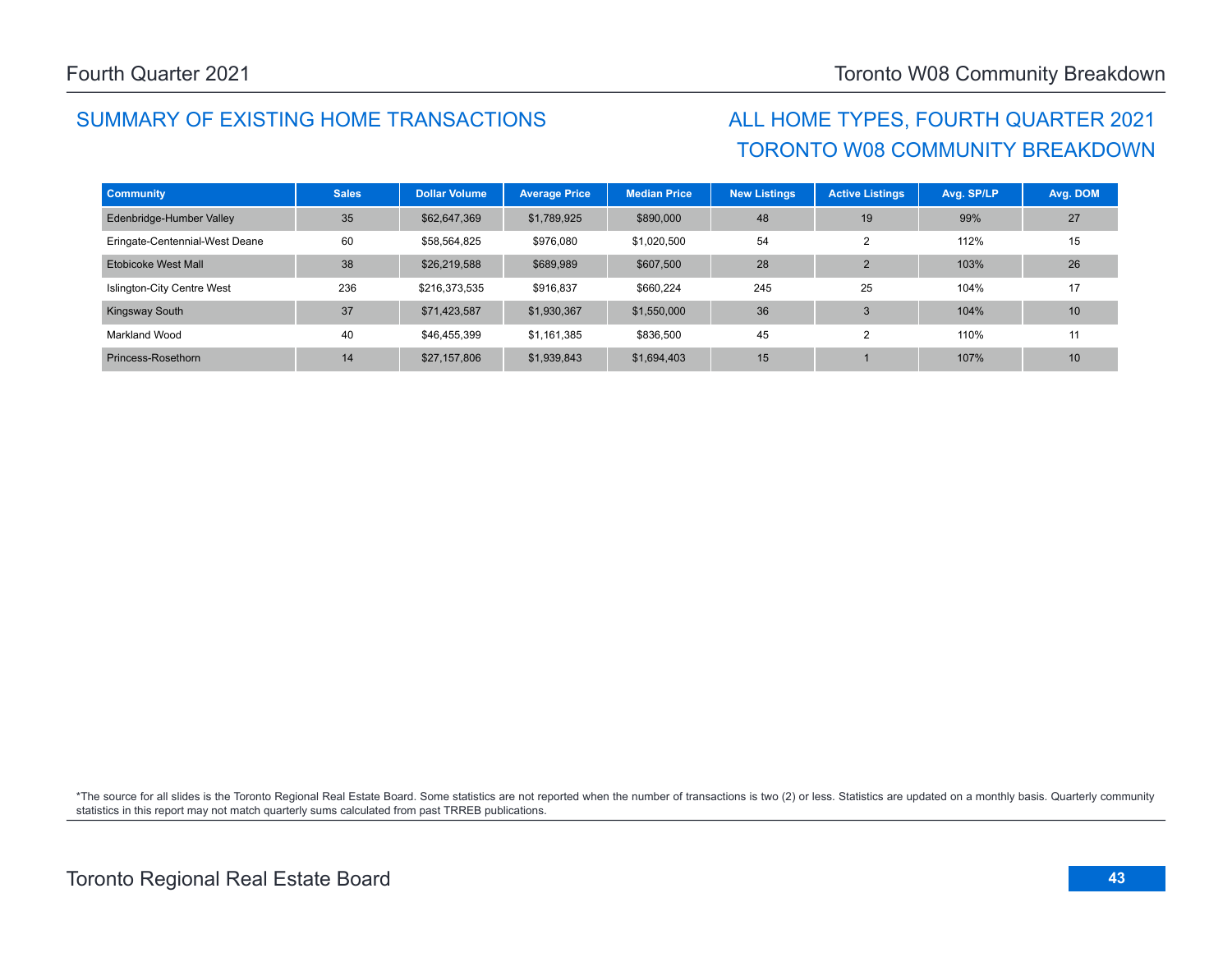

### Fourth Quarter 2021 **Toronto W08: Edenbridge-Humber Valley**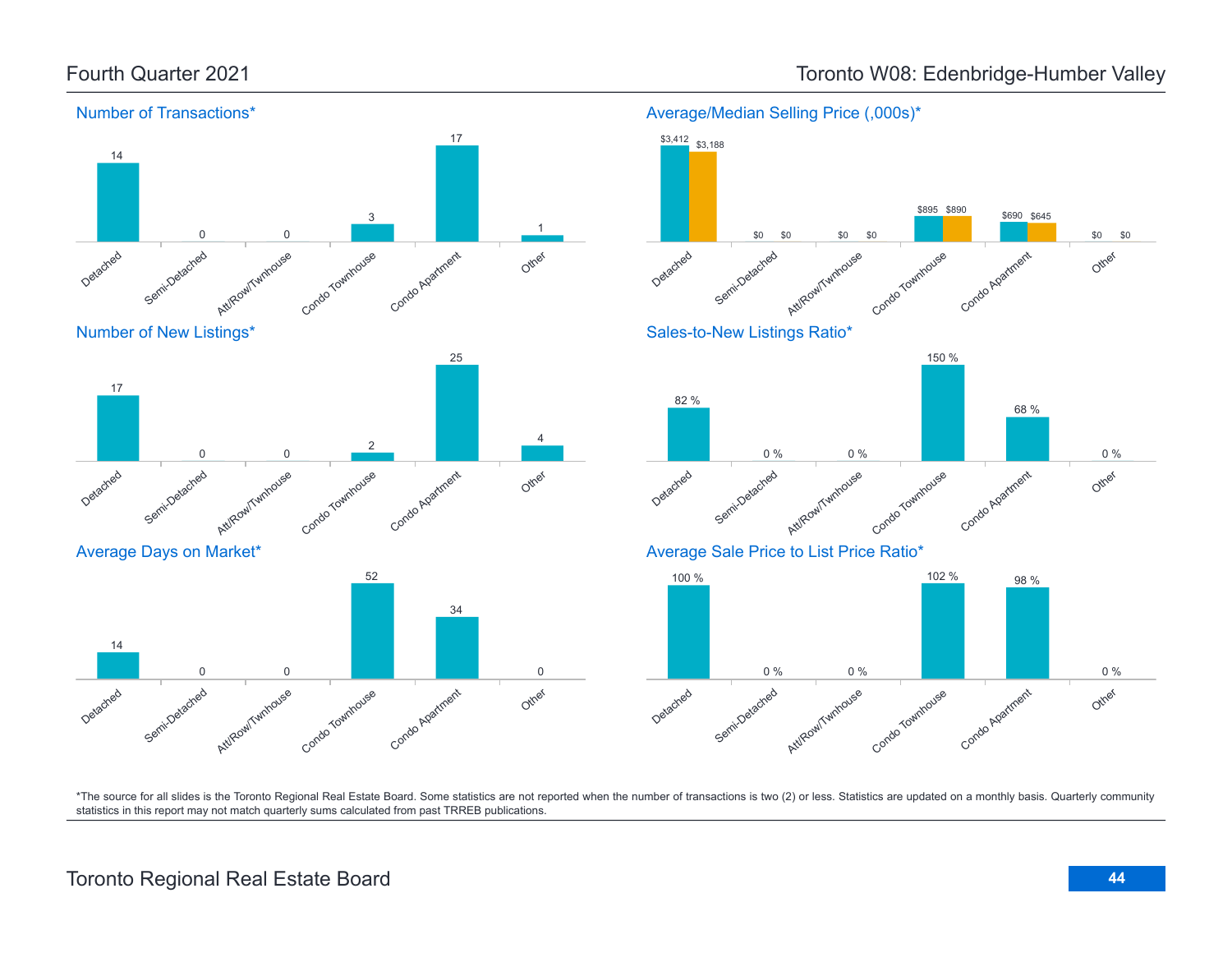

### Detached Semi-Detached Attlieaw/Twnhouse Townhouse Condo Apartment Other 28 1  $\frac{2}{3}$  3 20 0

### Average Days on Market\*



# Average/Median Selling Price (,000s)\*



\*The source for all slides is the Toronto Regional Real Estate Board. Some statistics are not reported when the number of transactions is two (2) or less. Statistics are updated on a monthly basis. Quarterly community statistics in this report may not match quarterly sums calculated from past TRREB publications.

## Toronto Regional Real Estate Board **45**

## Fourth Quarter 2021 **Toronto W08: Eringate-Centennial-West Deane**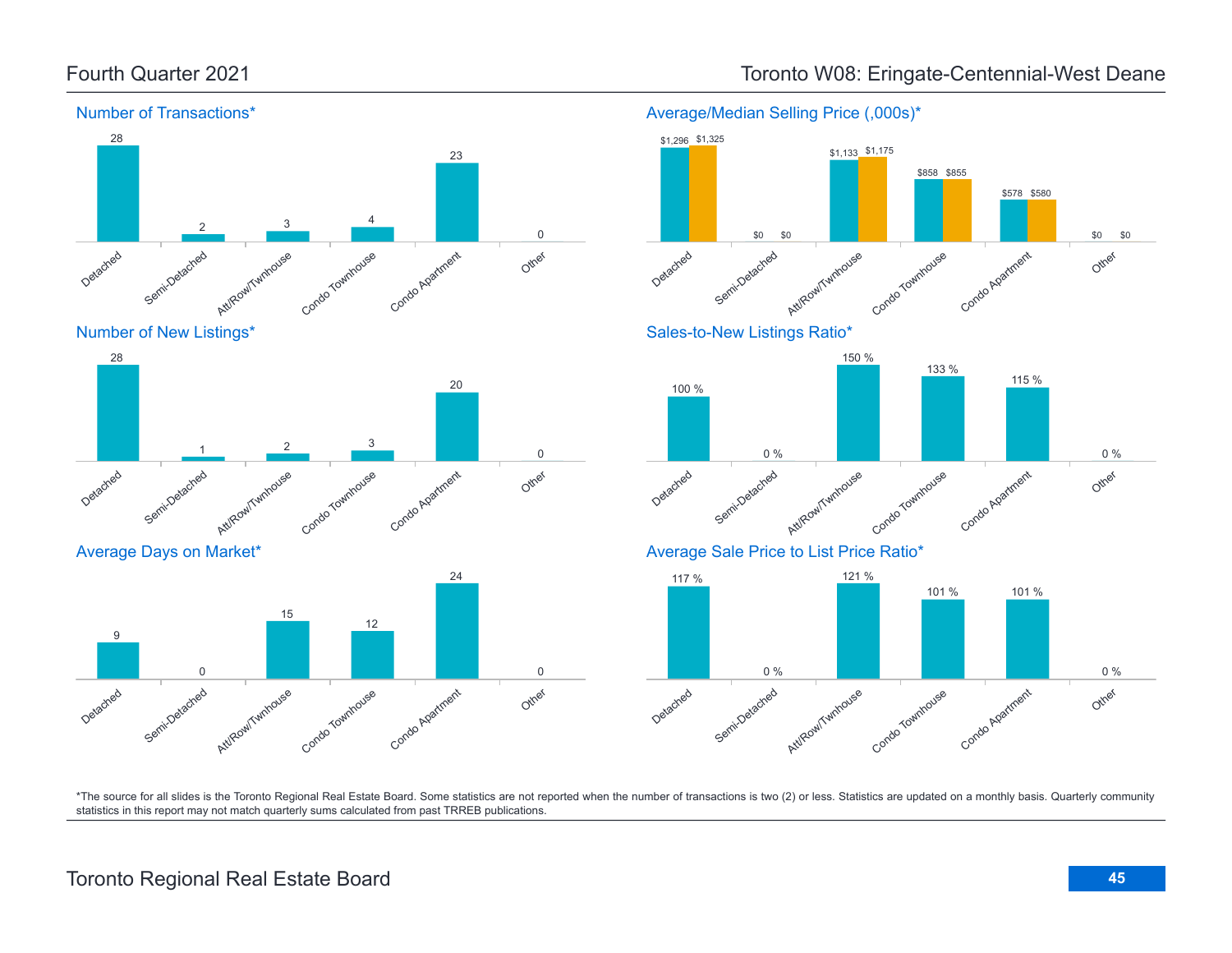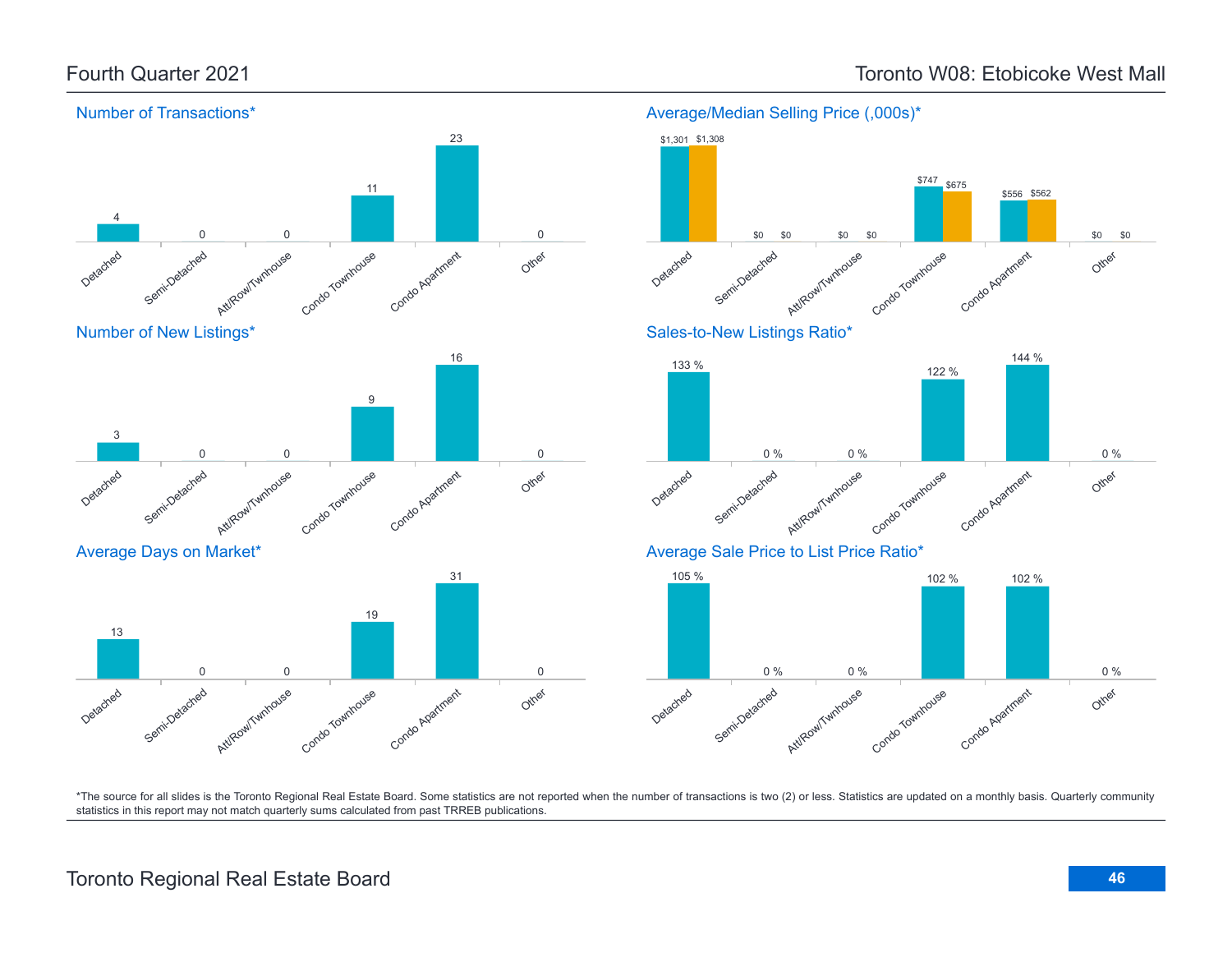

### Toronto Regional Real Estate Board **47**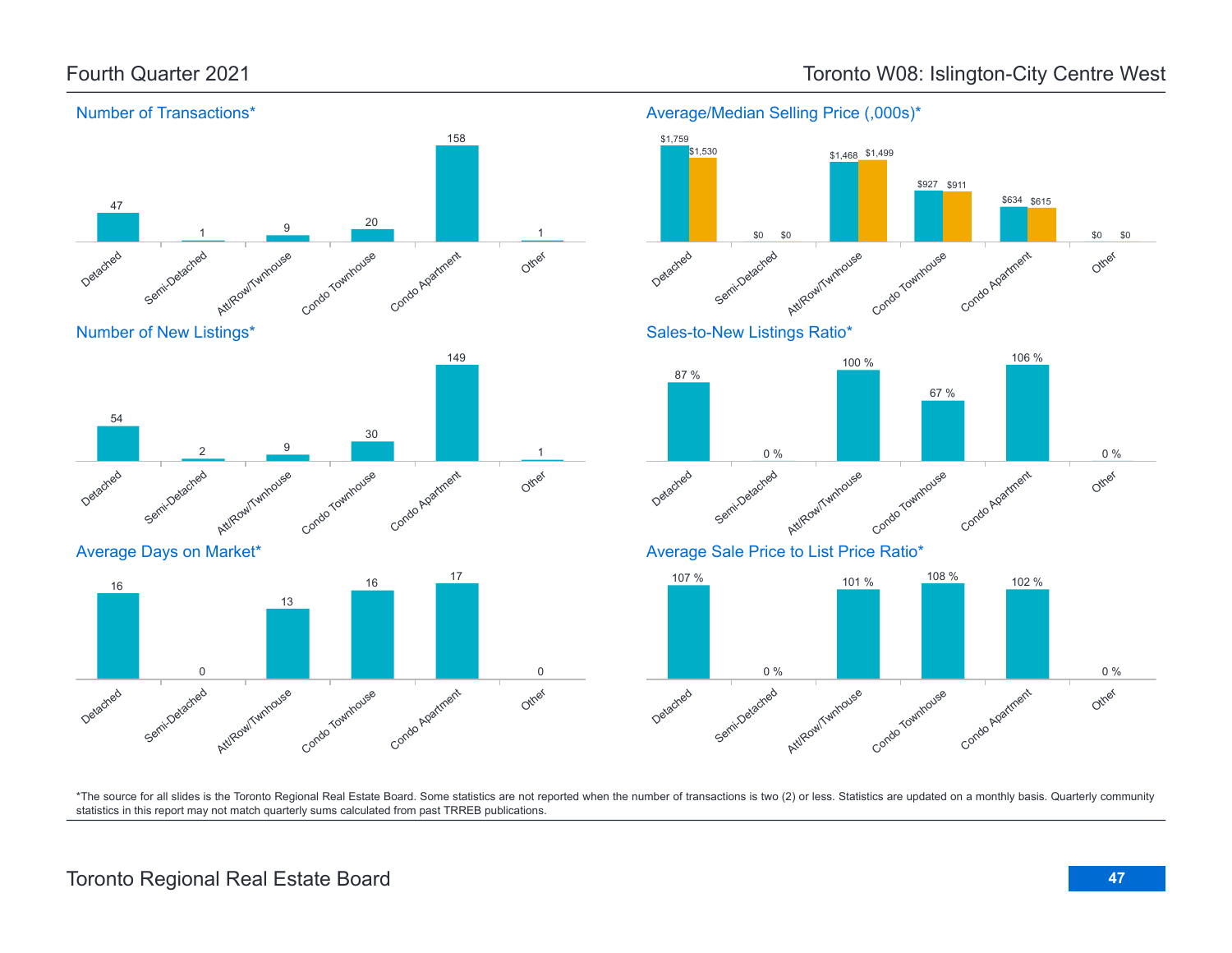

### Toronto Regional Real Estate Board **48**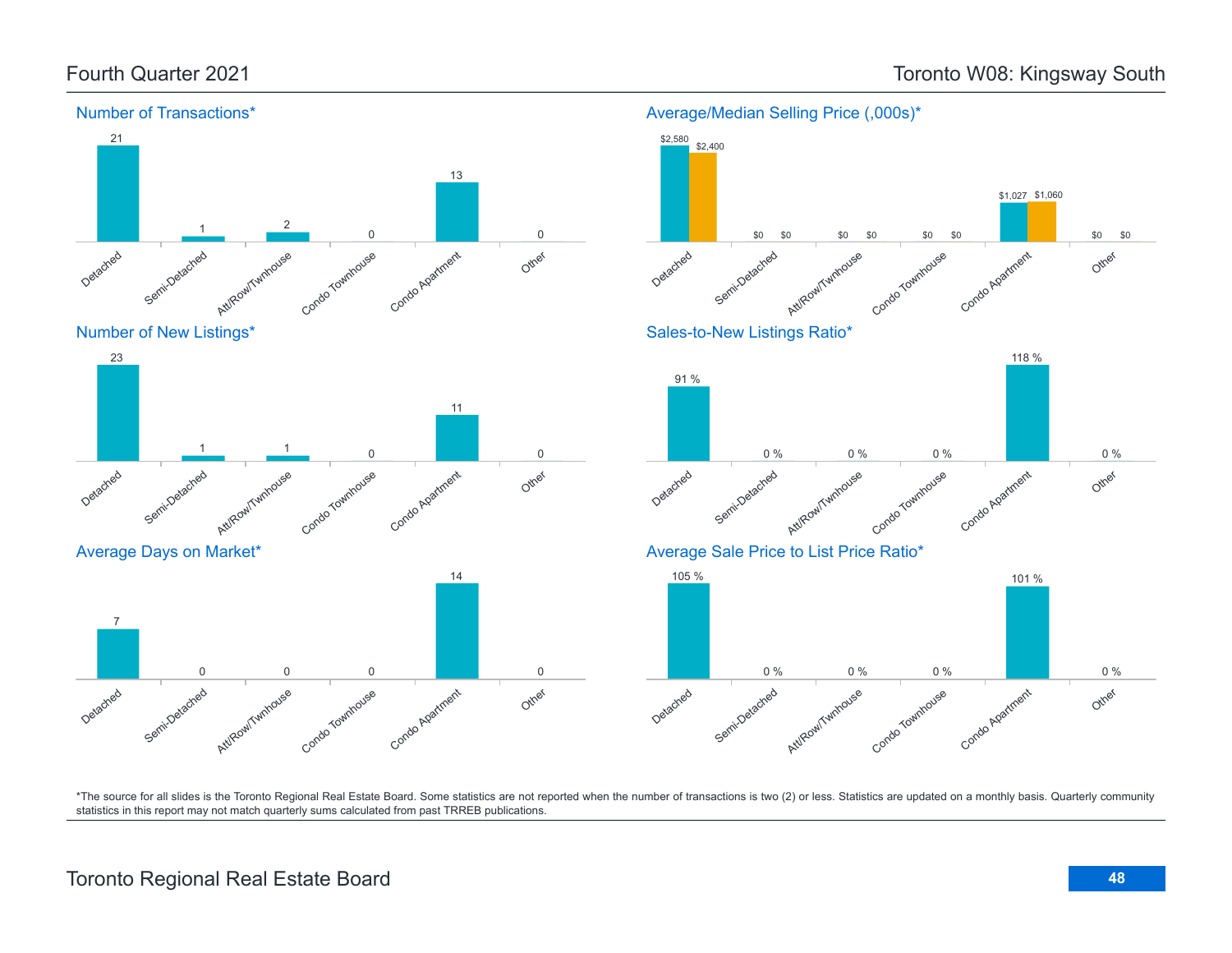### Fourth Quarter 2021 Toronto W08: Markland Wood

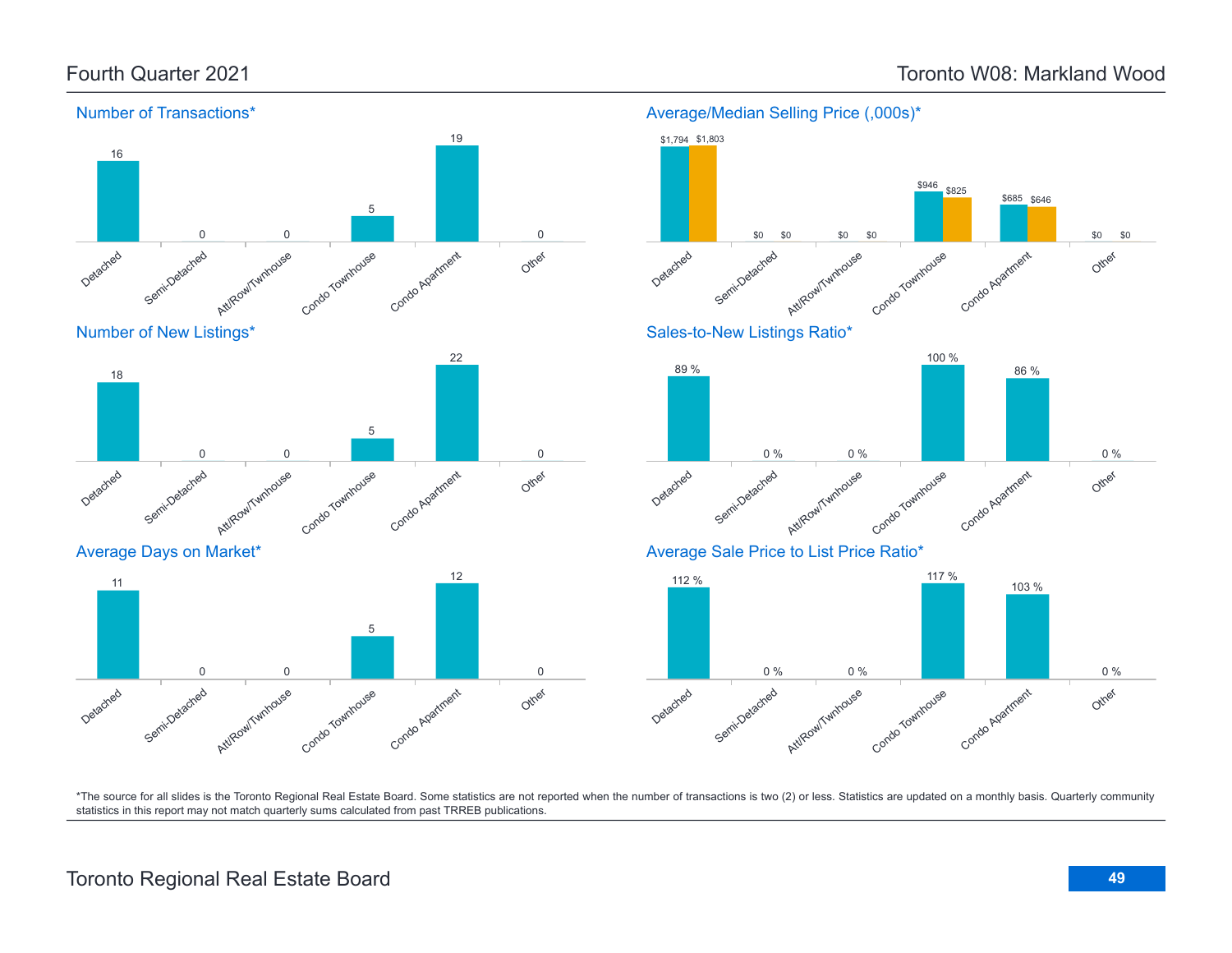Number of Transactions\*

Semi-Detached



### Number of New Listings\*

Detached

14



Townhous

Condo Apartment

Attite Ao

### Average Days on Market\*



### Detached Semi-Detached Att/Row/Twnhouse Townhouse Condo Apartment 0 % 0 % 0 % 0 % 0 %

### Average Sale Price to List Price Ratio\*

93 %



\*The source for all slides is the Toronto Regional Real Estate Board. Some statistics are not reported when the number of transactions is two (2) or less. Statistics are updated on a monthly basis. Quarterly community statistics in this report may not match quarterly sums calculated from past TRREB publications.

Other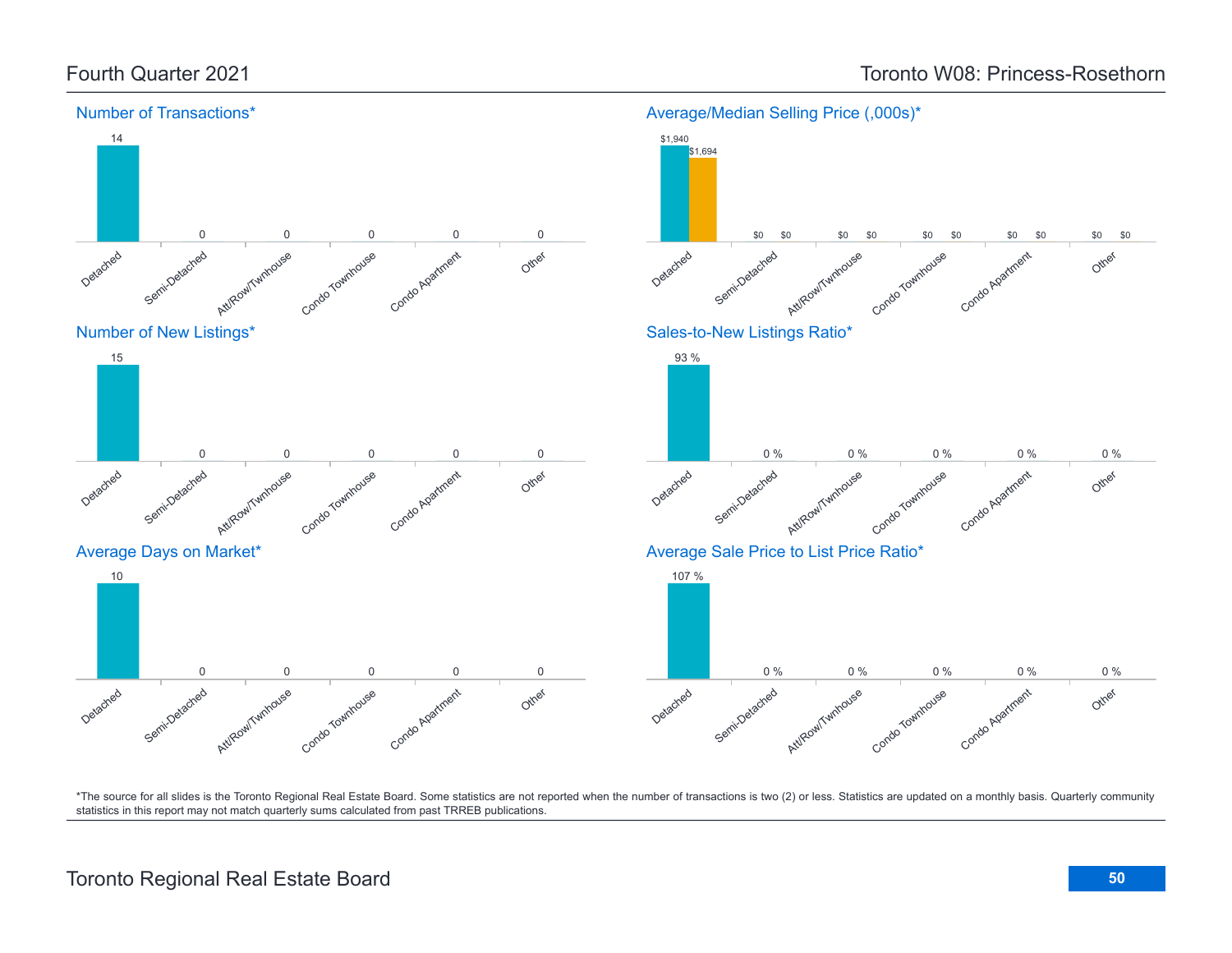## SUMMARY OF EXISTING HOME TRANSACTIONS ALL HOME TYPES, FOURTH QUARTER 2021

# TORONTO W09 COMMUNITY BREAKDOWN

| <b>Community</b>                 | <b>Sales</b> | <b>Dollar Volume</b> | <b>Average Price</b> | <b>Median Price</b> | <b>New Listings</b> | <b>Active Listings</b> | Avg. SP/LP | Avg. DOM |
|----------------------------------|--------------|----------------------|----------------------|---------------------|---------------------|------------------------|------------|----------|
| <b>Humber Heights</b>            | 25           | \$31,716,731         | \$1,268,669          | \$1,360,000         | 25                  |                        | 108%       | 16       |
| Kingsview Village-The Westway    | 63           | \$50,807,286         | \$806,465            | \$585,000           | 85                  | 19                     | 107%       | 20       |
| Willowridge-Martingrove-Richview | 45           | \$57,312,266         | \$1,273,606          | \$1,260,000         | 45                  |                        | 113%       | 10       |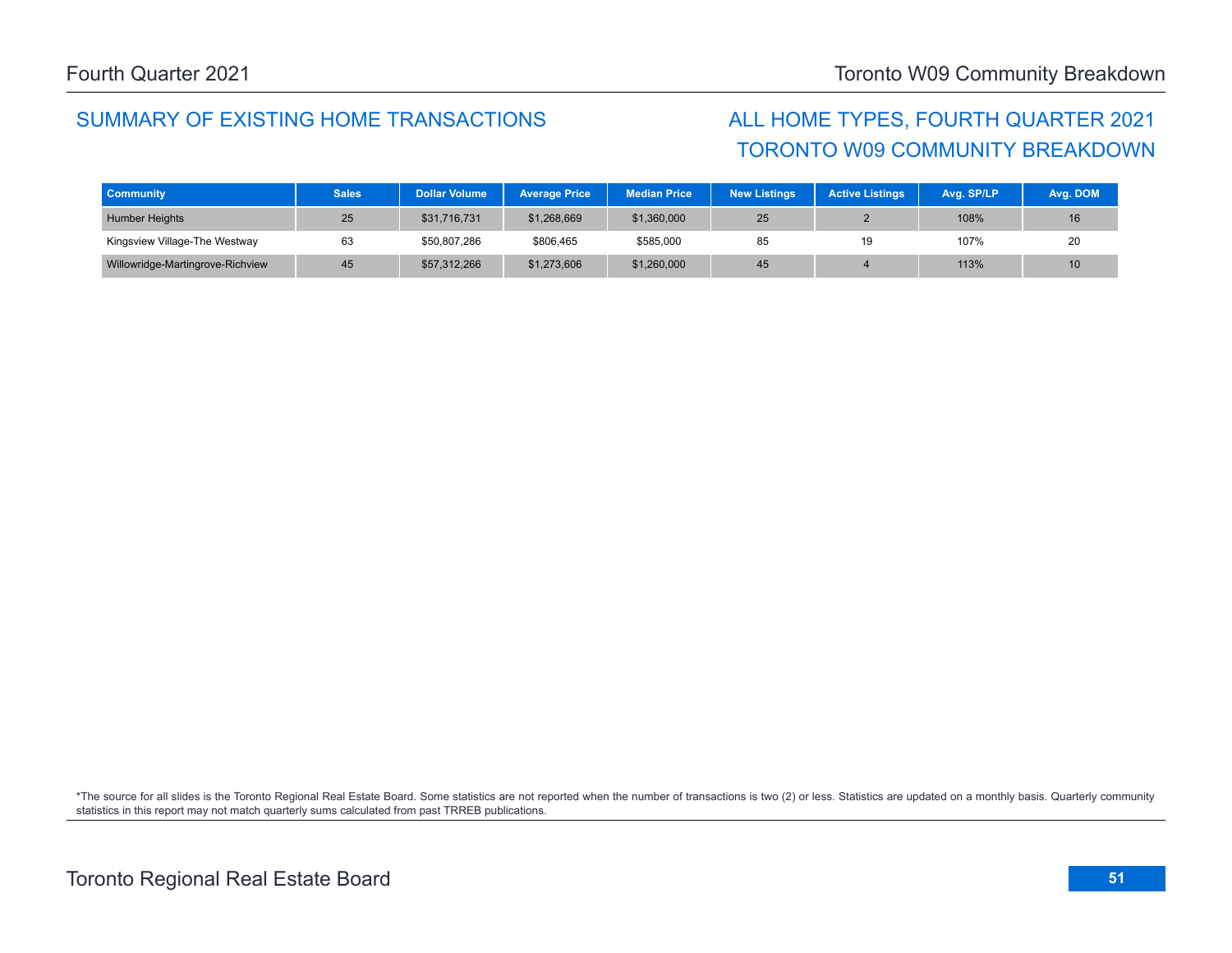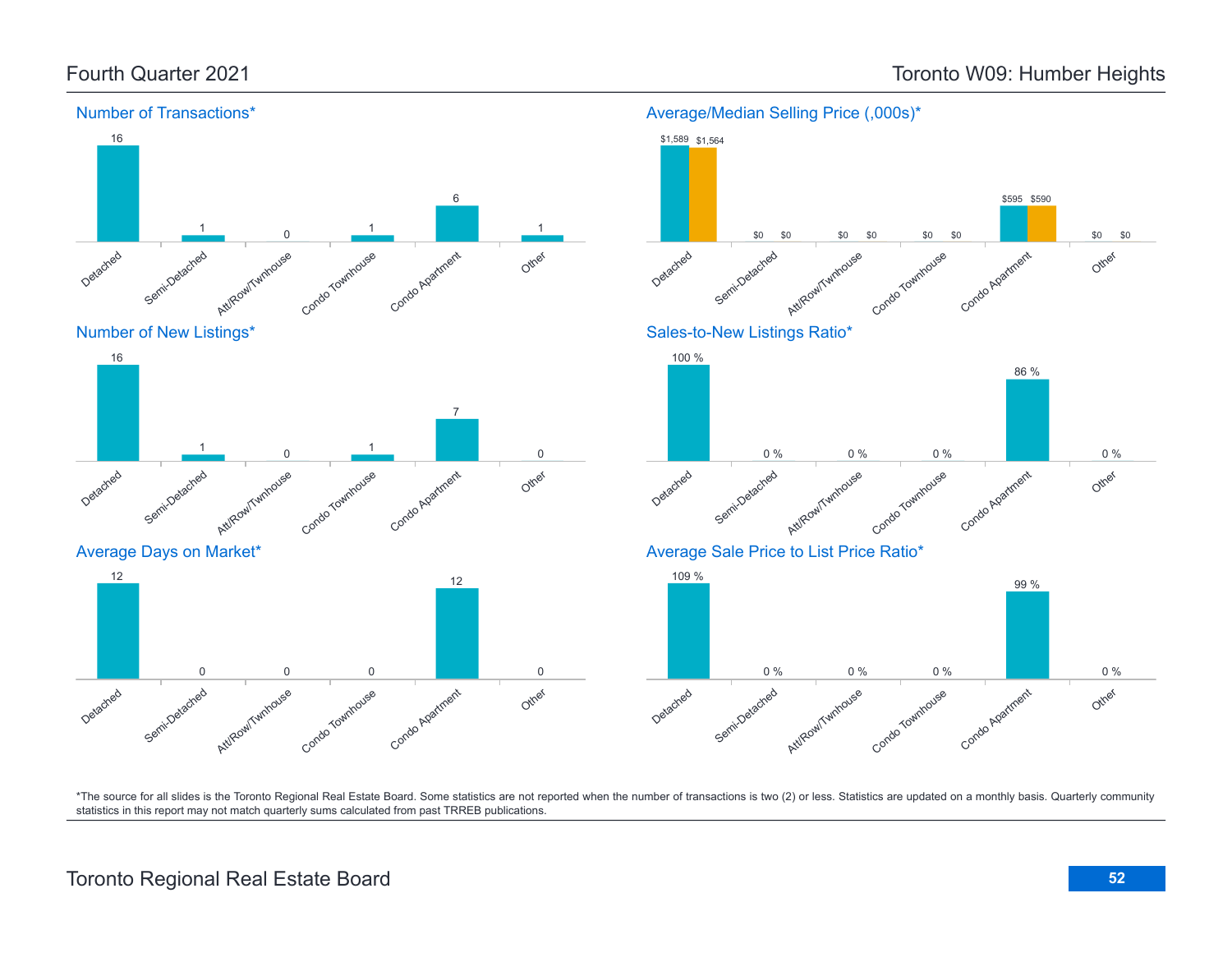

### Fourth Quarter 2021 Toronto W09: Kingsview Village-The Westway

\*The source for all slides is the Toronto Regional Real Estate Board. Some statistics are not reported when the number of transactions is two (2) or less. Statistics are updated on a monthly basis. Quarterly community statistics in this report may not match quarterly sums calculated from past TRREB publications.

Other

Other

Other

0 %

0 %

\$0 \$0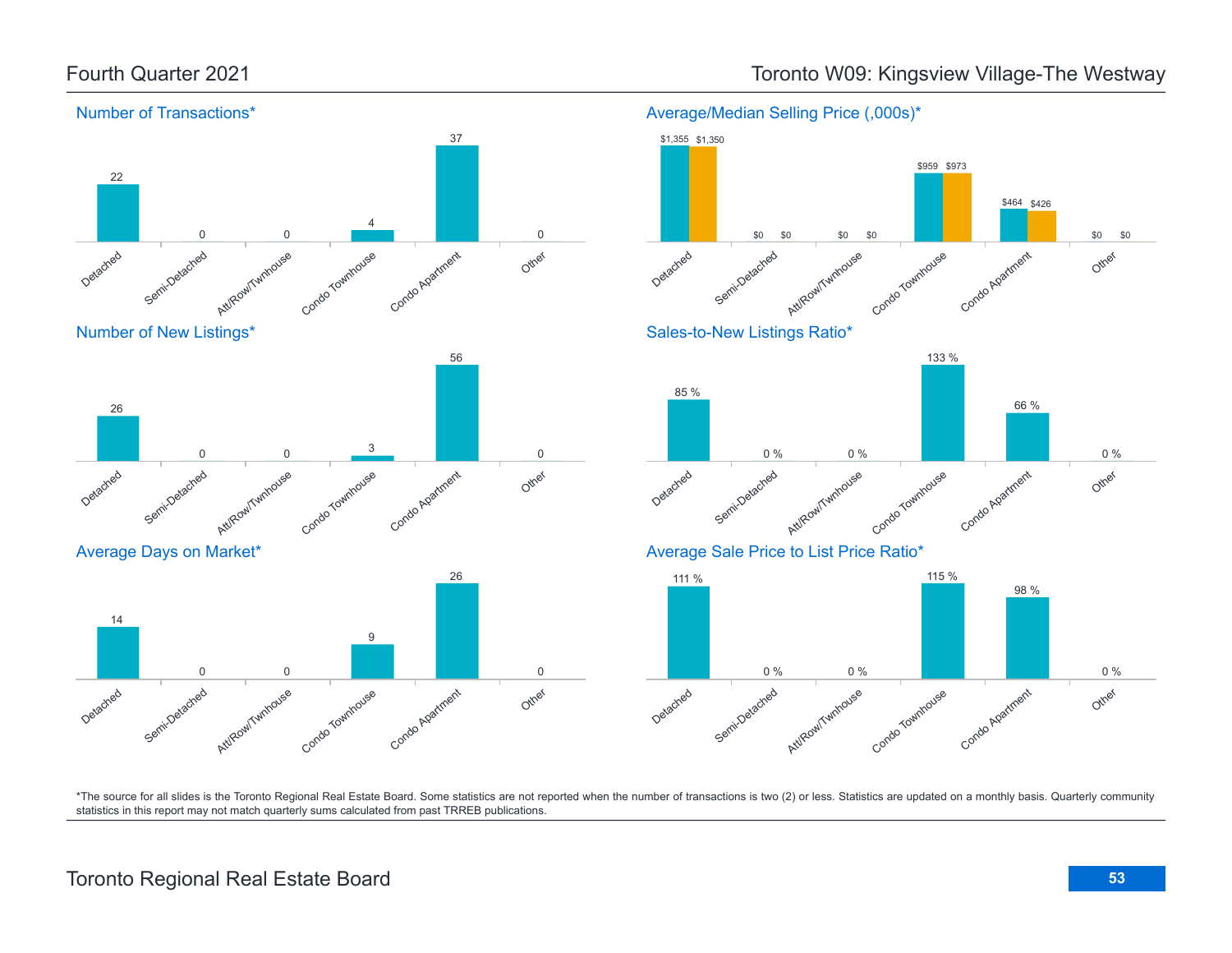



Average Days on Market\*





\*The source for all slides is the Toronto Regional Real Estate Board. Some statistics are not reported when the number of transactions is two (2) or less. Statistics are updated on a monthly basis. Quarterly community statistics in this report may not match quarterly sums calculated from past TRREB publications.

### Fourth Quarter 2021 Toronto W09: Willowridge-Martingrove-Richview

Average/Median Selling Price (,000s)\*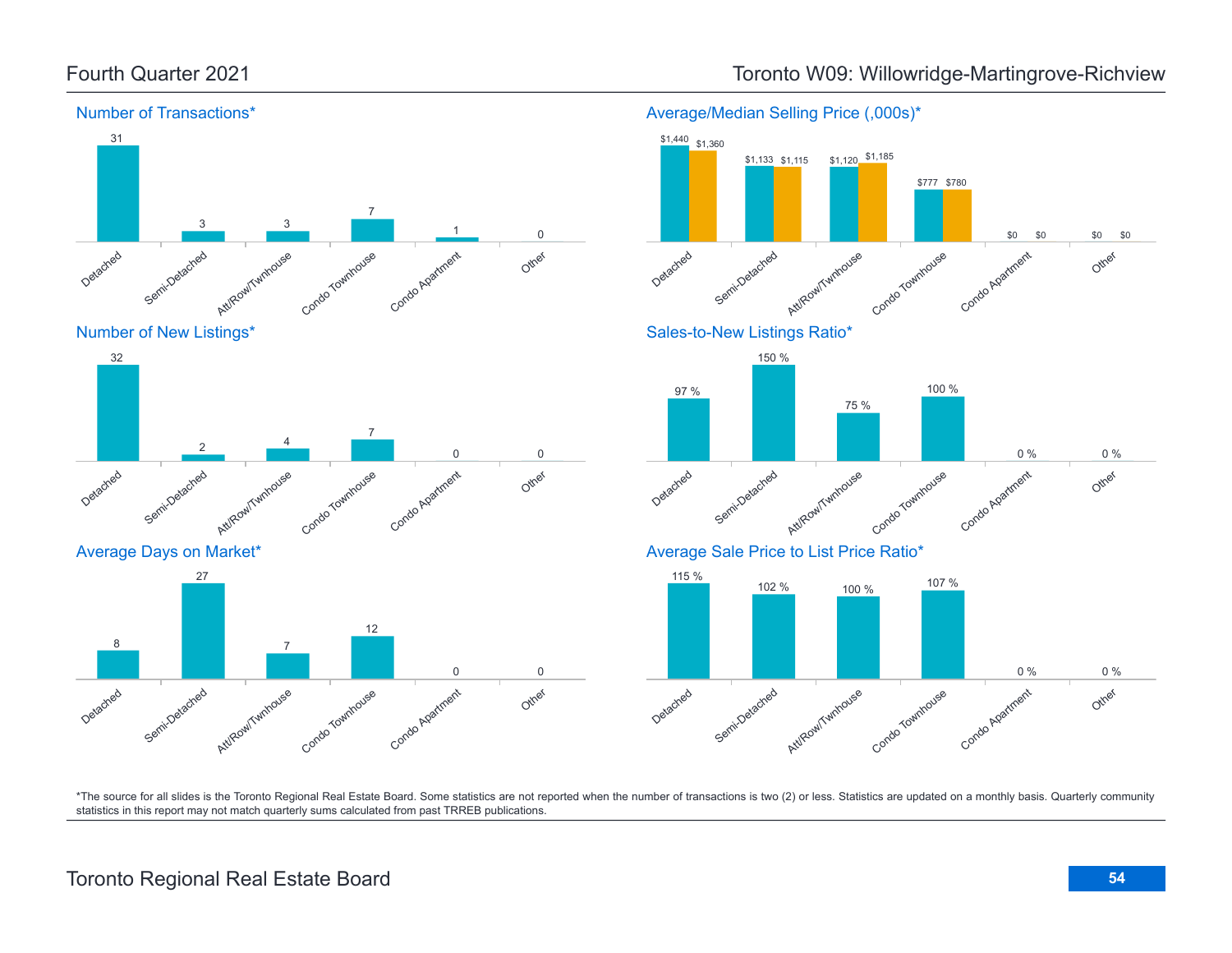## SUMMARY OF EXISTING HOME TRANSACTIONS ALL HOME TYPES, FOURTH QUARTER 2021

# TORONTO W10 COMMUNITY BREAKDOWN

| <b>Community</b>                  | <b>Sales</b> | <b>Dollar Volume</b> | <b>Average Price</b> | <b>Median Price</b> | <b>New Listings</b> | <b>Active Listings</b> | Avg. SP/LP | Avg. DOM |
|-----------------------------------|--------------|----------------------|----------------------|---------------------|---------------------|------------------------|------------|----------|
| Elms-Old Rexdale                  | 24           | \$19,889,500         | \$828,729            | \$852,500           | 25                  |                        | 111%       | 13       |
| Mount Olive-Silverstone-Jamestown | 81           | \$56,402,003         | \$696,321            | \$565,000           | 82                  | 11                     | 107%       | 16       |
| Rexdale-Kipling                   | 14           | \$12,178,699         | \$869,907            | \$912,500           | 16                  |                        | 110%       | 11       |
| Thistletown-Beaumonde Heights     | 17           | \$19,427,442         | \$1.142.791          | \$1,120,000         | 25                  | ÷                      | 107%       | 16       |
| West Humber-Clairville            | 96           | \$75,449,263         | \$785,930            | \$637,500           | 89                  |                        | 106%       | 14       |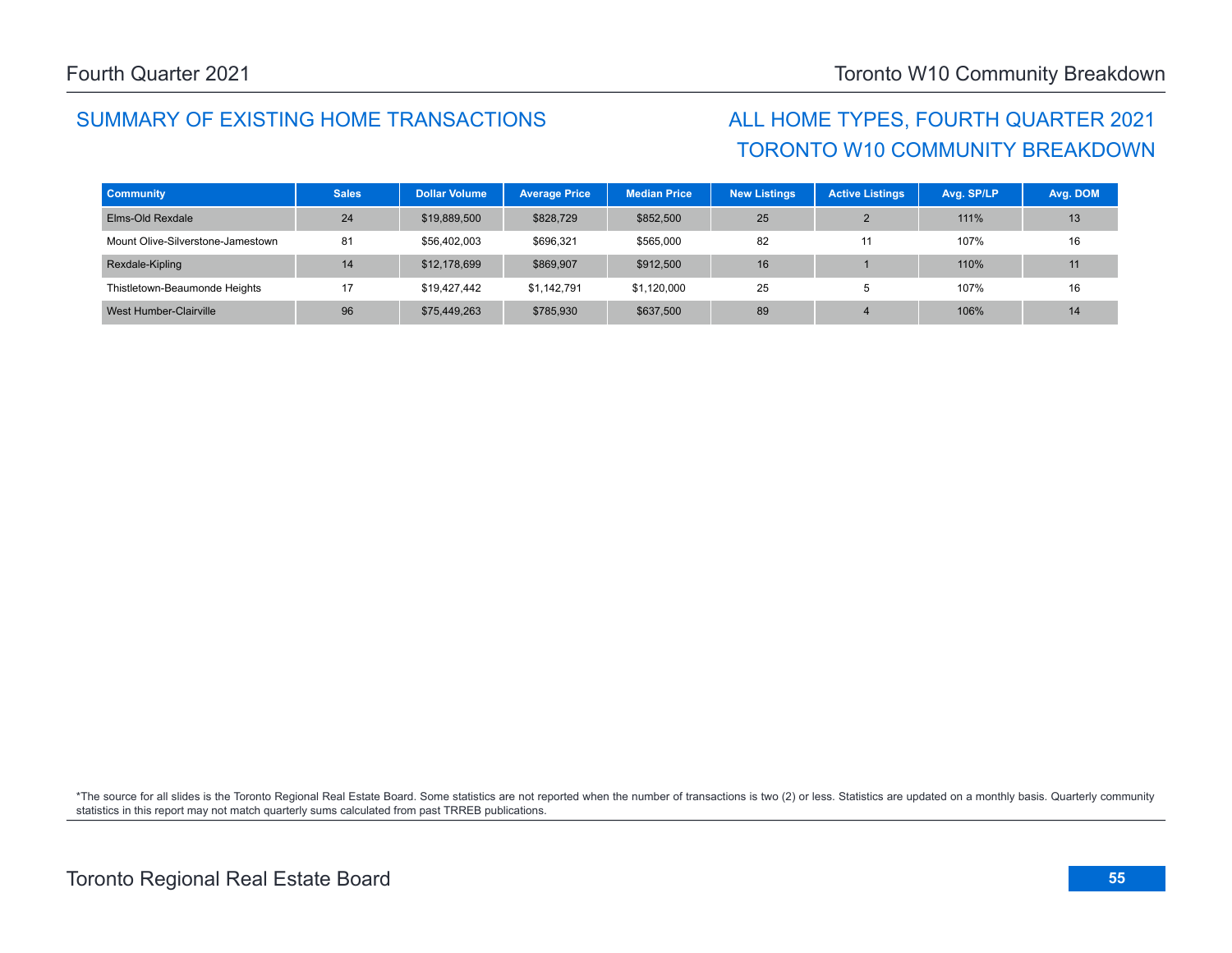Number of Transactions\*



### Average/Median Selling Price (,000s)\*

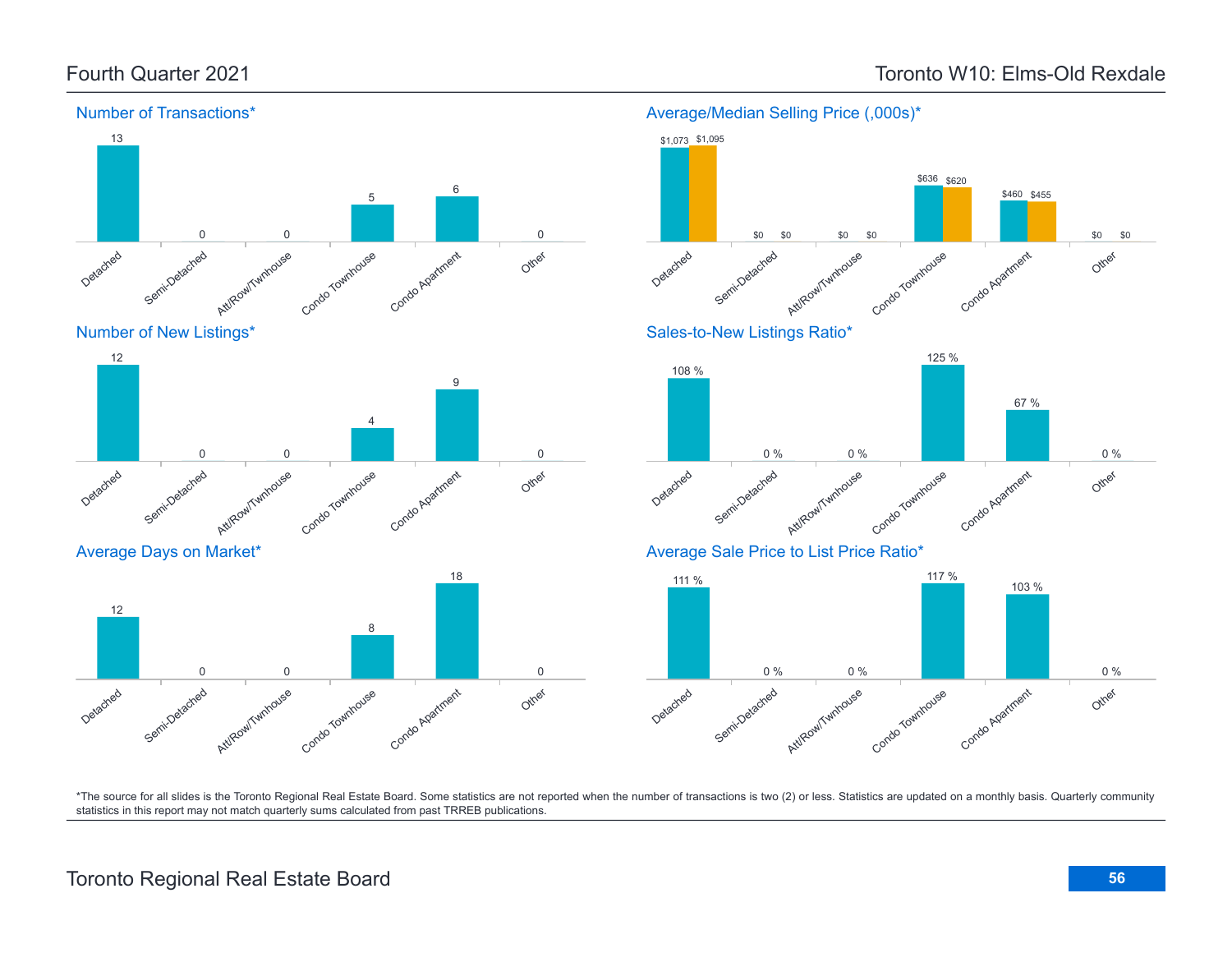Detached

Detached

6

23

Semi-Detached

Average Days on Market\*

Semi-Detached

Att/Row/Twnhouse

Att/Row/Twnhouse

0 0

0 0



Condo Townhouse

Condo Townhouse

3

13

Condo Agatment

20

Condo Agatment

Other

Other

0

0

### Fourth Quarter 2021 Toronto W10: Mount Olive-Silverstone-Jamestown



\*The source for all slides is the Toronto Regional Real Estate Board. Some statistics are not reported when the number of transactions is two (2) or less. Statistics are updated on a monthly basis. Quarterly community statistics in this report may not match quarterly sums calculated from past TRREB publications.

### Toronto Regional Real Estate Board **57**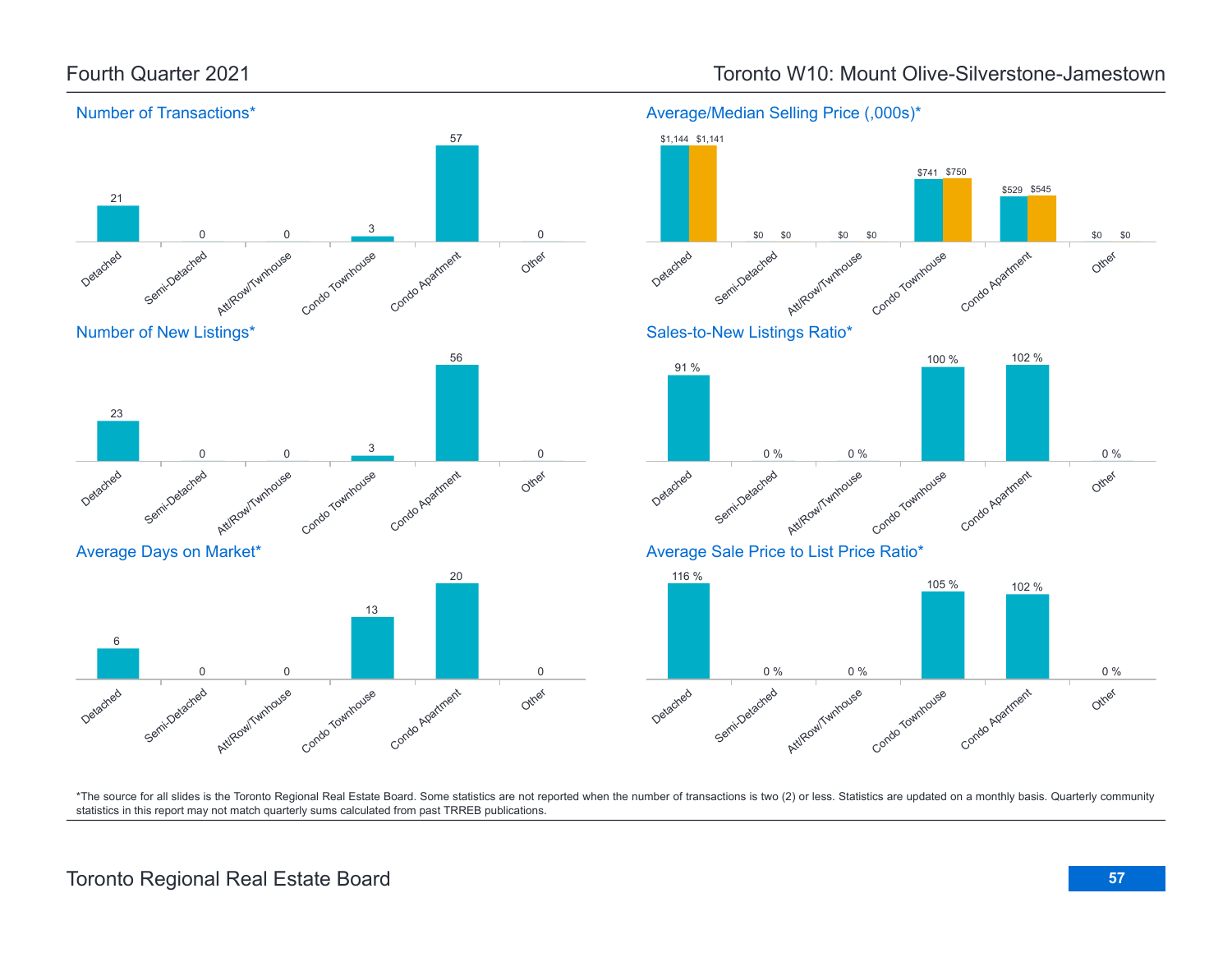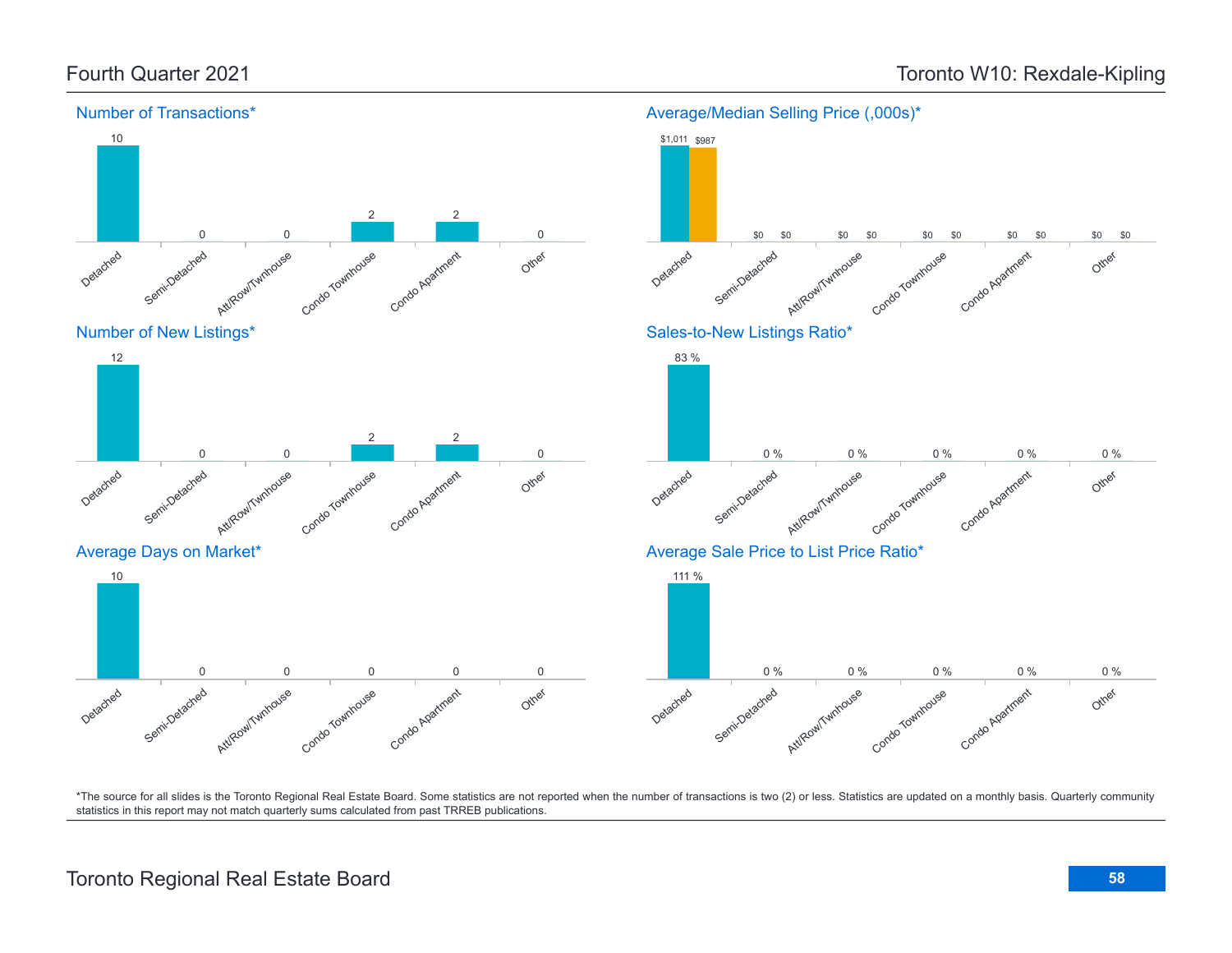

## Fourth Quarter 2021 **Toronto W10: Thistletown-Beaumonde Heights**